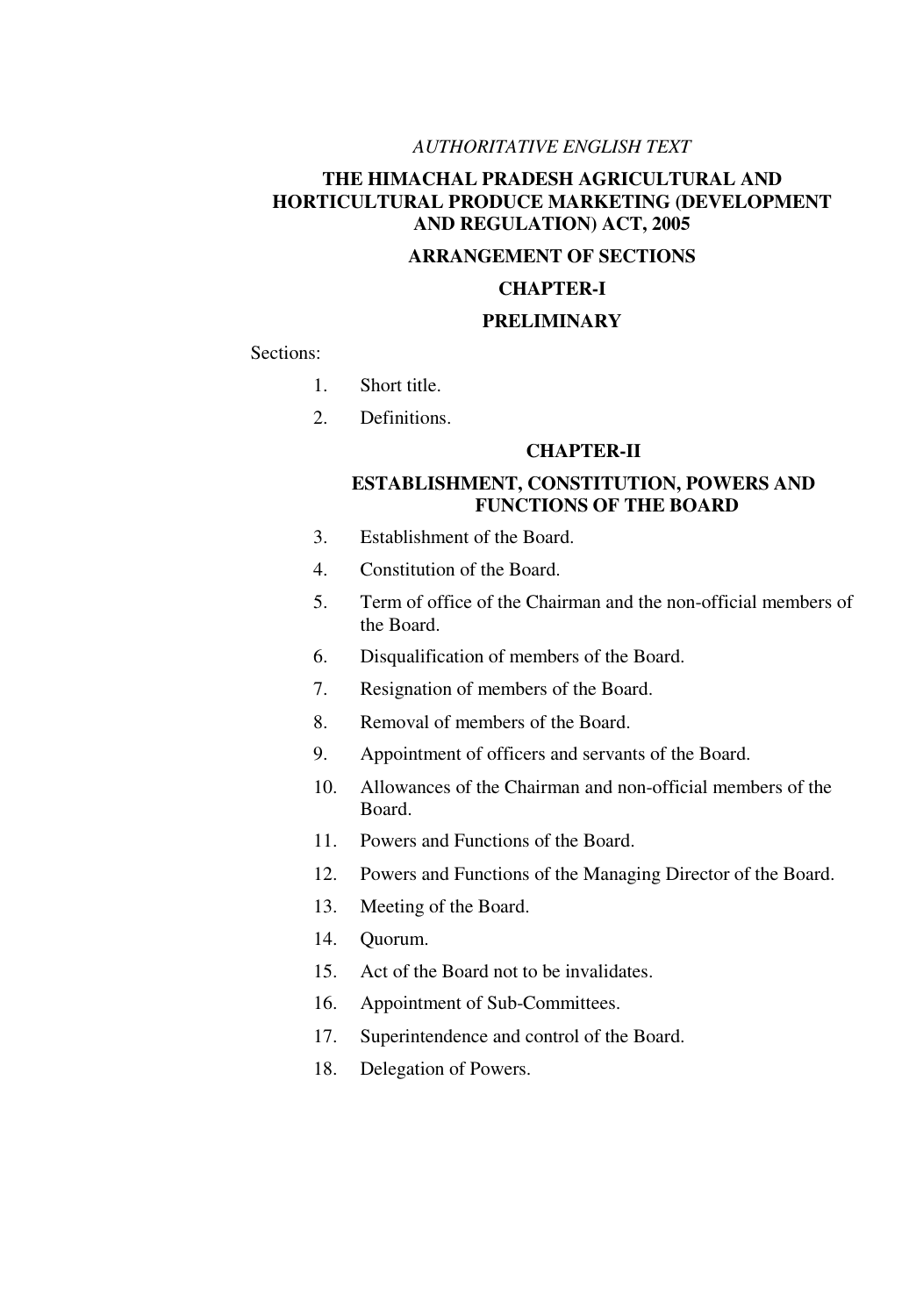# **CHAPTER – III**

# **REGULATION OF TRADING AND CONTRACT FARMING.**

- 19. Notification of intention of developing and regulating the marketing of notified agricultural produce.
- 20. Notification of intention to alter limits of or to split up market areas to de-establish a market.
- 21. Market yards, Sub-market yards, Farmer's, consumer's and private market yards.
- 22. Establishment of private yards, and direct purchase of agricultural produce from agriculturists.
- 23. Establishment of consumer's or farmer's markets and creation of post harvest management facilities by the farmers/ agriculturists.
- 24. Contract farming.
- 25. Grant and renewal of licence of private yard, consumer's and farmer's Market.
- 26. Power to cancel or suspend licence.
- 27. Regulation of marketing of notified agricultural produce.
- 28. Sale of notified agricultural produce.

# **CHAPTER – IV**

# **ESTABLISHMENT, CONSTITUTION, POWERS AND FUNCTIONS OF THE COMMITTEE.**

- 29. Establishment of the Committee.
- 30. Constitution of the Committee.
- 31. Term of office of the members of the Committee.
- 32. Disqualifications of member of the Committee.
- 33. Removal of members of the Committee.
- 34. Meeting of the Committee.
- 35. Election of Chairman of the Committee.
- 36. Resignation by the Chairman of the Committee.
- 37. No confidence motion against the Chairman of the Committee.
- 38. Act of Committee not to be invalidated.
- 39. Powers and functions of the Committee.
- 40. Registration of market functionaries.
- 41. Appointment of Secretary of the Committee.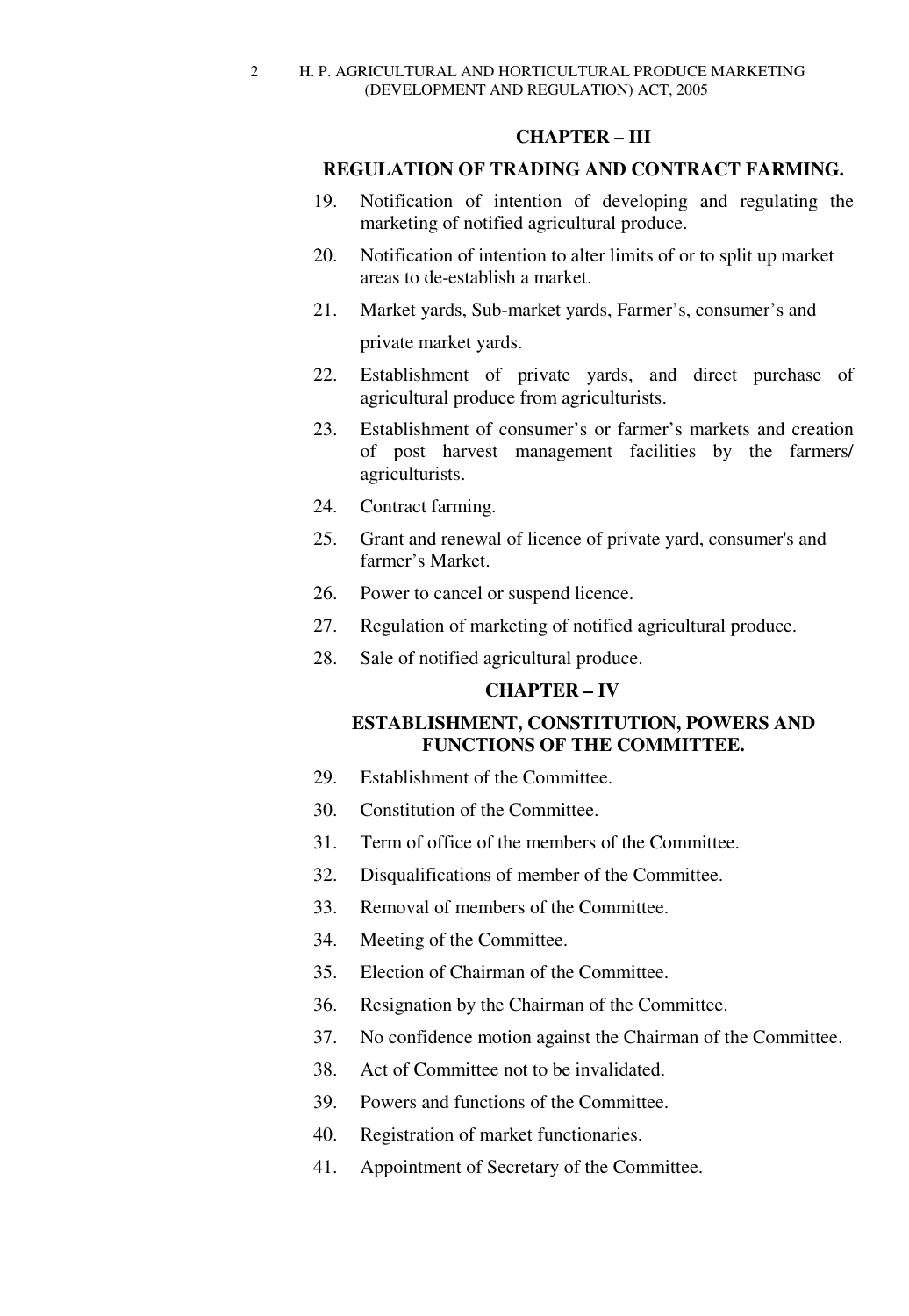- 42. Appointment of Sub-Committees and delegation of powers.
- 43. Powers and duties of the Secretary of the Committee.

# **CHAPTER – V**

# **FINANCE, ACCOUNTS AND AUDIT OF THE BOARD AND THE COMMITTEE**

- 44. Levy of Market fee.
- 45. Single point levy.
- 46. Marketing Development Fund.
- 47. Annual Budget of the Board.
- 48. Accounts, Audit and Annual report of the Board.
- 49. Committee Fund.
- 50. Preparation and sanction of budget of Committee.
- 51. Purpose for which the Committee Fund may be expended.
- 52. Power to borrow.

### **CHAPTER – VI**

# **CONTROL**

- 53. Inspection of markets and inquiry into the affairs of the Committee.
- 54. Power to call the proceedings of Committee or the Board.
- 55. Power to prohibit execution or further execution of resolution passed or order made by the Committee.
- 56. Liability of Chairman, Vice-Chairman, members and employees for loss, waste or misappropriation, etc.
- 57. Members, officers and servants of the Board and Committees to be public servant.
- 58. Prohibition of trade allowance.
- 59. Power to order production of accounts, entry, inspection and seizure.
- 60. Submission of annual accounts by licensees and registered functionaries and assessment.
- 61. Assessment of market fee.
- 62. Power to stop vehicles and inspect.
- 63. Power to remove encroachments in the market yard.
- 64. Power to grant exemption from market fees.
- 65. Power to write off irrecoverable fee, etc.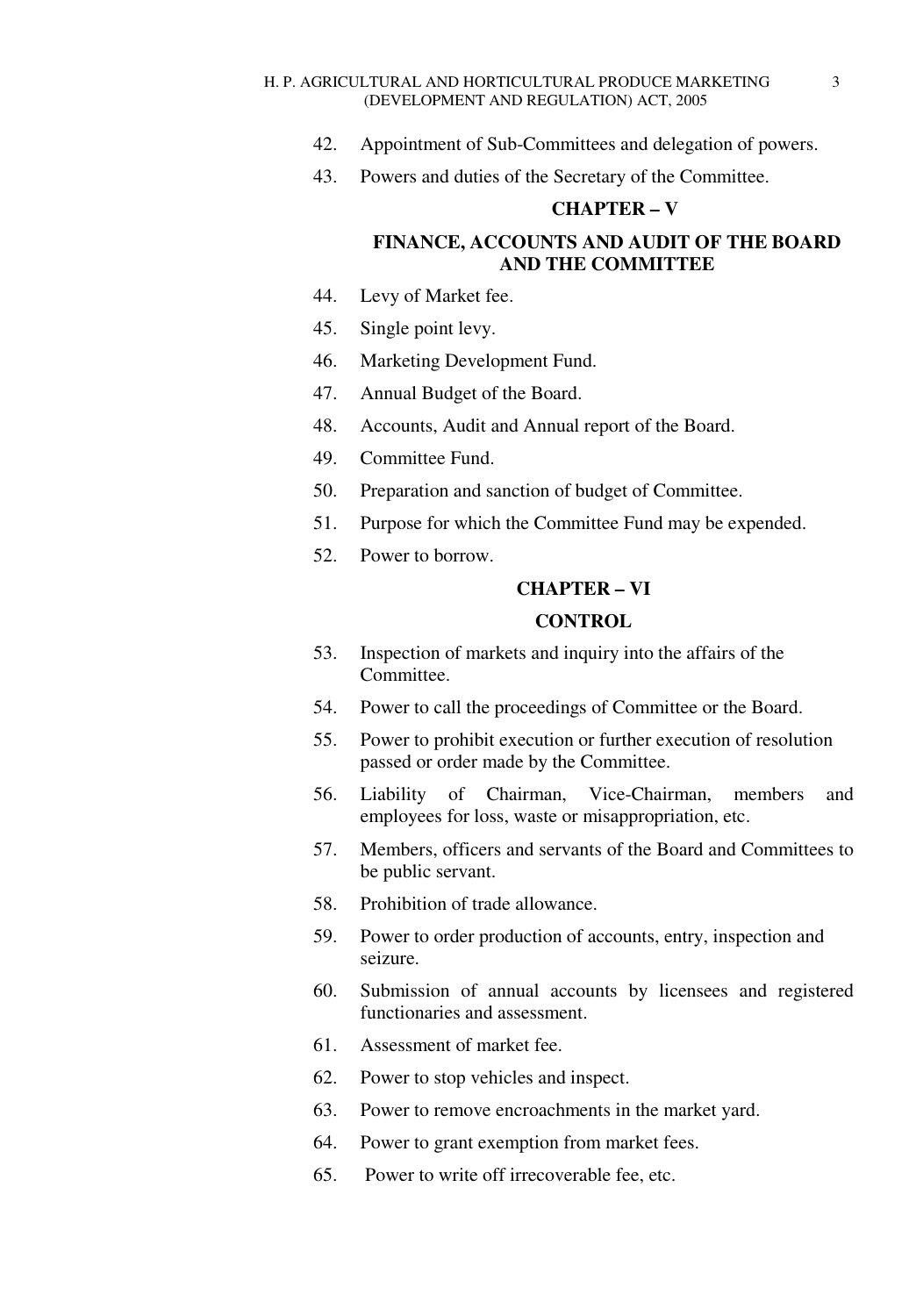- 66. Recovery of sums due to the Board or the Committee.
- 67. Redressal of disputes between private market or consumer market and Committee.
- 68. Appeal.
- 69. Bar to civil suit and protection to persons acting in good faith.
- 70. Bar to suit in absence of notice.
- 71. Power of State Government to amend SCHEDULE.

# **CHAPTER – VII.**

# **OFFENCES AND PENALITES**

- 72. Penalty for contravention of Act, Rules and Bye-Laws.
- 73. Recovery of market dues.
- 74. Cognizance of offences.
- 75. Power to compound offences.

# **CHAPTER – VIII**

# **MISCELLANEOUS**

- 76. Mode of making contract.
- 77. Octroi not payable on certain agricultural produce.
- 78. Acquisition of land for the Board and the Committee.
- 79. Super session of the Board and the Committee.
- 80. Reference to Arbitrator in case of dispute.
- 81. Abolition of the Himachal Pradesh Marketing Board and transfer of its assets and liabilities.
- 82. Abolition of Market Committees and transfer of their assets and liabilities.
- 83. Power to make rules.
- 84. Power to make bye-laws.
- 85. Power to make Regulations.
- 86. Repeal and savings. SCHEDULE.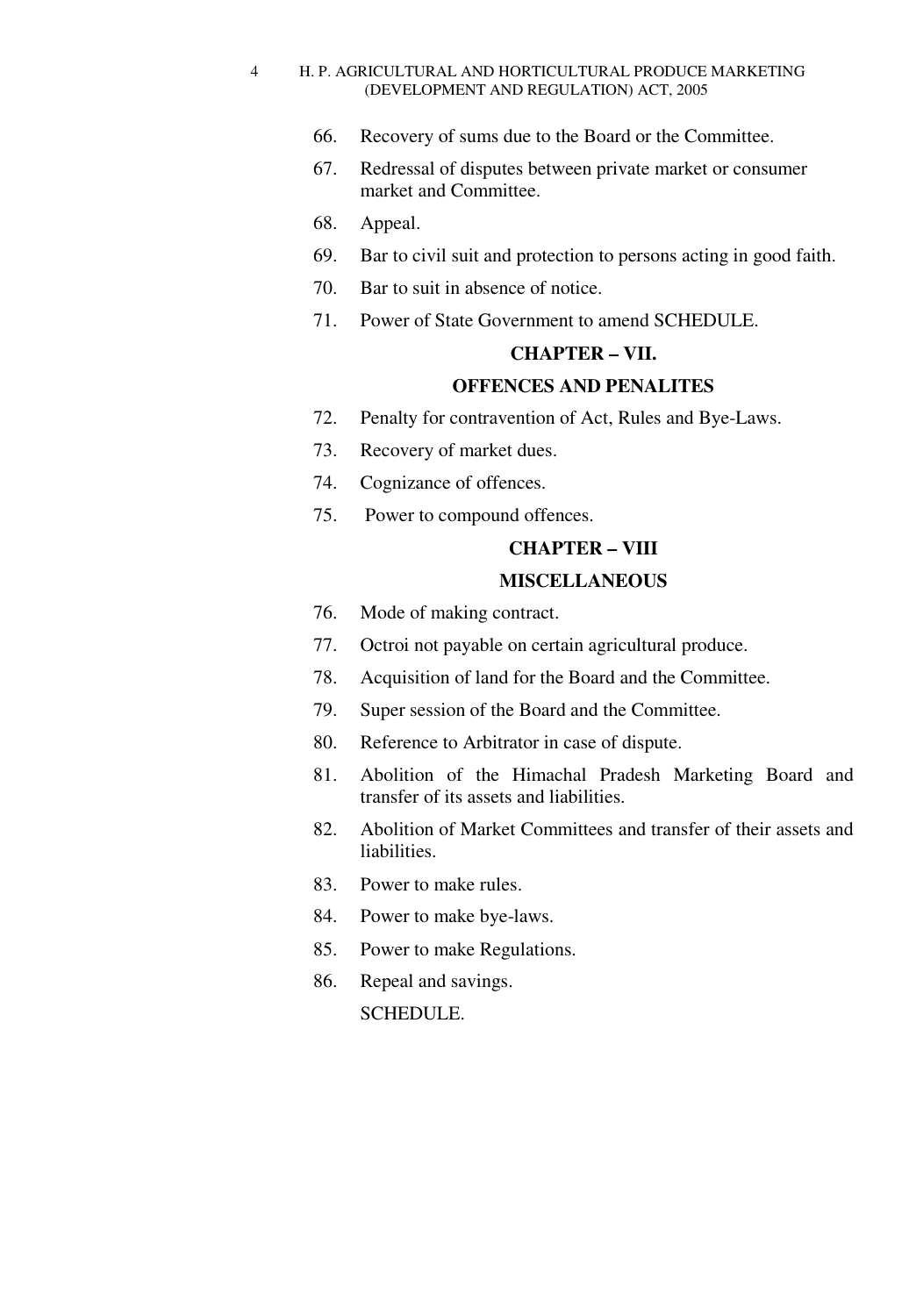# **THE HIMACHAL PRADESH AGRICULTURAL AND HORTICULTURAL PRODUCE MARKETING (DEVELOPMENT AND REGULATION) ACT, 2005.**

# **(ACT NO. 20 OF 2005)<sup>1</sup>**

(Received the assent of the Governor on  $25<sup>th</sup>$  May, 2005 and was published both in Hindi and English in R.H.P. Extra., dated 26.5.2005 at pages 817-940)

**An Act to re-enact the law to provide for improved regulation in marketing of agricultural produce, development of efficient marketing system, promotion of agri-processing and agricultural exports, establishment and proper administration of markets for agricultural produce in the State of Himachal Pradesh and to ensure level playing field for competitive markets to operate through setting of minimum standards for facilities, procedures and systems, thereby promoting the establishment of well administered and efficient infrastructure for marketing of agricultural produce in and from the State of Himachal Pradesh.** 

**BE** it enacted by the Legislative Assembly of Himachal Pradesh in the Fifty- sixth Year of the Republic of India, as follows*: -* 

# **CHAPTER-I**

# **PRELIMINARY**

**1. Short title**.- This Act may be called the Himachal Pradesh Agricultural and Horticultural Produce Marketing (Development and Regulation) Act, 2005.

**2. Definitions.-** In this Act, unless there is anything repugnant in the subject or context,-

- (a) "agricultural produce" means all produce and commodities, whether processed or unprocessed of agriculture, horticulture, apiculture, sericulture, livestock and products of live stock, fleeces (raw wool) and skins of animals, forest produce and fisheries as are specified in the Schedule to this Act or declared by the Government by notification under section 19 of this Act, and also includes a mixture of two or more than two such products;
- (b) "agriculturist" means a person who is a bonafide Himachali and owns and possesses land in Himachal Pradesh and who is engaged in production of agricultural produce by himself or by hired labour or otherwise, but does not include any market functionary;

-

<sup>&</sup>lt;sup>1</sup>. Passed in Hindi by the Himachal Pradesh Vidhan Sabha. For Statement of Objects and Reasons see R.H.P. Extra., dated 4.4.2005, p. 146 &192.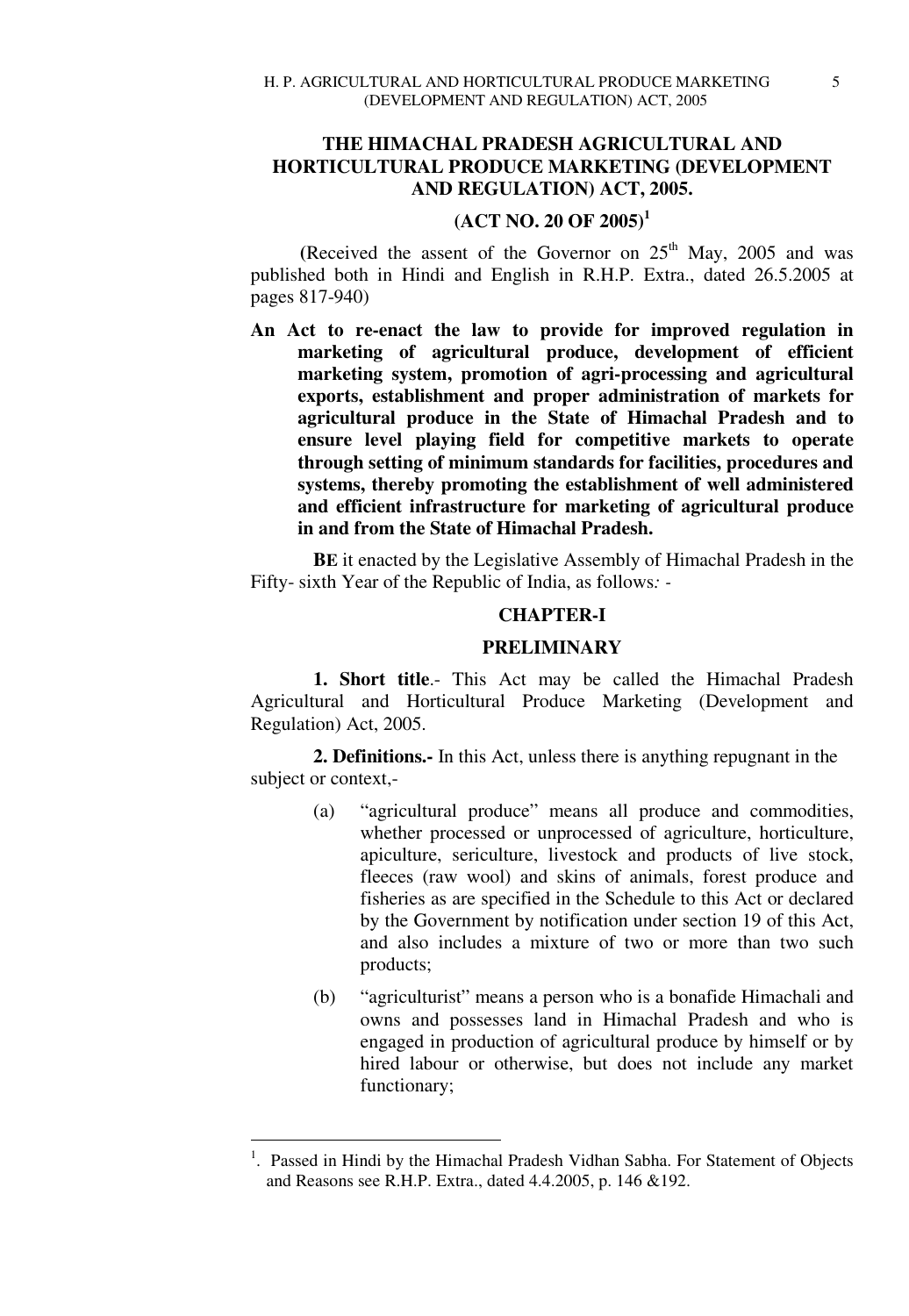- (c) "Board" means the Himachal Pradesh State Agricultural Marketing Board established under section 3 of this Act;
- (d) "business" means purchase, sale, processing, value addition, storage, transportation and connected activities of agricultural produce;
- (e) "buyer" means a person, a firm, a company or a Cooperative Society or Government Agency, Public Undertaking/ Public Agency or Corporation, commission agent, who himself or on behalf of any other person or agent buy or agrees to buy agricultural produce in the notified market area;
- (f) "bye-laws" means the bye-laws made by the Board for the Committee under section 84 of this Act;
- (g) "Chairman" means Chairman of the Board;
- (h) "commission agent" means a person who on behalf of his principal trader and in consideration of a commission or percentage on the amount involved in such transaction buys agricultural produce and makes payment, keeps it in his custody and delivers it to the principal trader in due course or who receives and takes in his custody agricultural produce sent for sale within the market area or from outside the market area, sells the same in the market area and collects payment thereof from the buyer and remits the sale proceeds to his principal trader;
- (i) "Committee" means an Agricultural Produce Market Committee established under section 29;
- (j) "contract farming" means farming by a person called "Contract Farming Producer" under a written agreement with another person called "Contract Farming Sponsor" to the effect that his farm produce shall be purchased as specified in the agreement;

*Explanation*.- "Contract Farming Producer" means an individual agriculturist or an association of agriculturists by whatever name called registered under any law for the time being in force;

(k) "Contract Farming Agreement" means the agreement made for a specific period for contract farming between Contract Farming Sponsor and Contract Farming Producer;

*Explanation*.-"contract farming sponsor" means a sole proprietor, a company registered under the Companies Act, 1956, a partnership firm registered under the Partnership Act, 1932, a Government Agency, Cooperative Societies registered under the Himachal Pradesh Cooperative Societies Act, 1968, and shall include its administrators, successors, representatives and assignees;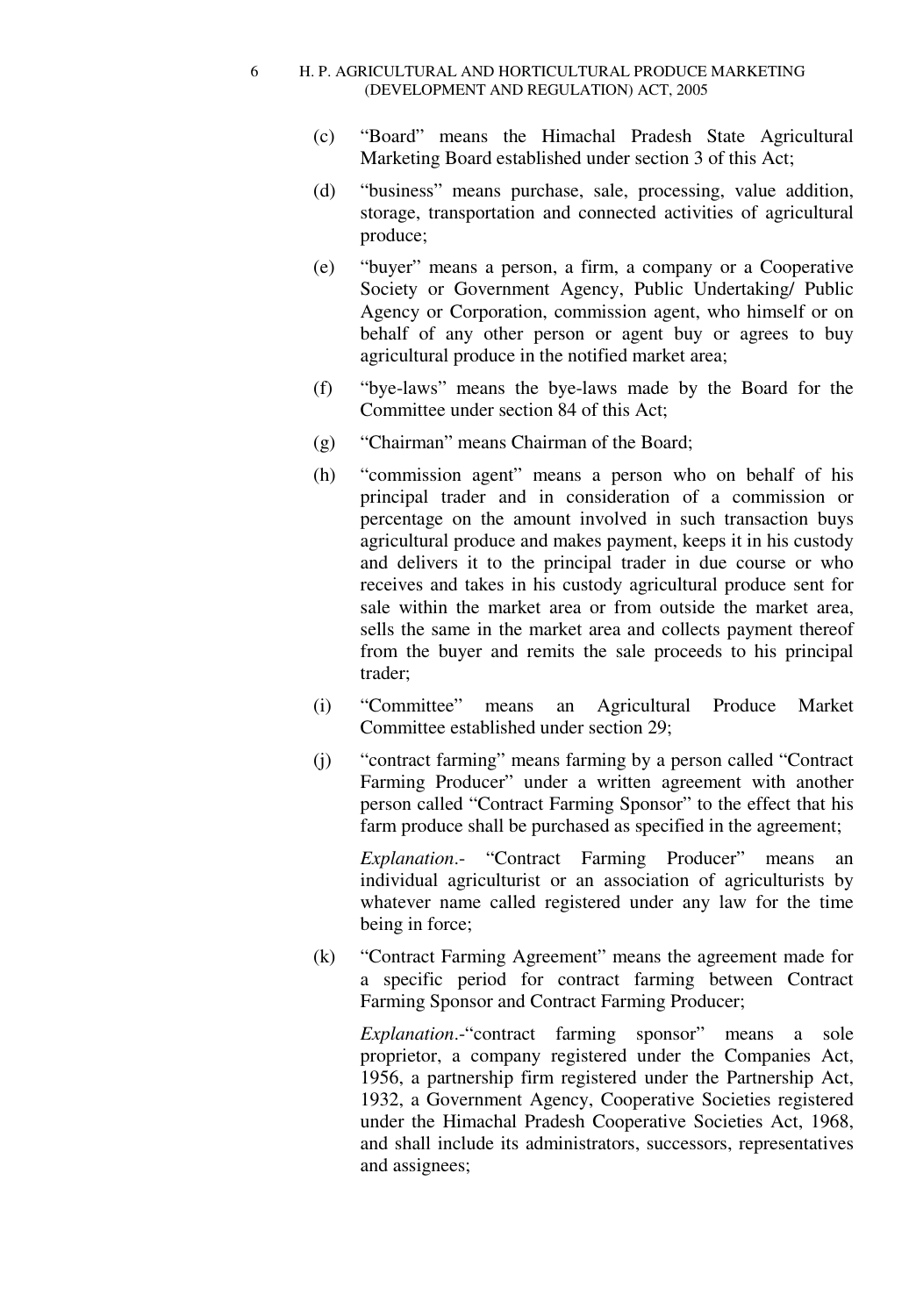- (l) "Cooperative Society" means a Cooperative Society of producers registered under the provisions of the Himachal Pradesh Cooperative Societies Act, 1968, which deals in the purchase, sale, processing, or storage of agricultural produce, or is otherwise engaged in the business of disposal of agricultural produce;
- (m) "export" means dispatch of agricultural produce outside India;
- (n) "exporter" means a person who exports agricultural produce;
- (o) "e-trading" means trading in which billing, booking, contracting, negotiating, information exchange, record keeping and other connected activities are done electronically on computer network/ internet;
- (p) "hamal" means a labourer, hamal or coolie engaged for daramaking, loading, unloading, filling, stitching, emptying or carrying any agricultural produce in the notified market area;
- (q) "import" means bringing agricultural produce from outside India;
- (r) "importers" means person who imports agricultural produce from outside India;
- (s) "license" means license granted under this Act;
- (t) "licensee" means a person or association, firm, company, public sector undertaking or society holding a license issued under this Act;
- (u) "market" means a market established under section 19 of this Act which includes market area, market yard/ sub yards and principal market yard;
- (v) "market area" means area notified under section 19 of this Act;
- (w) "market charges" includes charges on account of or in respect of commission, brokerage, weighing, measuring, hammaling (loading, unloading or carrying), cleaning, drying, sieving, stitching, stacking, hiring, gunny bags, stamping, bagging, storing, warehousing, grading, surveying, transporting and processing;
- (x) "market functionary" means a trader, a commission agent, buyer, hamal, processor, a stockiest, and any other person as may be declared by the State Government, by notification, to be a market functionary;
- (y) "market yard" in relation to a market area means a specified place and includes any enclosures, buildings or locality declared as such in any market area by the State Government by notification;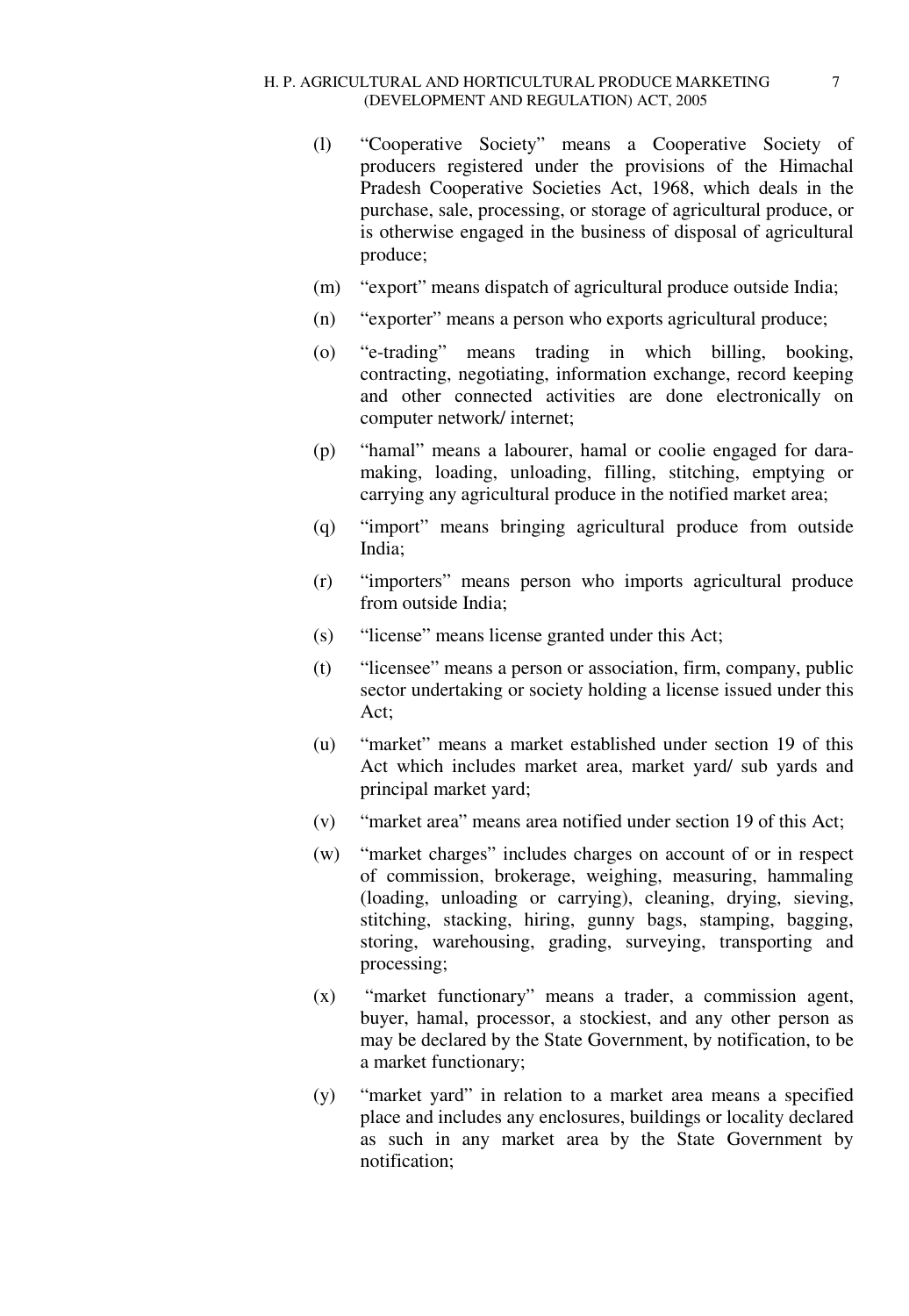- (z) 'member' includes the Chairman, of the Board;
- (za) "marketing" means all activities involved in the flow of agricultural produce from the production points commencing from the stage of harvest till these reach the ultimate consumers, viz, grading, processing, storage, transport, channels of distribution and all other functions involved in the process;
- (zb) "notification" means notification issued under this Act and published in the Official Gazette;
- (zc) "notified agricultural produce" means any agricultural produce notified under section 19 of this Act;
- (zd) "person" shall include any company or association or body of individuals, whether incorporated or not;
- (ze) "producer" means a person, who in his normal course of avocation, grows, manufactures, rears or produces, as the case may be, agricultural produce personally, through tenants or otherwise, but does not include a person who works as a trader or a broker or who is a partner of a firm of traders or brokers is otherwise engaged in the business of disposal or storage of agricultural produce other than that grown, manufactured, reared or produced by himself through his tenants or otherwise:

 Provided that no person shall be disqualified from being a producer merely on the ground that he is a member of a Cooperative Society;

*Explanation*,– The term "producer" shall also include tenant;

- (zf) "prescribed" means prescribed by rules made under this Act;
- (zg) "processing" means any one or more of a series of treatments relating to powdering, crushing, decorticating, dehusking, parboiling, polishing, ginning, pressing, curing, cleaning, or any other manual, mechanical, chemical or physical treatments to which raw agricultural produce or its product is subjected to;
- (zh) "processor" means a person who undertakes processing of any notified agricultural produce on his own accord or on payment of a charge;
- (zi) "private market yard" means such place other than the market yard/ sub market yard in the market area where infrastructure has been developed and managed by a person for marketing of notified agricultural produce holding a licence for this purpose under this Act;
- (zj) "registration" means registration done under this Act;
- (zk) "regulation" means regulations made by the Board under section 85 of this Act;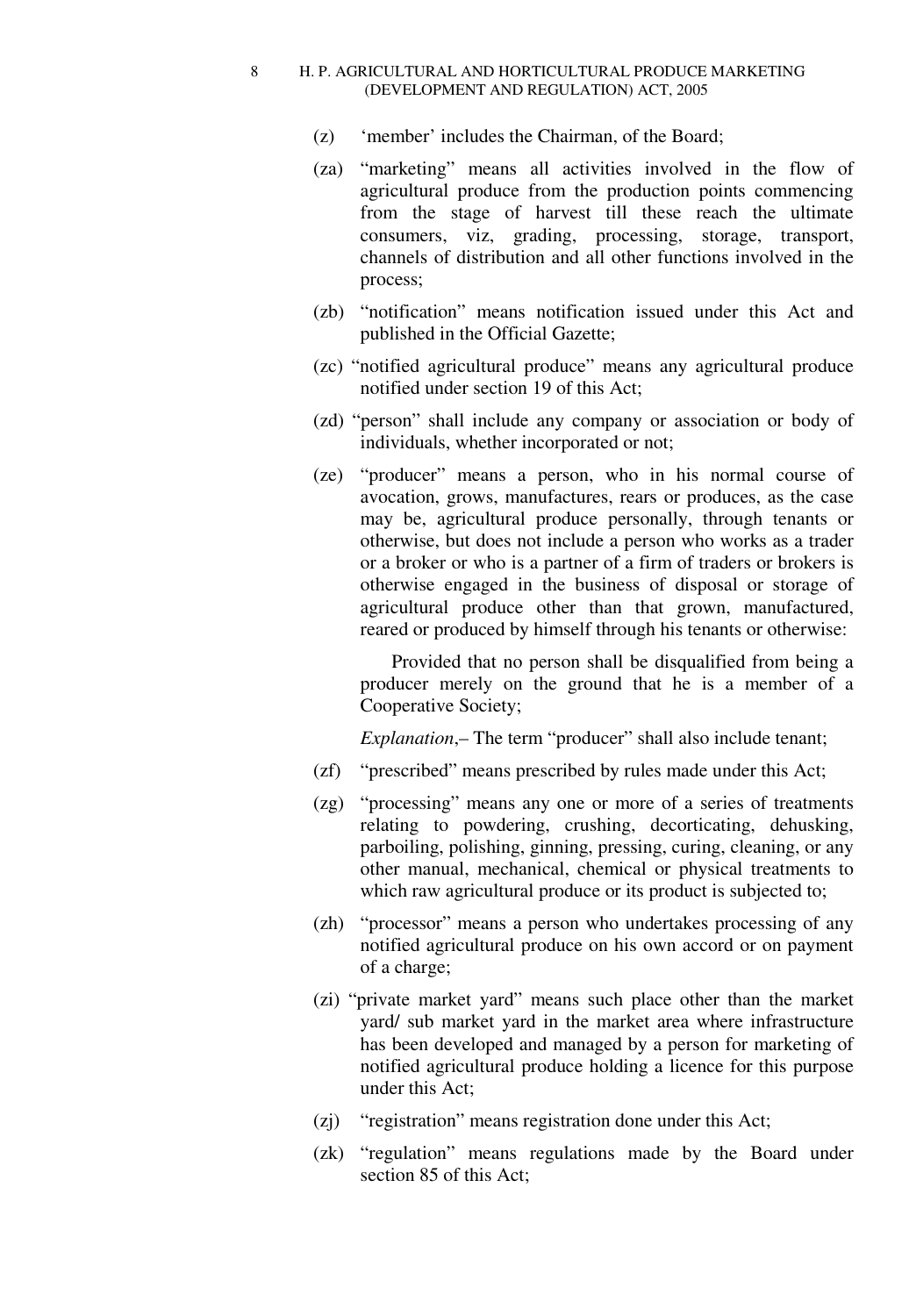- (zl) "retail sale" means sale of agricultural produce not exceeding such quantity as may be prescribed;
- (zm) "State Government" or "Government" means the Government of Himachal Pradesh;
- (zn) "seller" means a person who sells or agrees to sell any agricultural produce;
- (zo) "trader" means a person who in his normal course of business buys or sells any notified agricultural produce and includes a person engaged in processing of agricultural produce but does not include an agriculturist;
- (zp) "transportation" means taking agricultural produce by push cart, bullock cart, truck or other vehicle in course of business for marketing from one place to another;
- (zq) "transporter" means a person who transports agricultural produce; and
- (zr) "value addition" means processing, grading, packing or other activities due to which value is added to agricultural produce.

### **CHAPTER-II**

# **ESTABLISHMENT, CONSTITUTION, POWERS AND FUNCTIONS OF THE BOARD.**

**3. Establishment of the Board.-** (1) The State Government may, by notification, for coordinating the activities of markets and for development, promotion and regulation of agricultural marketing, establish the Himachal Pradesh State Agricultural Marketing Board.

(2) The Board shall be a body corporate having perpetual succession and a common seal and may sue and be sued in its corporate name and shall be competent to acquire and hold property both moveable and immovable and to lease, sale or otherwise transfer any such property amid to contract and to do all other things necessary for the purpose for which it is established.

**4. Constitution of the Board.-** The Board shall consist of a Chairman, who shall be appointed by the State Government and twenty members including Vice-Chairman of whom ten shall be ex-officio members and ten non-official members to be nominated by the State Government in the following manner, namely:-

# (a) **Ex-officio members**,-

- (i) The Secretary (Agriculture) to the Vice–Chairman; Government of Himachal Pradesh.-
- (ii) The Secretary (Horticulture) to the Government of Himachal Pradesh;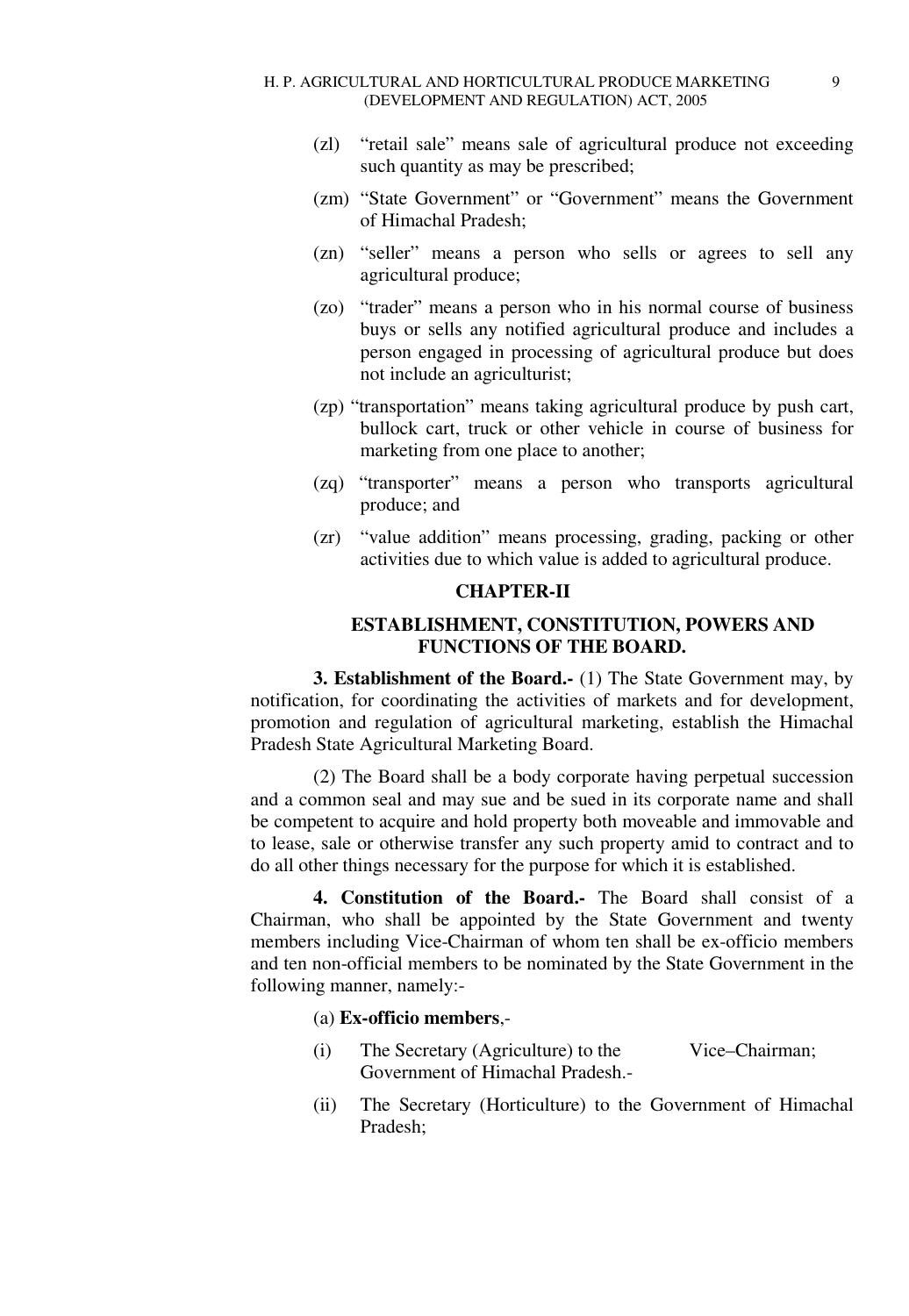- (iii) The Secretary (Finance) to the Government of Himachal Pradesh;
- (iv) The Secretary (Forest) to the Government of Himachal Pradesh;
- (v) The Principal Chief Conservator of Forests, Himachal Pradesh;
- (vi) Director of Agriculture, Himachal Pradesh;
- (vii) Director of Horticulture, Himachal Pradesh;
- (viii) Registrar, Cooperative Societies, Himachal Pradesh;
- (ix) Chief General Manager of National Bank for Agriculture and Rural Development, Shimla; and
- (x) Managing Director of the Himachal Pradesh State Agricultural Marketing Board.

# **(b) Non–official members**,-

- (i) two shall be Chairmen of the Committees;
- (ii) four shall be other progressive agriculturists/farmers;
- (iii) two shall be from amongst such traders registered under section 40 of this Act; and
- (iv) two shall be from amongst experts having experience in agricultural marketing.

**5. Term of office of the Chairman and the non-official members of the board**.- (1) The Chairman and the non-official members of the Board shall hold office during the pleasure of the State Government. In the event of super session of the committee from where the members have been nominated in the Board, the concerned member shall cease to be a member of the Board.

 (2) The tenure of the Vice-Chairman and ex-officio members of the Board shall come to an end as soon as he ceases to hold the office by virtue of which he was nominated.

(3) Whenever there is a temporary vacancy in the office of the Chairman, the Vice- Chairman shall act as the Chairman during the vacancy.

**6. Disqualification of members of the Board.-** No person shall be eligible to become a member of the Board who, -

- (a) does not ordinarily reside within Himachal Pradesh;
- (b) is below 25 years of age;
- (c) has been removed under section 8 or section 33 of this Act;
- (d) is of unsound mind; and
- (e) has been declared insolvent or sentenced by a criminal court, whether within or outside Himachal Pradesh for an offence involving moral turpitude: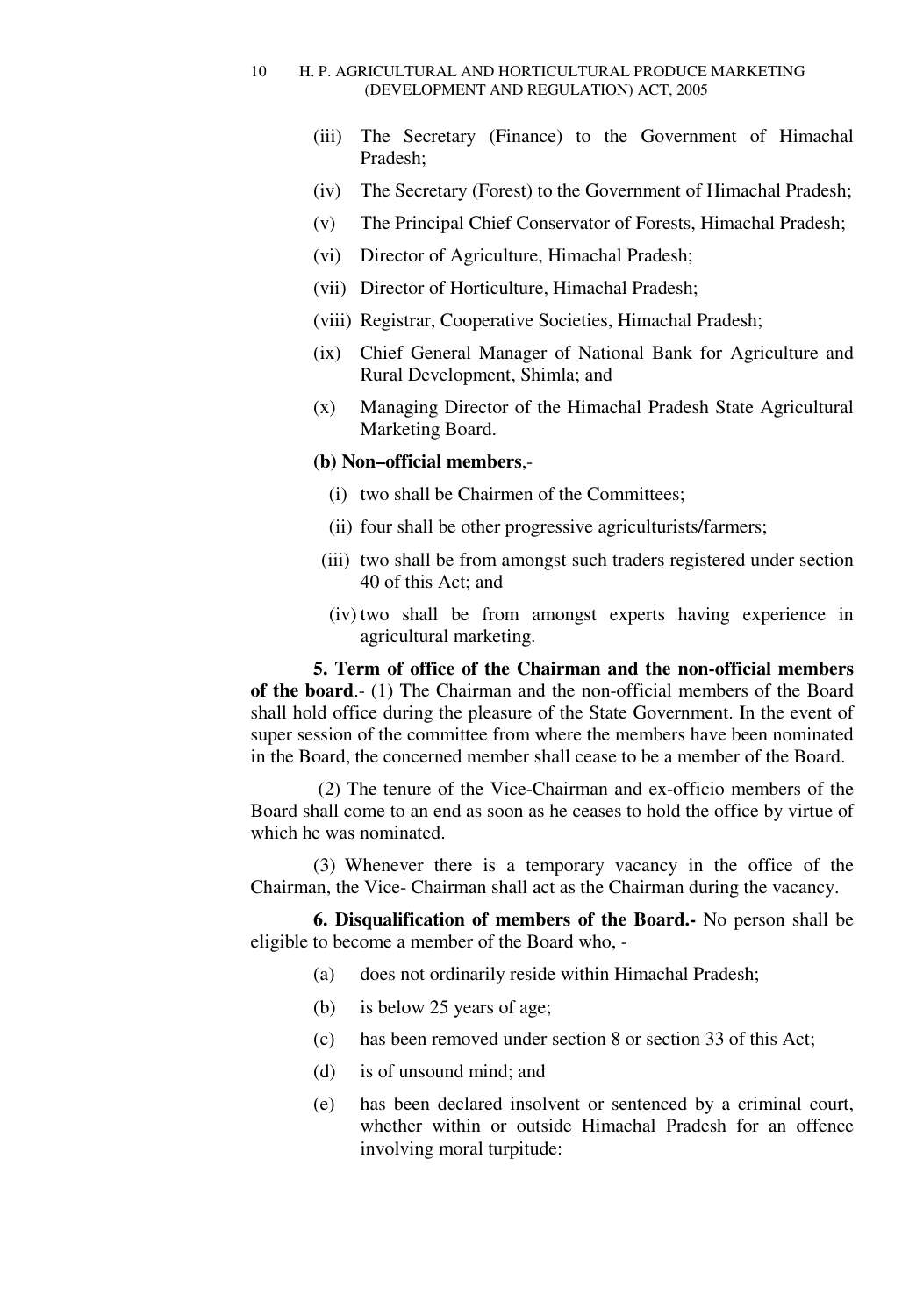Provided that the disqualification under clause (e) on the ground of a sentence by a criminal court shall not apply after the expiry of four years from the date on which the sentence of such person has expired.

**7. Resignation of members of the Board.-** The Chairman of the Board may resign by tendering his resignation to the State Government, and a member other than the Chairman of the Board may resign from membership by tendering his resignation to the State Government through the Chairman of the Board, and the seat of such Chairman or the member, as the case may be, shall become vacant on the date of acceptance of his resignation.

**8. Removal of members of the Board.-** The State Government may remove any non-official member of the Board who has become subject to any of the disqualifications specified in section 6 or who is, in its opinion, unfit to act, as a member or remiss in the discharge of his duties or whose continuance as a member of the Board is considered to be prejudicial to its interest and may appoint another member of the Board in his place in the manner as provided under section 4 from the category to which the removed member belongs:

Provided that before removing a member, the reasons for the proposed action shall be conveyed to him and his reply invited within a specified period and duly considered:

Provided further that any vacancy of the non official member shall be filled in as early as practicable.

**9. Appointment of officers and servants of the Board.-** (1) The Board shall have a Managing Director who shall be appointed by the State Government and he shall also be the Chief Executive Officer of the Board employees.

(2) The Managing Director appointed under sub section (1) shall also function as the Member Secretary of the Board.

(3) For the efficient discharge of duties and functions of the Board and the Committees, the Board may, with the prior approval of the State Government, appoint such other officers including Civil Engineer and employees as may be necessary.

(4) The Superintendence and control over all the officers and employees of the Board and Committees shall vest in the Managing Director of the Board.

**10. Allowances of the Chairman and the non-official members of the Board.-** The Chairman and non-official members of the Board shall be paid from the Marketing Development Fund such sitting fees and allowances as may be prescribed.

**11. Powers and functions of the Board.-** (1) The Board shall, subject to the provisions of this Act, perform the following functions and shall have power to do such things as may be necessary or expedient for carrying out these functions:-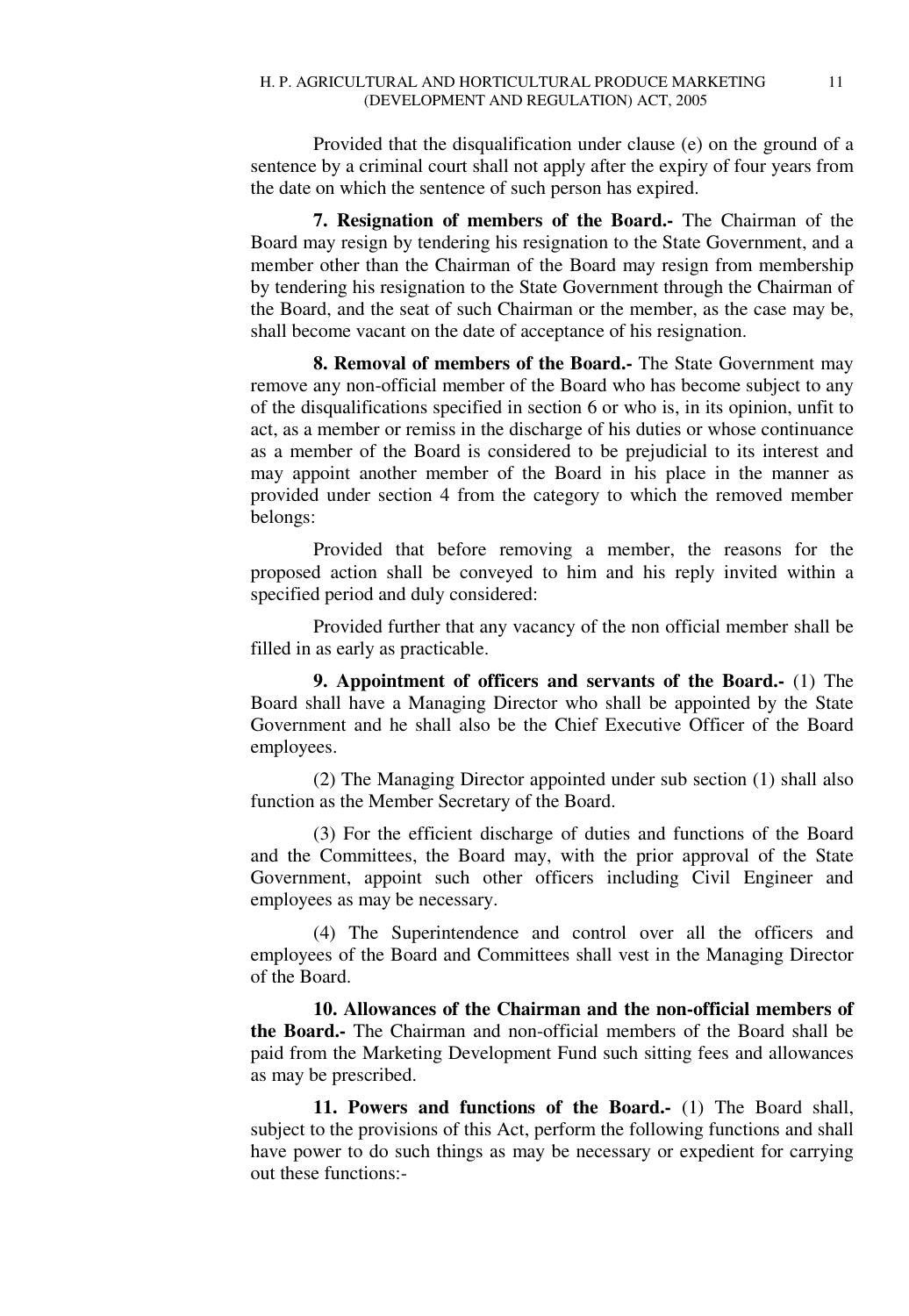- (i) exercise superintendence and control over all the Committees established and constituted under this Act;
- (ii) coordinate the working of the Committees and other affairs thereof including programmes undertaken by such Committees for the development of markets and market areas;
- (iii) undertake the State level planning of the development of agricultural produce markets;
- (iv) administer the Marketing Development Fund;
- (v) to give directions to the Committees in general or any Committee in particular with a view to ensure improvement thereof;
- (vi) any other functions specifically entrusted to it by this Act; and
- (vii) such other functions of like nature as may be entrusted to the Board by the State Government.

(2) Without prejudice to the generality of the foregoing provisions, such functions of the Board shall include,-

- (i) to approve proposals for selection of new sites by the Committees for establishment of principal or sub-market yard;
- (ii) to approve proposal for constructing infrastructure facilities in the market area such as grading, pack houses, storages, processing, other post harvest management facilities etc;
- (iii) to supervise and guide the Committee in the preparation of plans and estimates of construction programme undertaken by the Committee;
- (iv) to execute all works chargeable to the Board's fund;
- (v) to maintain accounts and get the same audited in such form and in such manner as may be prescribed;
- (vi) to publish annually at the close of the year its progress report, balance sheet and statement of assets and liabilities and send copies thereof to each member of the Board and the State Government;
- (vii) to undertake marketing extension activities in the Board for the transfer of marketing technology and extension services. It may also make necessary arrangements for propaganda and publicity on matters related to regulated marketing of an agricultural produce and development of marketing;
- (viii) to provide facilities for the training of officers and staff of Committees and the Board after assessing the demand for trained personnel in agricultural marketing at all levels;
- (ix) to prepare and adopt budget for the ensuing year;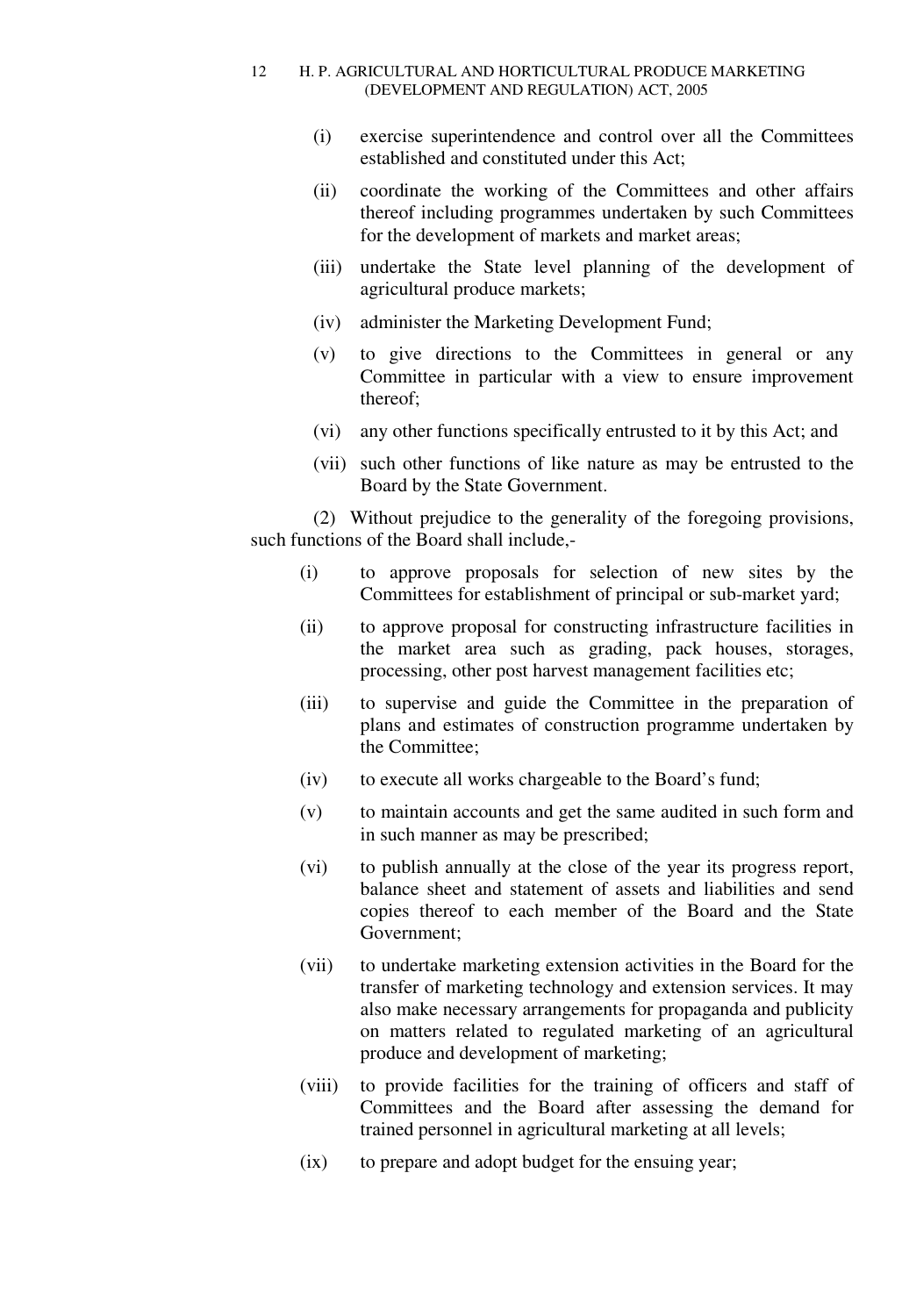- (x) arrange or organize seminars/ workshops/ exhibitions, etc. on subjects related to agricultural marketing;
- (xi) to do such other things as may be of general interest to Committees or considered necessary for the efficient functioning of the Board;
- (xii) to organise and promote grading and standardization of notified agricultural produce and e-trading; and
- (xiii) to set up an Agricultural Produce Marketing Standards Bureau to perform such functions and duties as may be prescribed for the purpose of promotion of grading, standardization and quality certification of agricultural produce in the State;

**12. Powers and functions of the Managing Director of the Board.-** The Managing Director of the Board shall, -

- (i) exercise supervision and control over officers and staff of the Board in matters of executive administration, concerning accounts and records and disposal of all questions relating to the service of the employees in accordance with the procedure as may be prescribed;
- (ii) incur expenditure from the Marketing Development Fund on the sanctioned items of work;
- (iii) have the same powers as are conferred under the financial rules of the State Government on the Head of the Department and exercise such other powers and discharge such other duties as may be prescribed;
- (iv) have the power to transfer employees of one Committee to the Board and vice-versa on administrative grounds;
- (v) in case of emergency, direct the execution or stoppage of any work and doing of any act which requires the sanction of the Board;
- (vi) prepare annual budget of the Board;
- (vii) arrange for internal audit of the Board;
- (viii) arrange for the meeting of the Board and maintain records of the proceedings of the meetings of the Board in accordance with the procedure as may be prescribed;
- (ix) take such steps as deemed necessary for execution of the decision of the Board;
- (x) inspect the construction work undertaken by the Committees either from their own funds or loans or grants provided by the Board or any other agencies and take corrective measures;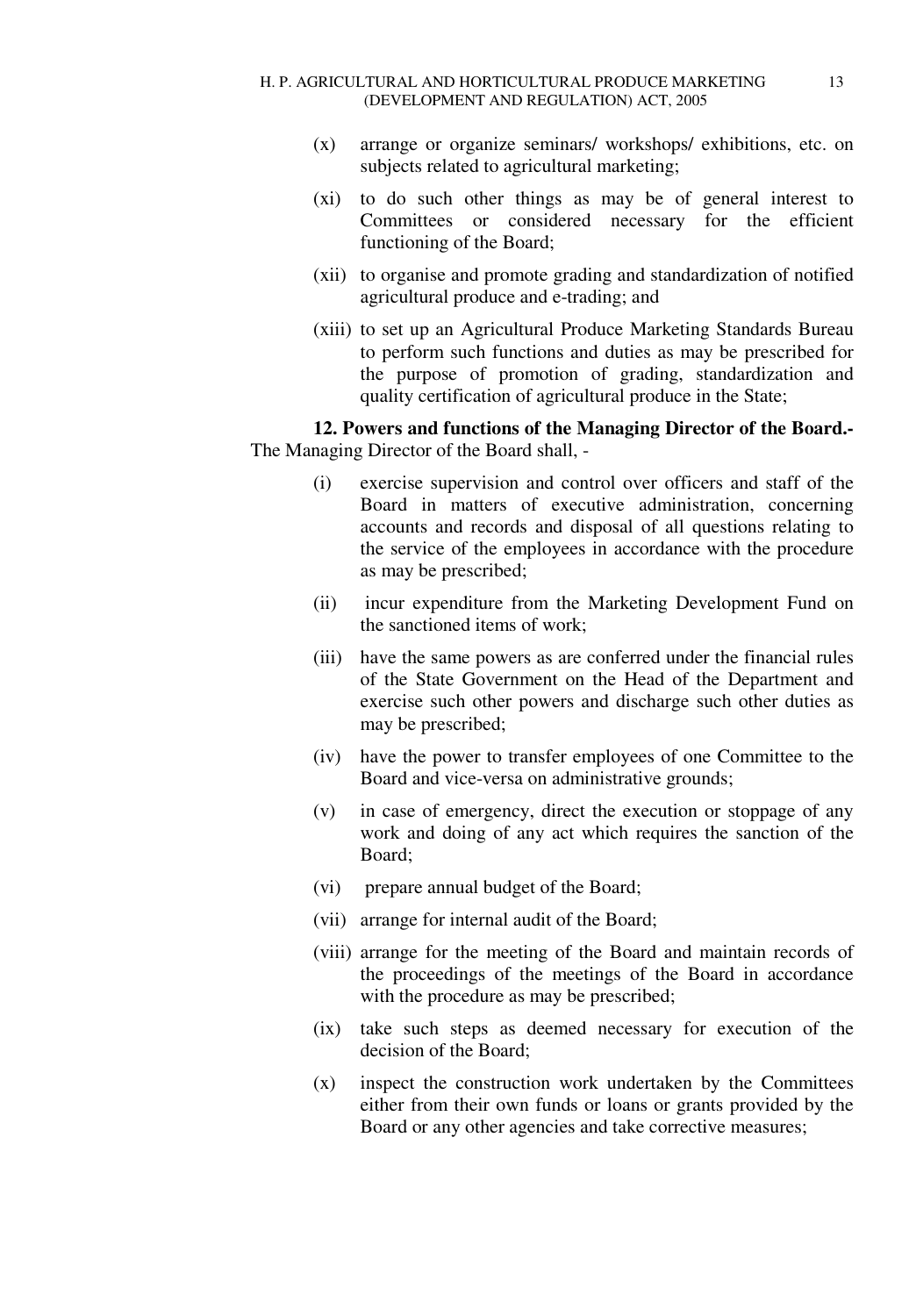- (xi) report such acts either of the Committees or of the Board which are contrary to the provisions laid down under this Act or rules and bye-laws made thereunder to the State Government; and
- (xii) take such steps as deemed necessary for effective discharge of the functions of the Board.

**13. Meeting of the Board.-** (1) The Board shall meet for the transaction of its business at least once in every three months at such place and at such time as the Chairman may determine.

(2) All the proceedings of the Board shall be authenticated by the Chairman and the Managing Director of the Board.

(3) The Board shall conduct the business in such manner as may be prescribed by regulation.

**14. Quorum.-** One third of the total members shall constitute a quorum at a meeting of the Board. All questions that may come up before a meeting of the Board shall be determined by a majority of votes of the members present and voting; and in case of equality of votes, the Chairman shall have a casting vote:

Provided that if a meeting is adjourned for want of quorum, no quorum shall be necessary at the next meeting called for transacting the same business.

**15. Act of the Board not to be invalidated.-**No act or proceedings of the Board shall be invalid by reason only on of the existence of any vacancy among its members or any defect in the constitution thereof.

**16. Appointment of Sub-Committees.-** The Board may appoint Sub-Committees consisting of three or more members which shall include Chairman or Vice-Chairman and the Managing Director of the Board, for the performance of any of its duties or functions or for giving advice on any matter incidental thereto and may delegate to such Sub-Committee any of its duties or functions as it may deem necessary.

**17. Superintendence and control of the Board.-** The State Government shall exercise superintendence and control over the Board and its officers and may call for such information as it may deem necessary and, in the event of its being satisfied that the Board is not functioning properly, or is abusing its powers or is guilty of corruption or mismanagement, it may suspend the Board and, till such time as a new Board is constituted, make such arrangement for the exercise of the functions of the Board, as it may think fit:

Provided that the Board shall be constituted within six months from the date of its suspension.

**18. Delegation of powers.- (**1) The State Government may delegate to the Board any of powers conferred on it by or under this Act except power to make rules.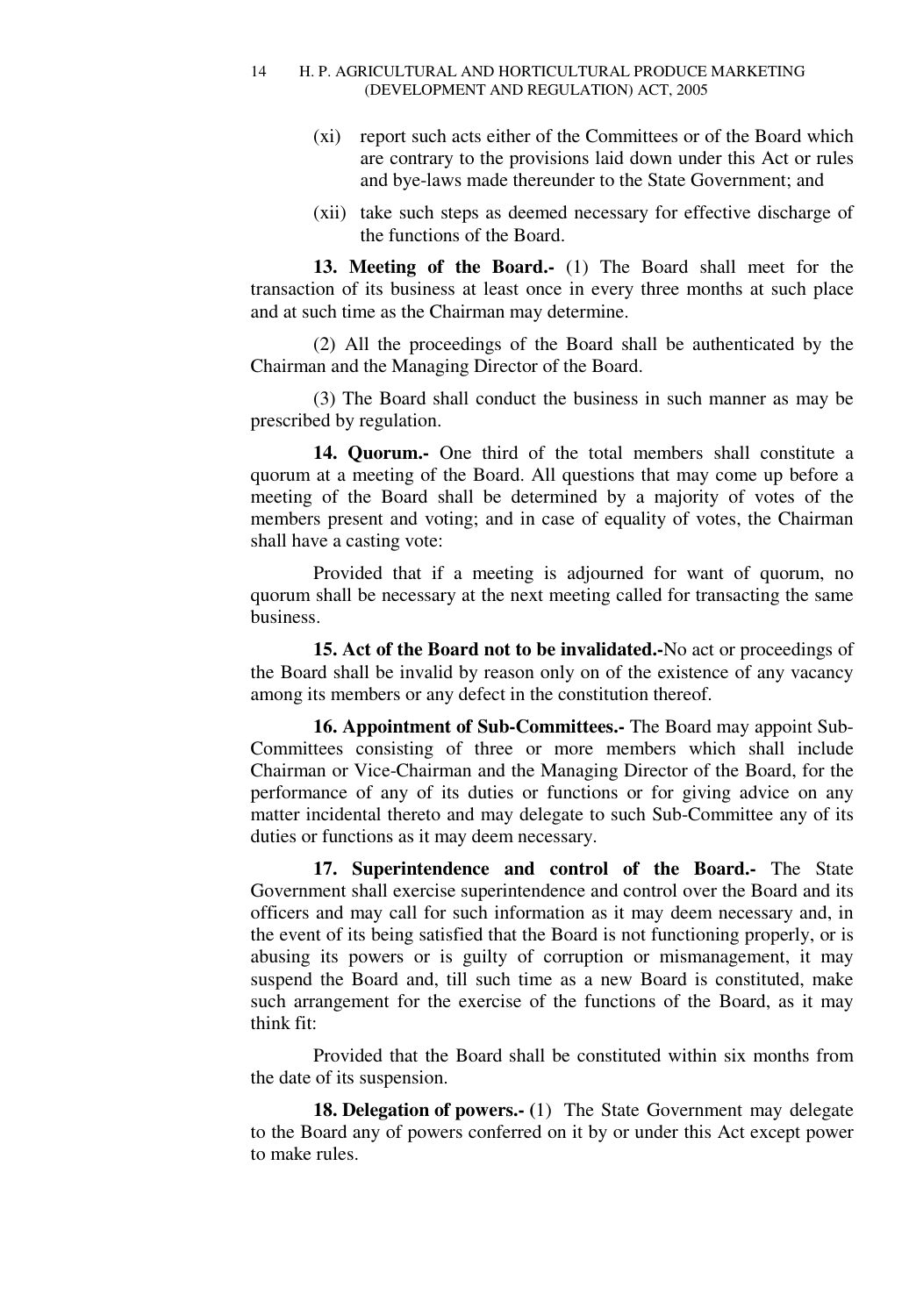(2) Subject to the provisions of this Act, the Board may by general or special order delegate to the Managing Director of the Board or Sub-Committee appointed by it or to any officer of the Board, any of powers and duties conferred on it by or under this Act as it may deem fit.

# **CHAPTER-III**

# **REGULATION OF TRADING AND CONTRACT FARMING**

**19. Notification of intention of developing and regulating the marketing of notified agricultural produce.** (1) The State Government on its own or on the representation made by the growers or on the recommendation of the Board may, by notification, declare its intention of exercising control over the purchase, storage, processing and sale of such agricultural produce, in such area as may be specified in the notification, by inviting objections or suggestions from the general public within a period of thirty days from the date of publication of notification which shall be considered by it.

(2) After the expiry of the period specified in the notification issued under sub-section (1), and after considering objections and suggestions, if any, received before the expiry of the specified period, and after making such inquiry, as may be necessary, the State Government may by notification, declare the area specified in the notification, or any portion thereof to be a market area for the purpose of this Act and that marketing of all or any of the kinds of agricultural produce specified in the notification shall be developed and regulated in such market area in accordance with the provisions of this Act.

**20. Notification of intention to alter limits of or to split up market area to de-establish a market.-** (1)The State Government may, by notification, declare its intention --

- (a) to alter the limits of a market area by including within it any other area in the vicinity thereof or by excluding therefrom any area comprised therein; or
- (b) to amalgamate two or more market areas and constitute one Committee thereof; or
- (c) to split up a market area and to constitute two or more Committees thereof; or
- (d) to de-establish a market.

(2) Every notification issued under sub-section (1) shall define the limits of the area to be included in or excluded from a market area, or of the market area to be amalgamated into one, or of the area of each of the markets to be de-established, as the case may be, and shall also specify the period which shall not be less than six weeks from the date of publication of the notification within which objections or suggestions, if any, may be received by the State Government.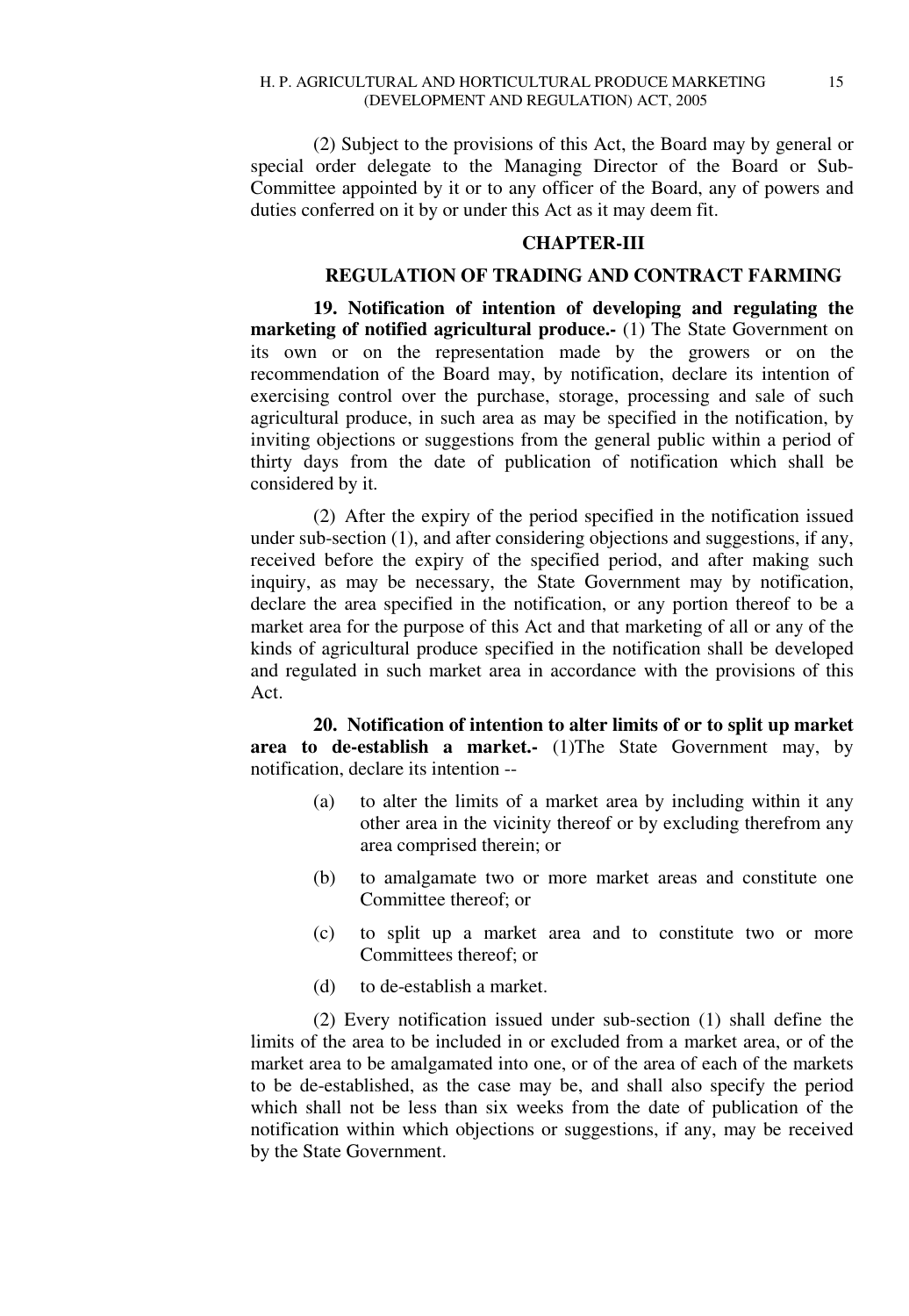(3) Any person likely to be affected by the notification issued under sub-section (1) may, submit his objections or suggestions in writing to the State Government within the period specified in the notification.

(4) Objections and suggestions received under sub-section (3) within the stipulated period shall be considered and decided by the State Government and thereafter the State Government may, by notification,-

- (a) include the area or any part thereof in the market area or exclude it therefrom;
- (b) constitute a new Committee for the market area amalgamated; or
- (c) split up an existing market area and constitute two or more Committees for such areas, as the case may be; or
- (d) to de-establish a market.

(5) Where a notification under Sub-Section (4) has been issued excluding any area from the market area and including such area in other market area, the State Government shall, after consulting the Board and the Committee concerned frame a scheme to determine what portion of the assets and other properties vested in one Committee shall vest in the other Committee and in what manner the liabilities of the Committees shall be apportioned between the two Committees and such scheme shall come into force on the date of publication of the scheme in the Official Gazette.

**21. Market yards, sub-market yards, farmer's consumer's and private market yards.-**(1) In every market area, there may be -

- (i) market yard managed by the Committee;
- (ii) one or more than one sub-market yards managed by the Committee; and
- (iii) private market yards, private markets farmers and consumer markets managed by a person other than a Committee.

(2) The Board may with the prior approval of State Government, by notification, declare any specified place including any structure, enclosure, open place, or locality in the market area to be a market yard or sub-market yards for the notified market area.

**22. Establishment of private yards, and direct purchase of agricultural produce from agriculturists.-** Any person who desires to establish private yard for the purchase of agricultural produce direct from agriculturist, or for providing infrastructure facilities, in any market area for-

- (a) the process of the notified agricultural produce;
- (b) the trade of notified agricultural produce of particular specification;
- (c) the export of notified agricultural produce; and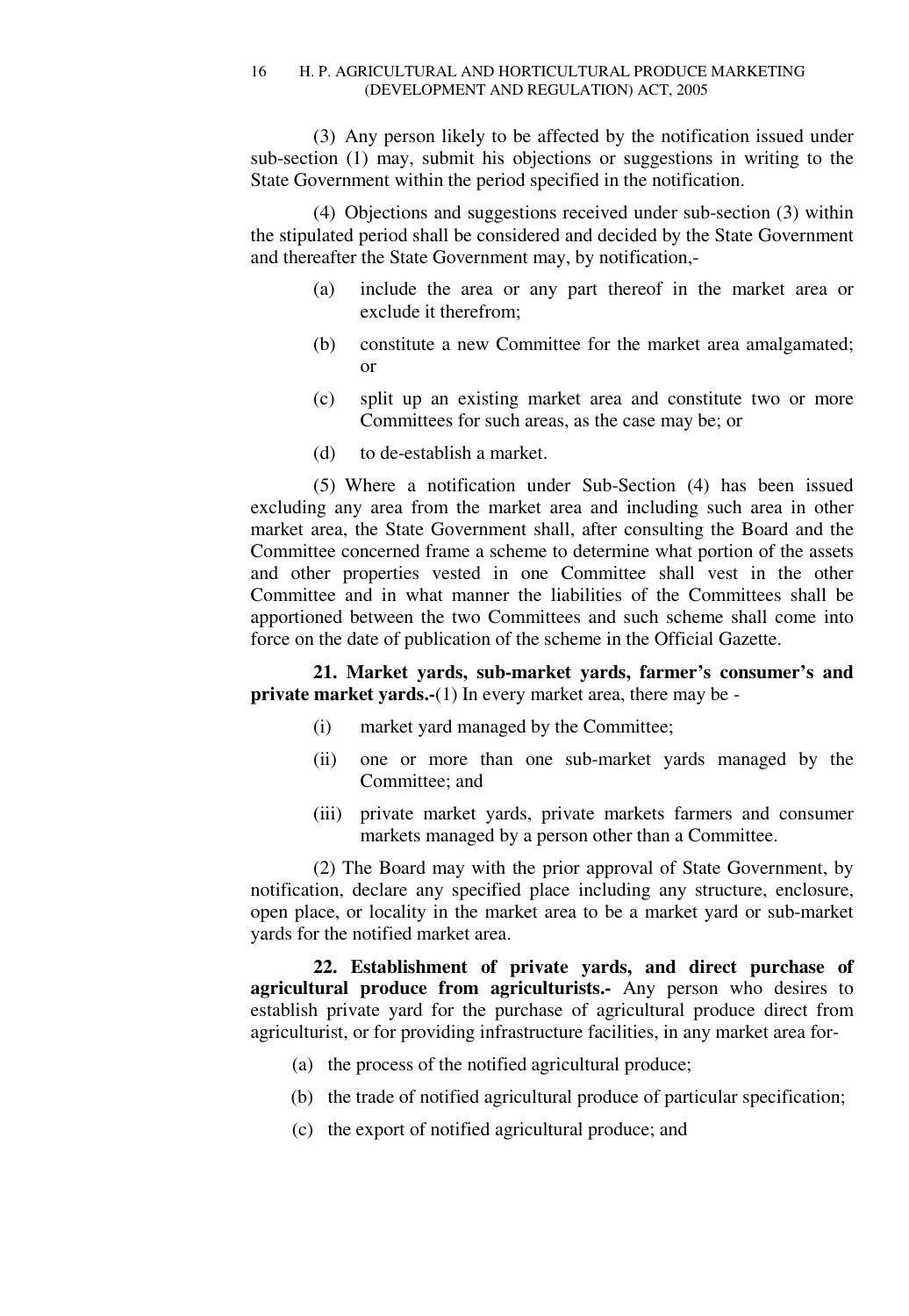(d) the grading, packing and transaction in other way by value addition of notified agricultural produce,

shall make an application for obtaining licence in accordance with the provisions of section 25 of this Act.

**23. Establishment of consumer's or farmer's markets and creation of post harvest management facilities by the farmers/ agriculturists.-** (1) Consumer's or farmer's market may be established by developing infrastructure as may be prescribed, by any person in any market area and producer may, himself sell his agricultural produce direct to the consumer in such market area, in the manner as may be prescribed.

(2) Market service charge shall be collected on sale of agricultural produce by the seller and shall be remitted to the proprietor of the consumer market.

(3) Save as otherwise provided in this Act, no market fee shall be leviable on the transactions undertaken in the consumer's or farmer's market.

(4) Notwithstanding anything contained in this Act, any farmer and agriculturist may, for his bonafide use, create post harvest management infrastructure facilities at the farm level such as grading, standardization, pack houses, storages (including cold storages), primary processing of agricultural produce and other post harvest management facilities for which the Central or the State Government may provide different scheme shall be implemented along with the scheme under horticultural technology mission being executed by the Department of Horticulture through Directorate of Marketing and Inspection, the Government of India.

**24. Contract farming.-** No person shall undertake contract farming unless registered under section 40 of this Act, and shall have to enter into an agreement with contract farming producer on such form and in such manner as may be prescribed.

**25. Grant and renewal of license of private yard, consumer's and farmer's market.-** (1) Any person who under section 22 desires to purchase notified agricultural produce direct from the agriculturists or the producer or wishes to establish a private market yard or under sub-section (1) of section 23 desires to establish consumer or farmer market in one or more than one market area, shall apply to the Managing Director of the Board for grant or renewal of license, as the case may be, for such period, in such form, on such conditions and on payment of such fees as may be prescribed.

(2) Application received under sub section (1) for grant or renewal of license may be accepted or rejected for the reasons to be recorded in writing provided that a license shall not be granted or renewed if, -

- (i) the Committee dues are outstanding against the applicant;
- (ii) the applicant is a minor or not bonafide;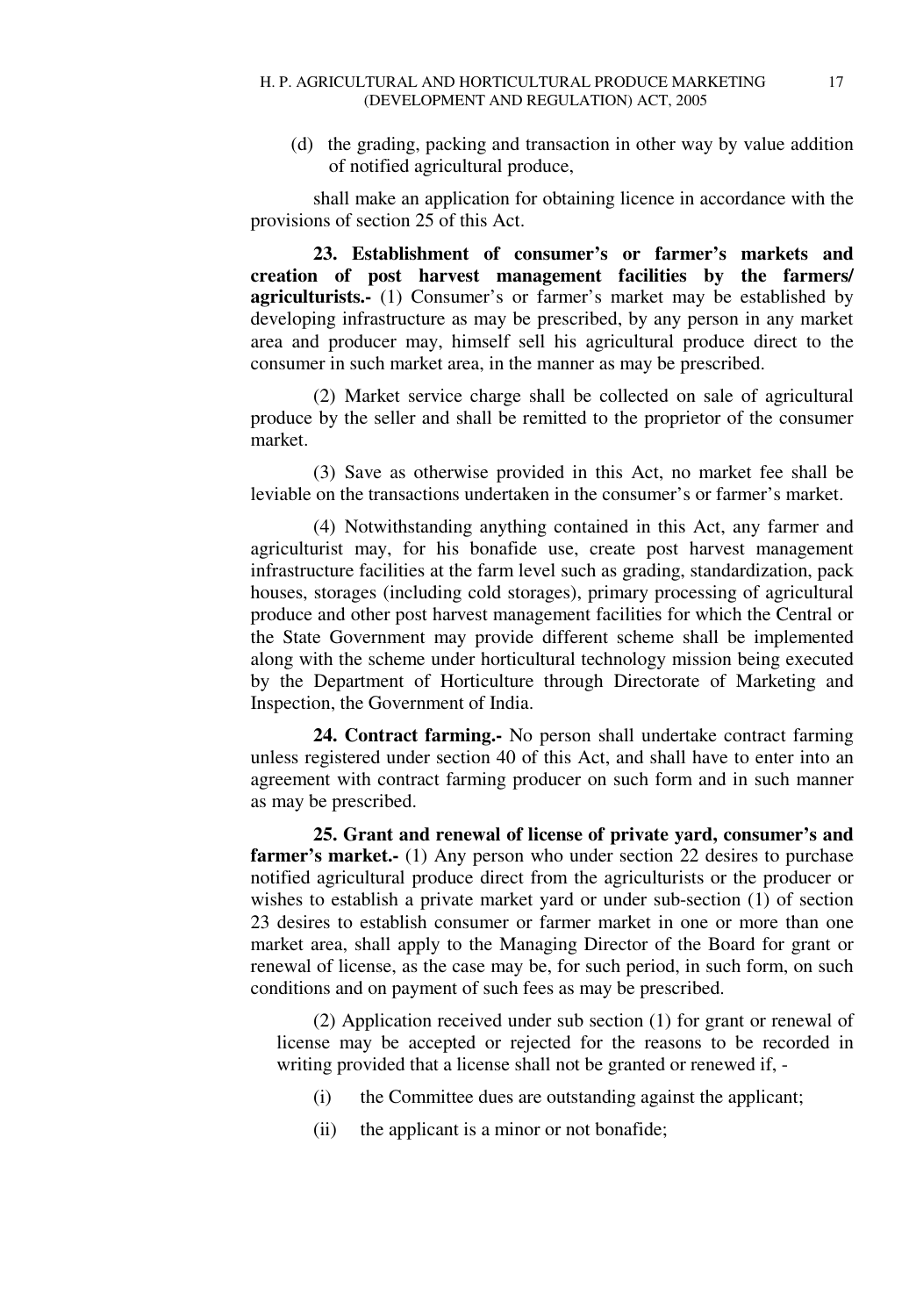- (iii) the applicant has been declared defaulter under the Act and the rules and bye-laws made thereunder;
- (iv) the applicant having been declared guilty in any criminal case and convicted by imprisonment;
- (v) the State Government is satisfied that granting or renewal of license to the applicant is not going to promote the interest of the producers; and
- (vi) there is any other reasons which the Managing Director of the Board may consider to be against the interest of the producer or the consumer.

**26. Power to cancel or suspend license.-** Subject to the provisions of this Act, any license issued or renewed under section 25, may be suspended or cancelled by the Managing Director of the Board, after affording the holder of such license the opportunity of being heard, on any of the following grounds:-

- (a) if the license has been obtained through willful misrepresentation or fraud; or
- (b) if the holder of the licence or any of his servant or any person acting on his behalf, commits a breach of any of the terms or conditions of license; or
- (c) if the holder of the license in combination with other license holder commits any act or abstains from carrying on his normal business in the market area with the intention of willfully obstructing, suspending or stopping the marketing of notified agricultural produce in the market yard/ sub- market yard and in consequence whereof the marketing of any notified agricultural produce has been obstructed, suspended or stopped; or
- (d) if the holder of the license has become an insolvent; or
- (e) if the holder of license incurs any disqualification as may be prescribed; or
- (f) if the holder of the license is convicted of any offence under this Act, then within one year of the conviction if the conviction, is for the first time, and within three years for subsequent conviction.

**27. Regulation of marketing of notified agricultural produce.-** (1**)**  No person shall, except in accordance with the provisions of this Act or rules or bye-laws made thereunder,-

- (i) use any place in the market area for the marketing of notified agricultural produce; and
- (ii) operate in the market area as a market functionary.

(2) Nothing in sub-section (1) shall apply to the following sale or purchase of such agricultural produce,-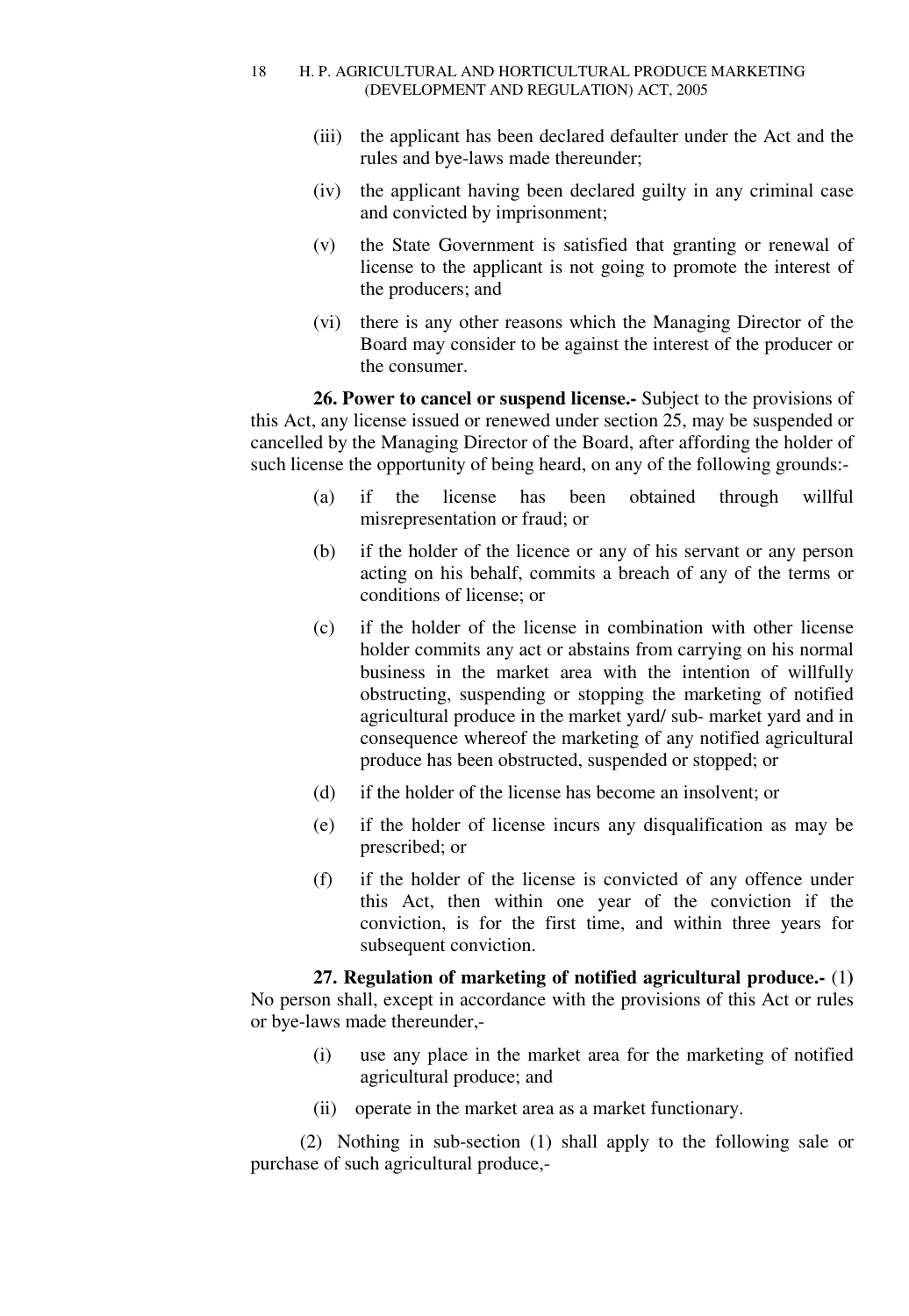- (i) where the sale is made by the producer himself to any person for his domestic consumption in quantity upto the prescribed limit;
- (ii) purchase or sale of which is made by a petty trader as may be prescribed; and
- (iii) purchase of which is made by an authorized fair price shop dealer from the Food Corporation of India, the State Commodities Trading Corporation or any other agency or institution authorized by the State Government for distribution of the essential commodities through the Public Distribution System.

**28. Sale of notified agricultural produce in the market.-** (1) All notified agricultural produce shall ordinarily be sold in the market yards, submarket yard or in the private yards of the license holder, subject to the provision of sub-section (2):

Provided that notified agricultural produce may be sold at other places to a license holder permitted in this behalf under sections 22 and 23 of this Act:

Provided further that it may not be necessary to bring agricultural produce covered under contract farming to the market yard, sub market yard or private yard and such agricultural produce may be directly sold to Contract Farming Sponsor from farmer's fields.

(2) The price of the notified agricultural produce, brought for sale into the market yard, shall be settled by open auction or by any other transparent system as may be prescribed and no deduction shall be made from the agreed price on any account whatsoever from the seller :

Provided that the price of the notified agricultural produce in the private yards shall be settled in the manner as may be prescribed.

(30) Weighment or measurement or counting of all the notified agricultural produce so purchased shall be done by such person and in such manner as may be provided in the bye-laws.

# **CHAPTER-IV**

# **ESTABLISHMENT, CONSTITUTION, POWERS AND FUNCTIONS OF THE COMMITTEE**

**29. Establishment of the Committee.-** (1) The State Government shall, by notification, establish a Agricultural Produce Market Committee for every notified market area and shall specify its headquarter.

(2) Every Committee established under sub-section (1) shall be a body corporate, having perpetual succession and a common seal, may sue and be sued in its corporate name and subject to the provisions of section 78, be competent to acquire and hold property both moveable and immovable and to lease, sell or otherwise transfer any such property which may have become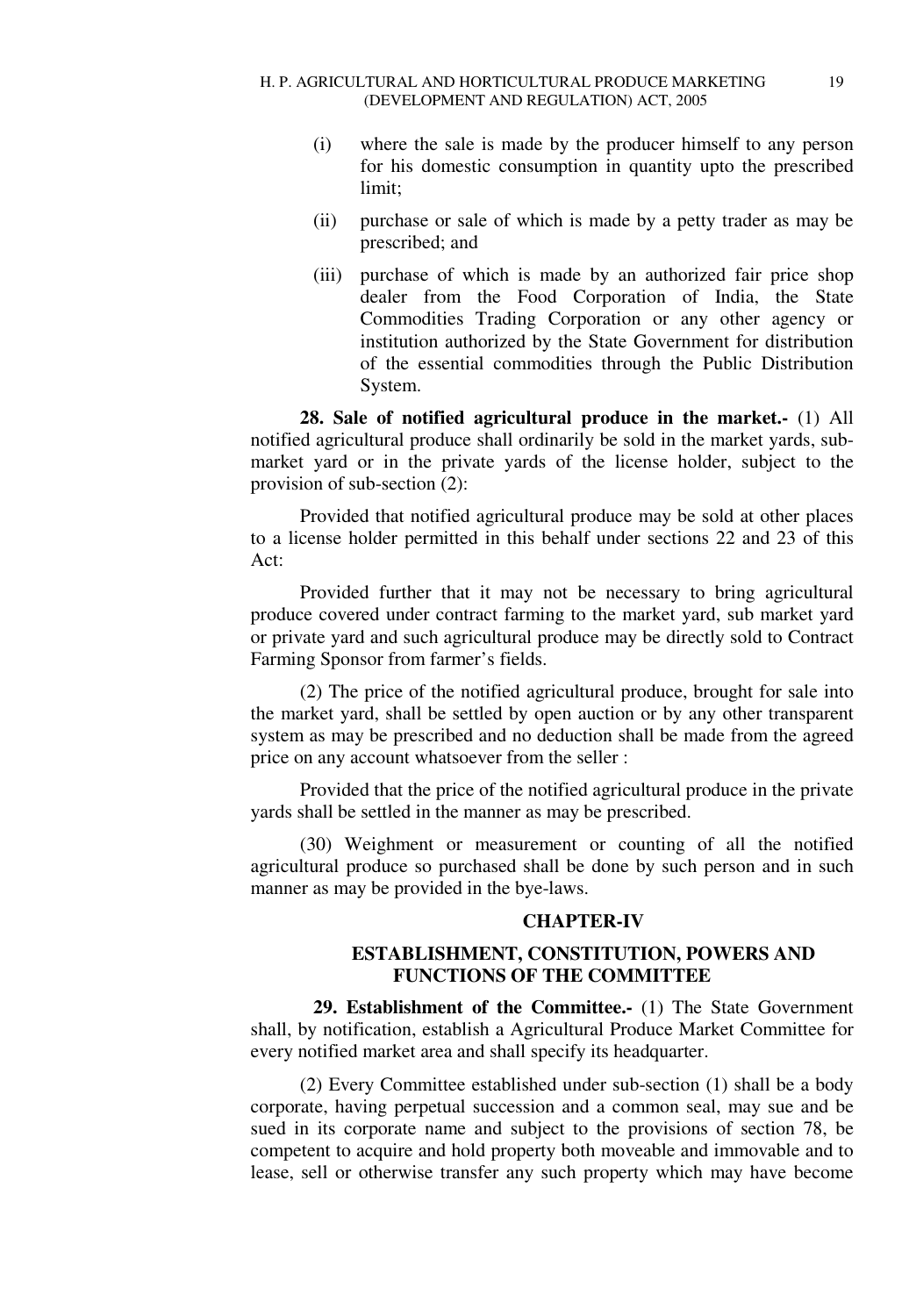vested in, or been acquired by it, and to contract and to do all other things necessary for the purposes for which it is established:

Provided that no Committee shall permanently transfer any immovable property except in pursuance of a resolution passed in a meeting specially convened for the purpose by a majority of not less than three-fourth of the members of the Committee and with the prior approval of the Board.

**30. Constitution of the Committee.-** (1) A Committee shall consist of sixteen members of whom six shall be ex-officio members and ten nonofficial members.

(2) Ex- officio members:-

- (i) Deputy Commissioner Vice Chairman;
- (ii) Dy. Director of Agriculture;
- (iii) Dy. Director of Horticulture;
- (iv) Dy. Director of Animal Husbandry;
- (v) In charge, Krishi Vigyan Kendra; and
- (vi) Secretary of the Committee.

(3) The non-official members shall be appointed by the State Government out of a panel of names given by the Deputy Commissioner concerned equal to twice the number of vacancies to be filled up, in the manner provided here under:–

- (i) nine non-official members from the producers of the notified market area; and
- (ii) one non-official members from the traders registered under section 40, from the notified market area.

**31. Term of office of the member of the Committee.-** (1) Subject to the provisions of section 33, every non-official member of the Committee shall hold the office during the pleasure of the State Government.

(2) The term of an ex-officio member of the Committee shall come to an end, as soon as, he ceases to hold the office by virtue of which he was nominated.

**32. Disqualifications of members of the Committee.-** No person shall be eligible to become a member of the Committee, if he incur any of the disqualifications specified under section 6 of this Act.

**33. Removal of members of the Committee.-** The State Government may, at any time during the period of his office, remove, by notification, any member, if such member has, in its opinion, been guilty of misconduct or neglect of duty or has lost the qualifications on the strength of which he was nominated:

Provided that before the Board notifies the removal of a member under this section, the reasons for his proposed removal shall be communicated to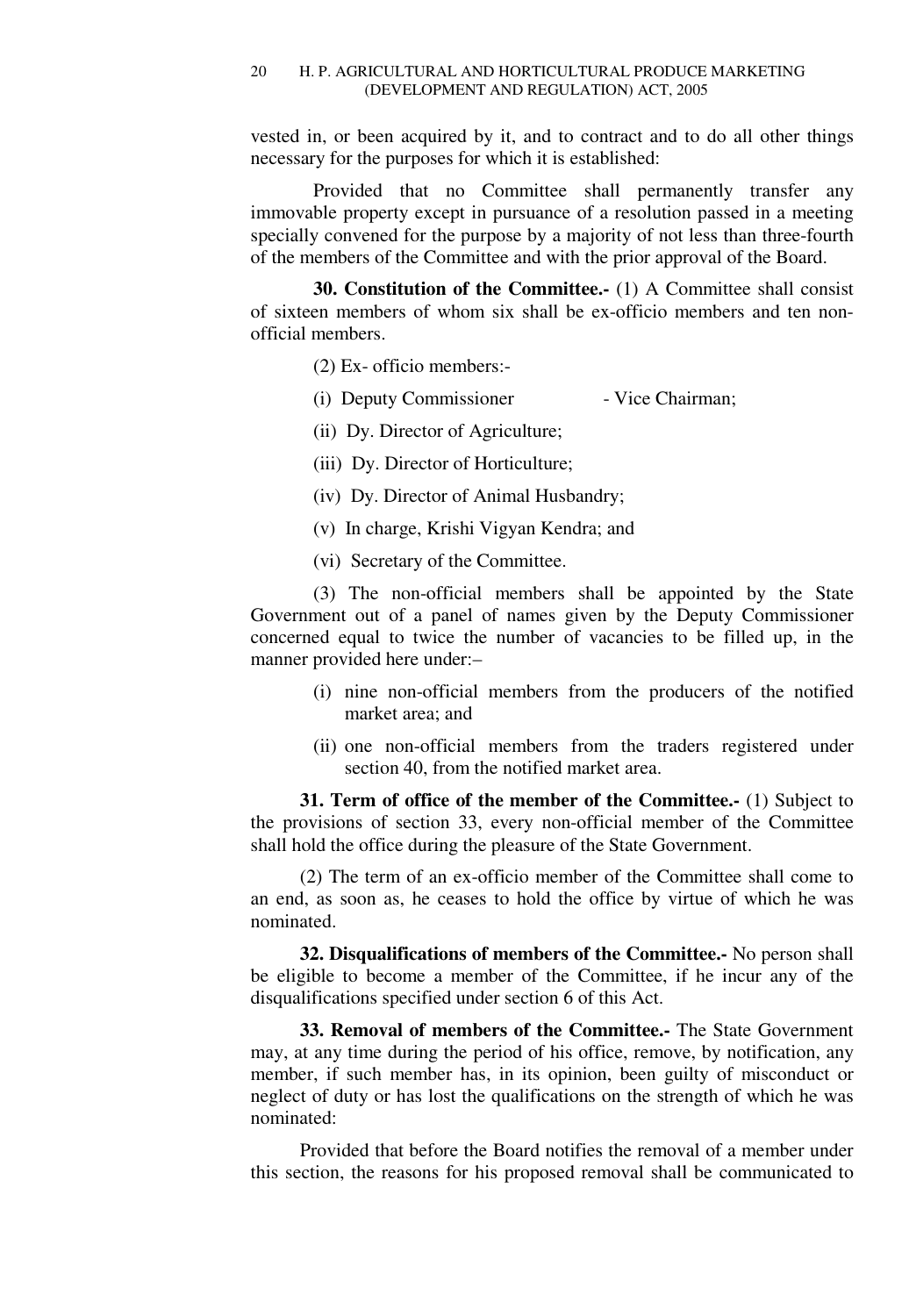the member concerned and he shall be given an opportunity of tendering an explanation in writing:

Provided further that any vacancy of the non-official members arising as a result of death, resignation, retirement, transfer or removal shall be filled in as early as practicable.

**34. Meeting of the Committee.-** (1) Committee shall meet for the transaction of its business at least once in three months provided that the committee may in special circumstances meet at any time and at any place in the market area.

(2) The Chairman shall preside over meetings of the Committee and if he is absent, the Vice-Chairman shall preside over meeting of the Committee and if at any meeting both the Chairman and Vice- Chairman are absent, such one of the members present in the meeting as may be chosen by the members present may act as a Chairman.

(3) Subject to the provisions of this Act, the Committee shall conduct its business as may be prescribed.

**35. Election of the Chairman of the Committee.-** Every Committee shall elect from amongst its members a Chairman:

Provided that only producer members of the Committee shall be eligible for election of the Chairman.

**36. Resignation by the Chairman of the Committee.-** (1) Chairman or any non-official member of the Committee may resign his office at any time, in writing addressed to the Chairman of the Board and the seat of such Chairman or non-official member shall become vacant on the date of acceptance of his resignation.

(2) During the vacancy caused by death, resignation, removal or otherwise in the office of the Chairman, then not withstanding anything contained in this Act, such producer member of the Committee as the Chairman of the Board may appoint, shall exercise the powers and perform the functions of the Chairman till the Chairman is duly elected.

**37. No confidence motion against the Chairman of the Committee.-**  (1) A motion of no confidence may be moved against the Chairman at a meeting specially convened for the purpose under sub-section (2) and if the motion is passed by a majority of not less than two third of the members of the Committee, he shall cease to be the Chairman of the Committee.

(2) For the purpose of sub-section (1) a meeting of the Committee shall be held within thirty days of the date of receipt of the notice of motion of no confidence.

(3) The Chairman shall not preside over the meeting, but such meeting shall be presided over by such officer of the State Government as may be authorized by it, however, the Chairman shall have the right to speak and otherwise to take part in the proceedings of the meeting.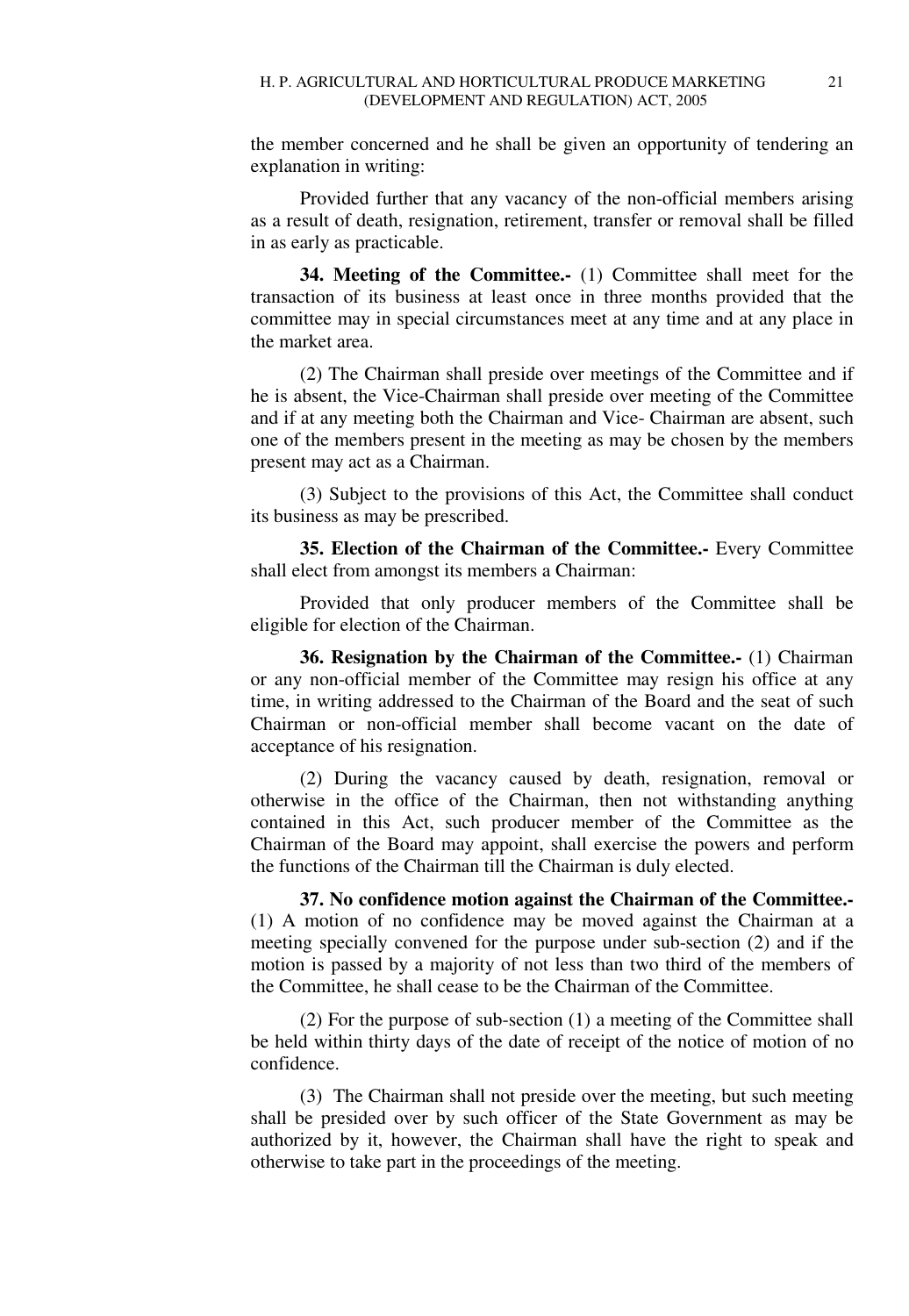(4) If the motion of no confidence is failed or if the meeting could not be held for want of quorum, no notice of any subsequent motion of no confidence against the same Chairman shall be made until the expiry of period of six months from the date of such scheduled meeting.

**38. Act of the Committee not to be invalidated.-** No act of Committee or of any Sub-Committee thereof or of any person acting as a member, Chairman, Vice Chairman, presidin**g** authority or Secretary of the Committee shall be deemed to be invalid by reason only of some defect in the constitution or appointment of such Committee, Sub-Committee, Members, Chairman, Vice-Chairman, presiding authority or Secretary of the Committee or on the ground that they or any of them were disqualified for such office, or that formal notice of the intention to hold meeting of the Committee or of the Sub-Committee was not given duly or by reason of such act having been done during the period of any vacancy in the office of the Chairman, Vice Chairman, or Secretary of the Committee or member of such Committee or Sub-Committee or for any other infirmity not affecting the merits of the case.

**39. Powers and functions of the Committee.-** (1) Subject to the provisions of this Act, the Committee may,-

- (a) enforce the provisions of this Act, the rules and bye-laws made thereunder in the notified market area;
- (b) establish a market in the market area and provide such facilities for persons visiting in connection with the purchase, sale, storage, weighment and processing of agricultural produce concerned as the Board may, from time to time, direct;
- (c) do such other acts as may be required in relation to the superintendence, direction and control of market or for regulating marketing of agricultural produce in any place in the market area, and for the purposes connected with the matters aforesaid, and for that purpose may exercise such powers and discharge such functions as may be provided by or under this Act; and
- (d) do all such other acts which may bring complete transparency in pricing system and transactions taking place in the market area.

(2) Without prejudice to the generality of the foregoing provisions, the Committee may,-

- (i) maintain and manage the market yards and sub- market yards within the market area;
- (ii) provide necessary facilities for the marketing and facilitate for the transportation of agricultural produce within the market yards and outside the yards and within the sub-market yards and outside the sub-market yards in the market area;
- (iii) regulate, conduct or supervise the auction of notified agricultural produce in accordance with the provisions and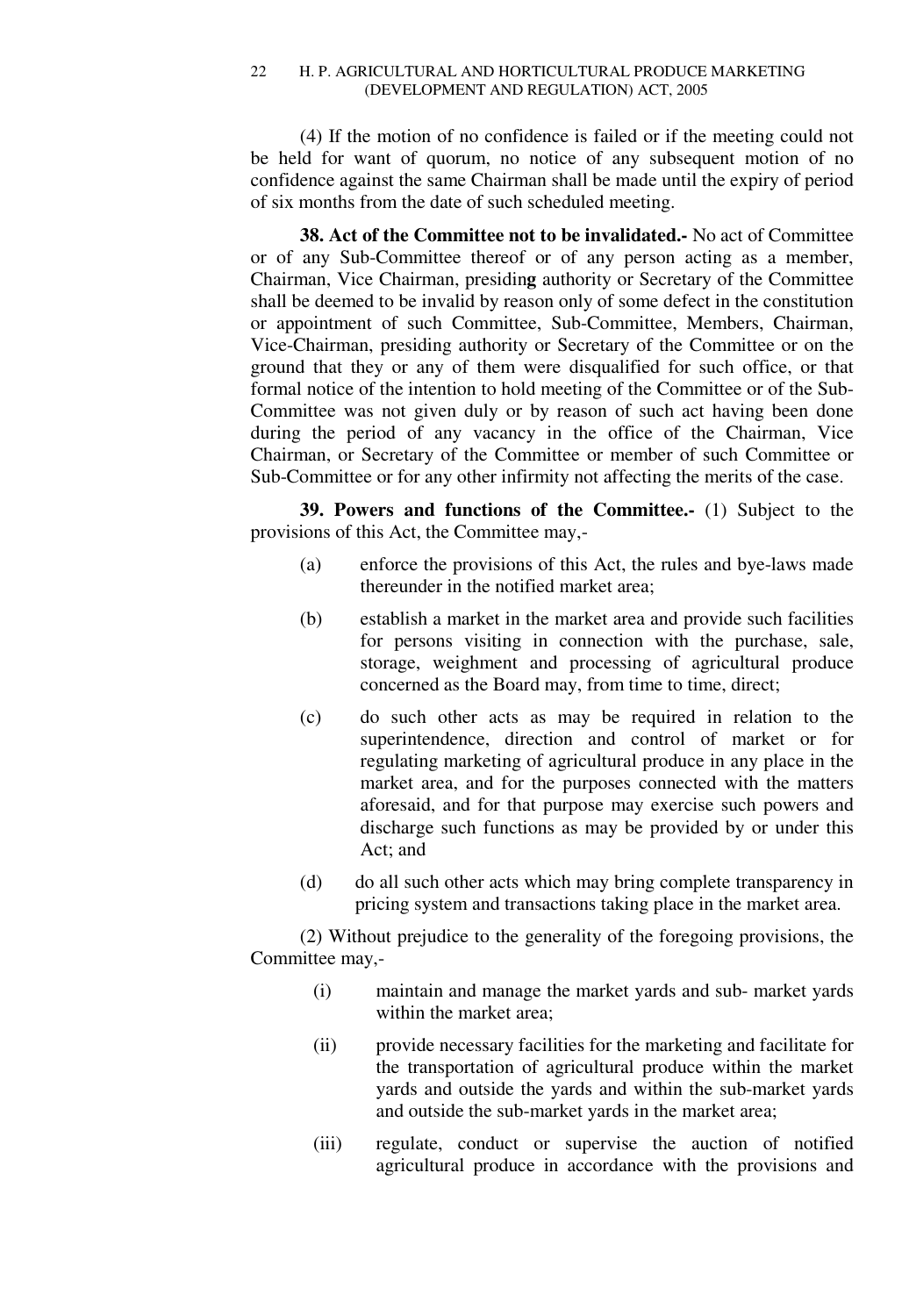procedure laid down under the rules made under this Act or bye-laws of the Committee;

- (iv) regulate the making, carrying out and enforcement or cancellation of agreements of sales, weighment, delivery, payment and all other matters relating to the marketing of notified agricultural produce in the manner prescribed;
- (v) provide for the settlement of all disputes between the seller and the buyer arising out of any kind of transaction connected with the marketing of notified agricultural produce and all matters ancillary thereto;
- (vi) take all possible steps to prevent adulteration of notified agricultural produce;
- (vii) make registration for weighmen and hamals for weighing and transporting of goods in respect of transactions held in the market yards or sub-yards;
- (viii) set up and promote public–private partnership in the management of the markets;
- (ix) promote public–private partnership for carrying out extension activities in its area viz, collection, maintenance and dissemination of information in respect of production, sale, storage, processing, prices and movement of notified agricultural produce;
- (x) levy, take, recover and receive rates, charges, fees and other sums of money to which the Committee is entitled;
- (xi) regulate the entry of the persons and vehicles, traffic into the market yard and sub-market yard visiting the market;
- (xii) compound offences committed under this Act (except section 27) or rules and bye-laws made thereunder;
- (xiii) acquire land and dispose off any moveable or immovable property for the purpose of efficiently carrying out its duties;
- (xiv) institute or defend any suit, prosecution, action, proceeding, application or arbitration and compromise such suit, action, proceeding, application or arbitration;
- (xv) keep a set of standard weights and measures in each principal market yard and sub–market yard against which weighment and measurement may be checked;
- (xvi) inspect and verify scales, weights and measures in use in a market area and also the books of accounts and other documents maintained by the market functionaries in such form and in such manner as may be prescribed;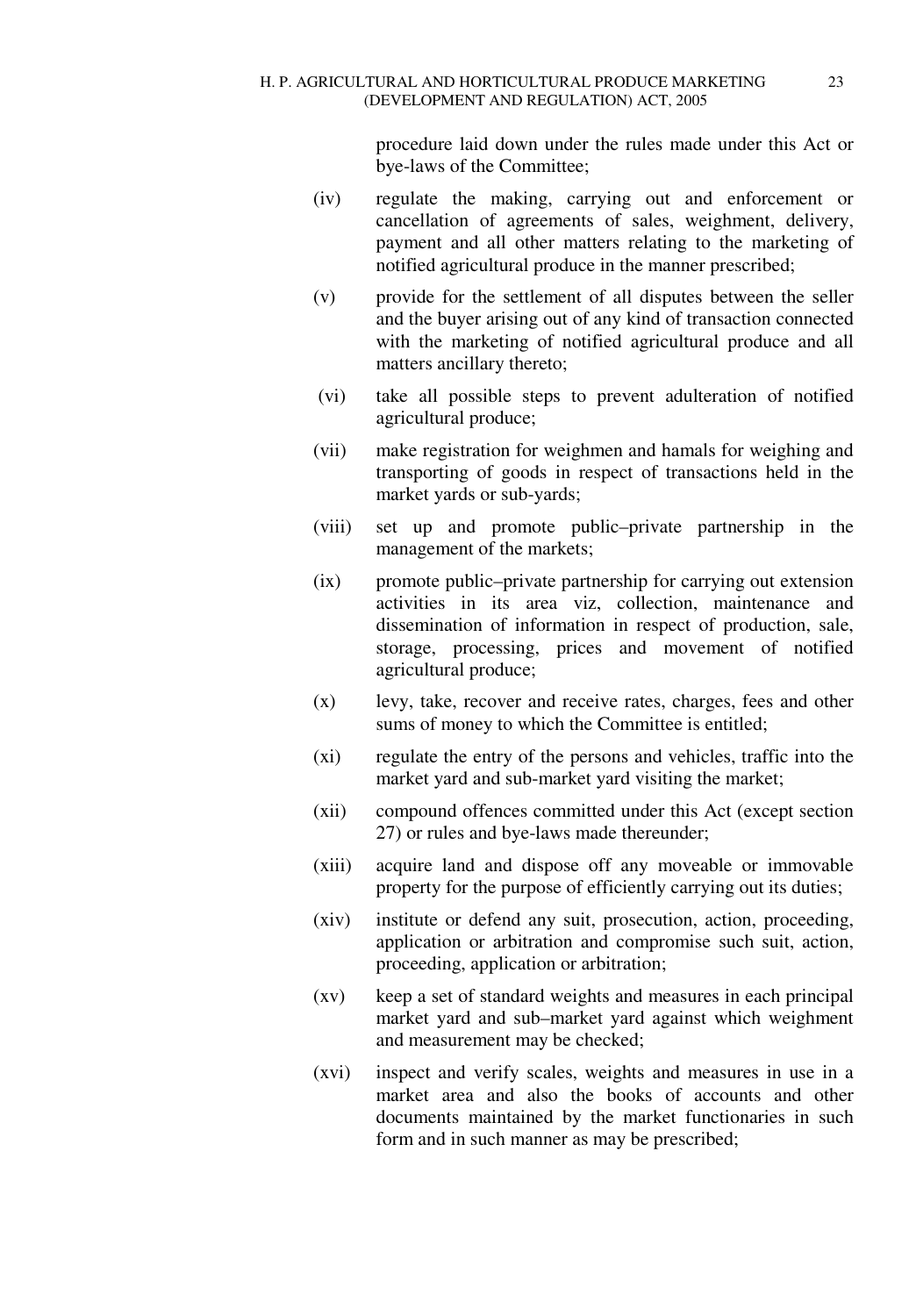- (xvii) arrange to obtain fitness (health) certificate from a veterinary doctor in respect of animals, cattle, birds etc. which are bought or sold in the market yard or market area;
- (xviii) carry out publicity about the benefits of regulation, the system of transaction, facilities provided in the market yard etc. through various means such as poster, pamphlets, hoardings, cinema slides, film shows, group meetings, electronic media etc.; or through any other means considered more effective or necessary;
- (xix) ensure payment in respect of transactions which take place in the market yard to be made on same day to the seller, and in default to seize the agricultural produce in question along with other property of the person concerned and to arrange for re-sale thereof and in the event of loss, to recover the same from the original buyer together with charges for recovery of the losses, if any, and effect payment of the price of the agricultural produce to the seller;
- (xx) recover the charges in respect of weighmen and hamals and distribute the same to the weighmen and hamals if not paid by the purchaser or seller, as the case may be;
- (xxi) collect and maintain information in respect of production, sale, storage, processing prices and movement of the notified agricultural produce and disseminate such information as directed by the Board;
- (xxii) with a view to maintain stability in the market, take suitable measures to ensure that traders do not buy agricultural produce beyond their capacity and avoid risk to the sellers in disposing off the produce and grant licenses only after obtaining necessary security in cash as bank guarantee according to the capacity of the buyers; and
- (xxiii) promote and undertake agricultural processing including activity for value addition in agricultural produce.

(3) With the prior sanction of the Board, the Committee may undertake the following functions:-

- (i) construction of roads, godowns, ropeways and other infrastructure in the market area to facilitate marketing of agricultural produce and for the purpose give funds to the Board;
- (ii) to provide on rent storage facilities for stocking of agricultural produce to agriculturists;
- (iii) to promote and encourage e-trading, Committee may establish regulatory system, create infrastructure and undertake other activities and steps needed thereto;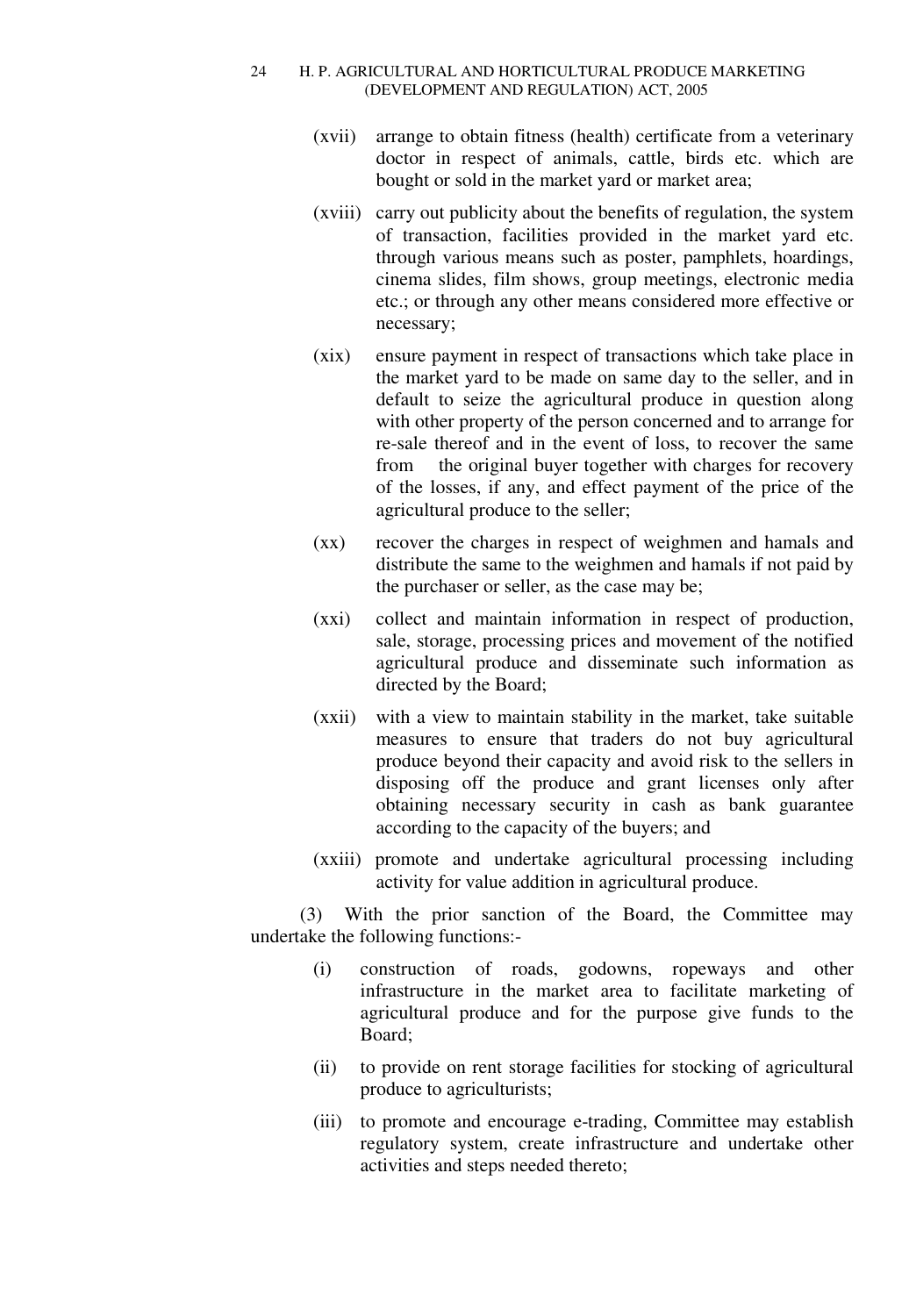(iv) to maintain and circulate from time to time the data of arrivals and rates of agricultural produces standard-wise brought into the market area for sale as may be prescribed.

**40. Registration of market functionaries.** (1) Every person who, in respect of notified agricultural produce, desires to operate in the market area as trader, commission agent, weighman, hamal, surveyor, ware housemen, contract farming sponsor, owner or occupier of the processing factory or any other market functionary, shall apply to the Secretary of the Committee for registration or renewal of registration in such manner and within such period as may be prescribed. The Secretary of the Committee shall be the authority to grant registration certificate with the prior approval of the Committee:

Provided that any person may buy agricultural produce in the market yard/ sub- market yard on day to day basis even without getting registered:

Provided further that any person who desires to trade or transact or deal in any notified agricultural produce in more than one market area, shall get registered, for respective function from the Managing Director of the Board.

(2) No broker, trader, weighmen, surveyor, godown keeper or other functionaries shall, unless duly registered, carry on his occupation in a notified market area in respect of the notified agricultural produce under this Act.

(3) Every application for such registration shall be accompanied with such fee as may be prescribed.

(4) The Committee may register or renew the registration or refuse registration or renewal of the registration or cancel the registration on any of the following grounds:-

- (i) if the applicant is a minor;
- (ii) if the applicant has been declared defaulter; or
- (iii) if the applicant has been found guilty under this Act, the rules and byelaws made thereunder.

**41. Appointment of the Secretary of the Committee.-** (1)Every Committee shall have a Secretary who shall be appointed by the State Government in accordance with the recruitment and promotion rules for the post of Secretary of the Committee.

(2) The Secretary of the Committee shall be the ex-officio Secretary of the Committee and shall be custodian of all the records and properties of the Committee.

**42. Appointment of Sub-Committee and delegation of powers.-** The Committee may appoint a Sub-Committee for the conduct of any work or to report on any matter and may delegate to such sub- committee such of its powers or duties as it think fit.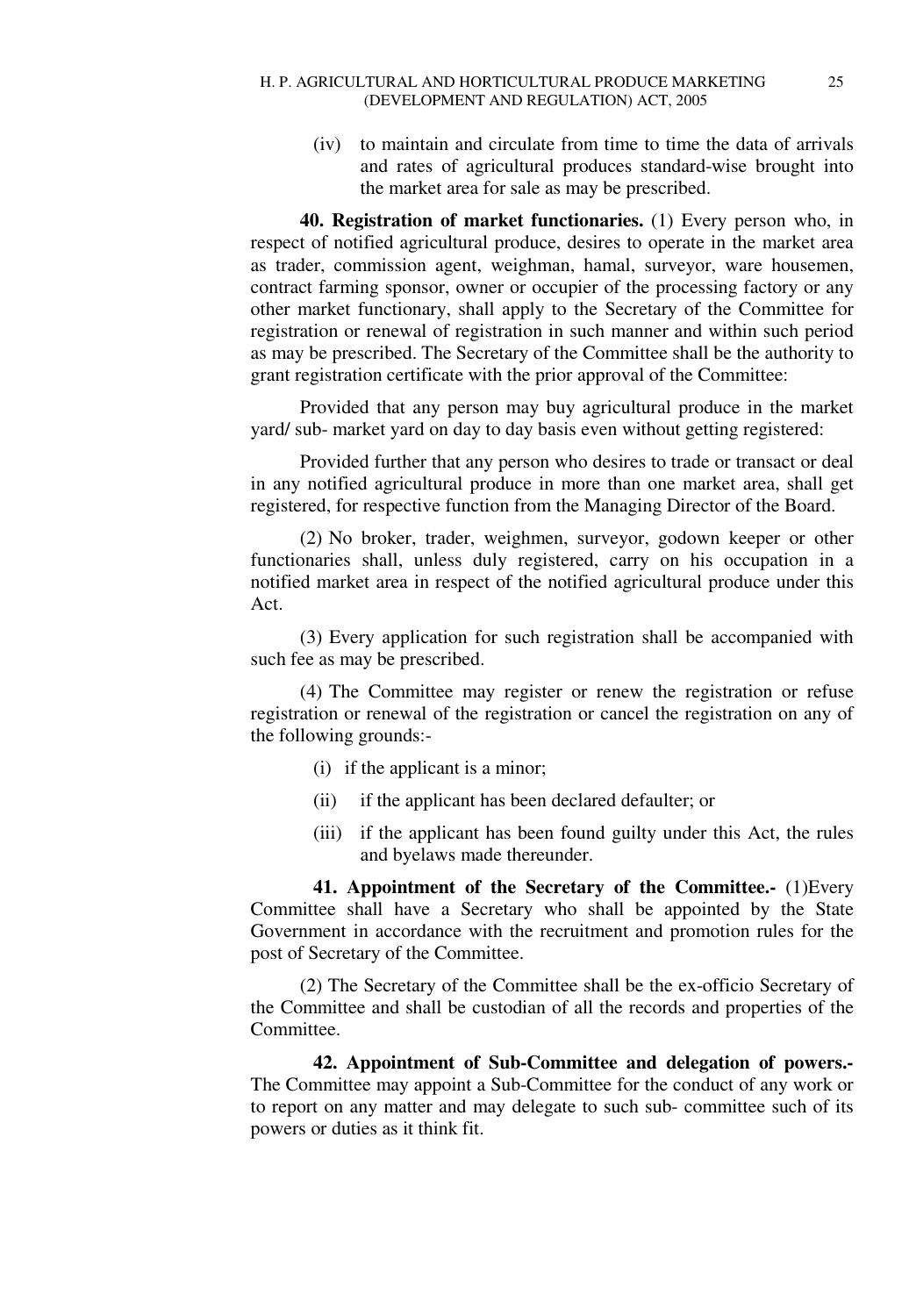**43. Powers and duties of the Secretary of the Committee.-**The Secretary of the Committee shall exercise and perform the following powers and duties in addition to such other powers and duties as may be specified in this Act, or the rules or bye-laws made thereunder, namely:-

- (i) to convene the meetings of the Committee and the Sub-Committees, if any, and maintain minutes of the meetings thereof;
- (ii) to attend the meetings of the Committee and Sub-Committees and take part in the discussion;
- (iii) to take steps to give effect to the resolution of the Committee and of the Sub-Committees and report all actions taken in pursuance of such resolution to the Committee in the next meeting;
- (iv) to prepare the budget proposal of the Committee;
- (v) to furnish to the Committee such returns, statements, estimates, statistics and reports as the Committee may from time to time, require including following informations :-
	- (a) the fines and penalties imposed and any disciplinary action taken against the members or the staff and the market functionaries and others;
	- (b) overtrading by the traders;
	- (c) regarding contraventions of the Act, the rules, the bye laws or the standing orders, if any, by any person;
	- (d) regarding the suspension or cancellation of license by the Managing Director of the Board;
	- (e) regarding the administration of the Committee and the regulation of the marketing;
- (vi) produce before the Committee, books, registers and other documents, as may be necessary for the transaction of the business of the Committee or the Sub-Committee, whenever called upon by the Committee to do so;
- (vii) exercise supervision and control over the acts of all the officers and the servants of the Committee;
- (viii) collect fees and other money leviable by or due to the Committee;
- (ix) be responsible for all money credited to or received on behalf of the Committee;
- (x) make disbursements of all money lawfully payable by the Committee;
- (xi) operate, maintain and transact the Committee fund;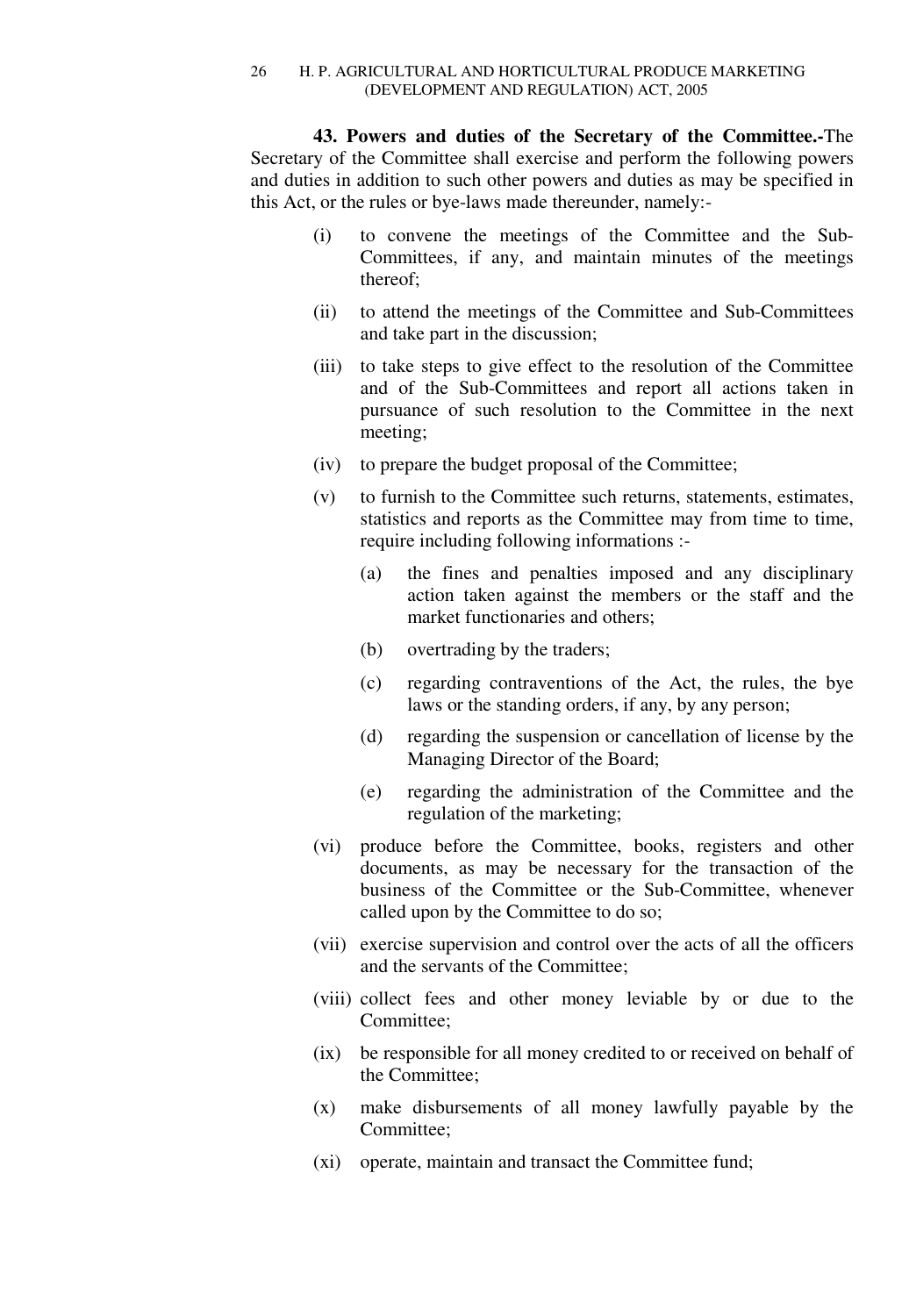- (xii) report to the Managing Director of the Board, as soon as possible, in respect of fraud, embezzlement, theft or loss of the Committee fund or property; and
- (xiii) prefer complaints in respect of prosecutions to be launched on behalf of the Committee and conduct proceedings, civil or criminal on behalf of the Committee.

# **CHAPTER-V**

# **FINANCE, ACOUNTS AND AUDIT OF THE BOARD AND THE COMMITTEE.**

**44. Levy of Market fee.-** Every Committee shall levy, charge and collect market fee in the manner as may be prescribed on ad-valorem basis at the rate not exceeding two rupees for every one hundred rupees as may be fixed by the State Government,-

- (i) on the sale or purchase of the notified agricultural produce, whether brought from within the State or from out side the State into the market area; and
- (ii) on the notified agricultural produce whether brought from within the State or from out side the State into the market area for processing.

**45. Single point levy.-** (1) Market fee specified in section 44 shall not be levied for the second time in any market area within the State provided that market fee has already been paid on that agricultural produce in any market area of the State and the information in this context has been furnished, by the concerned person that the market fee has already been paid in other market of the State.

(2) On the agricultural produce brought in the market area for commercial transaction or for processing, the market fee shall be deposited by the buyer or processor, as the case may be, in the office of the Committee, within fourteen days but before sale or resale or processing or export outside the market area, such agricultural produce.

(3) In case any notified agricultural produce is found to have been processed, sold, or resold or dispatched outside the market area without payment of market fee payable on such produce, the market fee shall be levied and recovered on five time, the market value of the processed produce or, value of the agricultural produce, as the case may be.

**46. Marketing Development Fund.-** (1) All money received by or on behalf of the Board shall be credited into a fund to be called the Marketing Development Fund.

(2) All payments made by the Board shall be defrayed out of the said fund.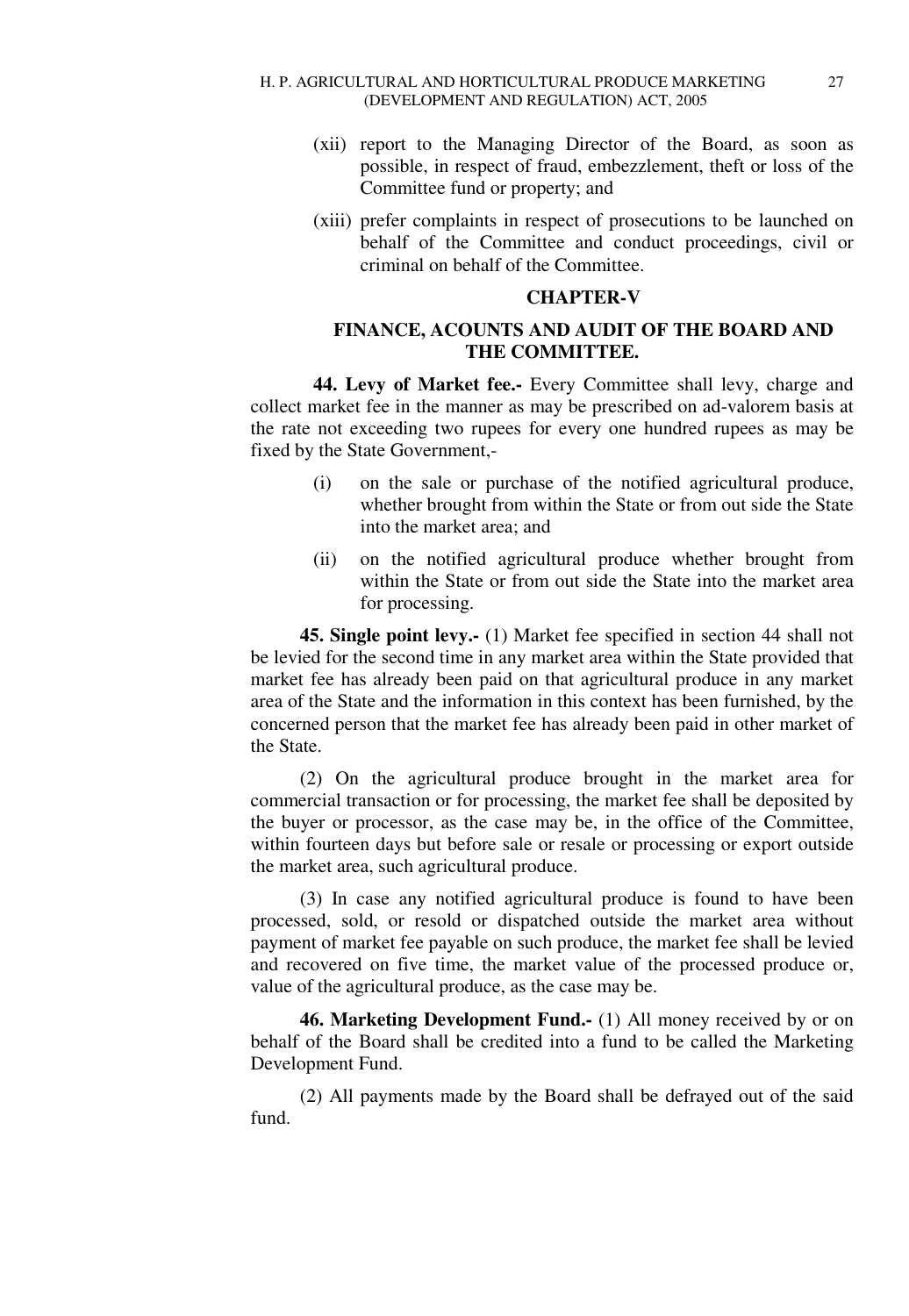(3) The Board may for carrying out the provisions of this Act, borrow money from the State Government or may borrow with the previous approval of the State Government,-

- (i) from any other agency; or
- (ii) issue debentures on the authority of any property vested in it or on the security of a part of its future income accruing to it under this Act, or the rules made thereunder.

(4) The Marketing Development Fund shall be utilized by the Board either its own or through public-private partnership for the discharge of functions entrusted to the Board under this Act. Without prejudice to the generality of this provision, the marketing development fund may be utilized for the following purposes:-

- (i) payment of administrative expenditure of the Board;
- (ii) traveling and other allowances to the employees of the Board, Chairman and its members;
- (iii) payment of salary, leave allowance, gratuity, compassionate allowance, compensation for injuries or death resulting from accident while on duty, medical aid, pension or provident fund to the persons employed by the Board and leave and pension contribution to the Government servants on secondment;
- (iv) meeting any legal expenses incurred by the Board;
- (v) giving aid to financially weak Committees in the shape of loans and grants on the term and conditions as prescribed;
- (vi) propaganda and publicity on matters relating to the marketing of agricultural produce;
- (vii) training of the officers and staff of the Committees and the Board and also to the agriculturists;
- (viii) meeting expenditure in marketing extension activities and etrading;
- (ix) organizing and arranging workshops, seminars, exhibitions, etc. on development of marketing;
- (x) maintenance of the office of the Board and construction and repair of its office buildings, rest houses, and the staff quarters;
- (xi) general improvement of the regulation of marketing in the State;
- (xii) loans and advances to the employees;
- (xiii) expenses incurred in auditing the accounts of the Board;
- (xiv) providing technical and administrative assistance to the committees, including execution of works;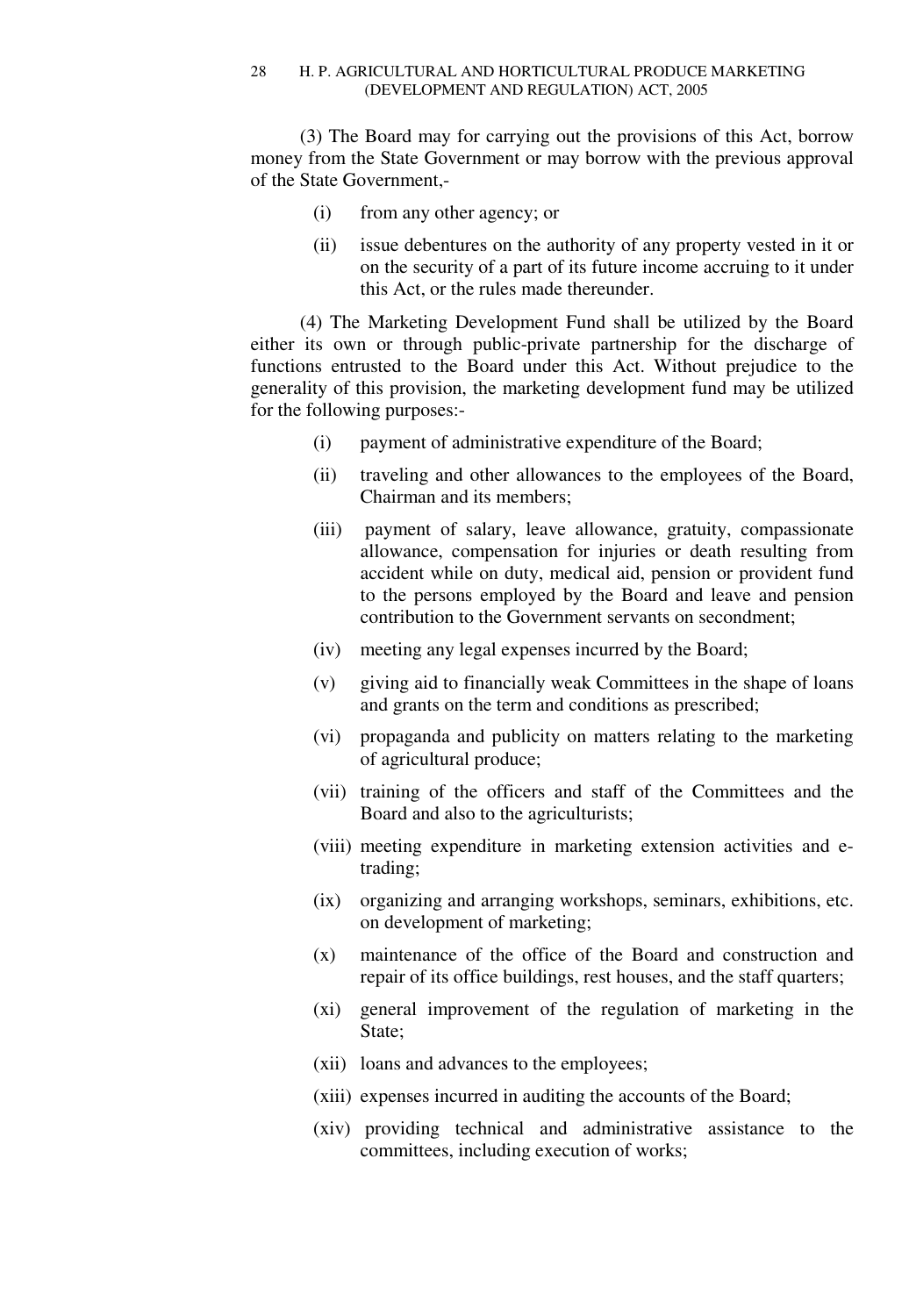- (xv) market survey and research, grading and standardization, quality certification of agricultural produce and other allied subjects;
- (xvi) grading and standardization of agricultural produce;
- (xvii) collection and dissemination of market rates and news;
- (xviii) better marketing of agricultural produce; and
- (xix) with the previous sanction of the State Government, any other purpose which is calculated to promote the general interest of the Board, Committees or national or public interest.

**47. Annual Budget of the Board.-** (1) An estimate of the annual income and expenditure of the Board for the ensuing year shall be prepared by the Board and submitted for sanction to the State Government not later than first week of February each year. On the sanction of the budget by the State Government, the Board shall have power to operate upon it.

(2) The State Government shall sanction and return the budget within two months from the date of the receipt thereof. If it is not received within two months from the date of its submission, it shall be deemed to have been sanctioned.

**48. Accounts, Audit and Annual report of the Board.-** (1) The Board shall prepare once every year, in such form and at such time as may be prescribed, an annual report, giving a true and full account of its activities during the previous year, and shall forward a copy thereof to the State Government.

(2) The accounts of the Board shall be audited annually by the Examiner of the Local Audit Department or by such other person as the State Government may direct.

(3) As soon as the accounts of the Board are audited, the Board shall send a copy of the audit report to the State Government.

(4) Soon after the submission of the audit report under sub-section (3), and the annual report under sub-section (1), by the Board, the State Government shall cause the said reports to be laid before the State Legislative Assembly:

Provided that when the reports are to be laid in the budget session, these shall be laid on the table of the House on the first sitting of the said session:

Provided further that the period intervening the close of the financial year to which the reports pertain and the laying of reports, shall not exceed nine months.

**49. Committee fund.-** (1) Save as provided in sub-section (2) all moneys received by a Committee shall be paid into a fund to be called "the committee fund" and all expenditure incurred by the Committee under or for the purposes of this Act shall be defrayed out of the said fund. Any surplus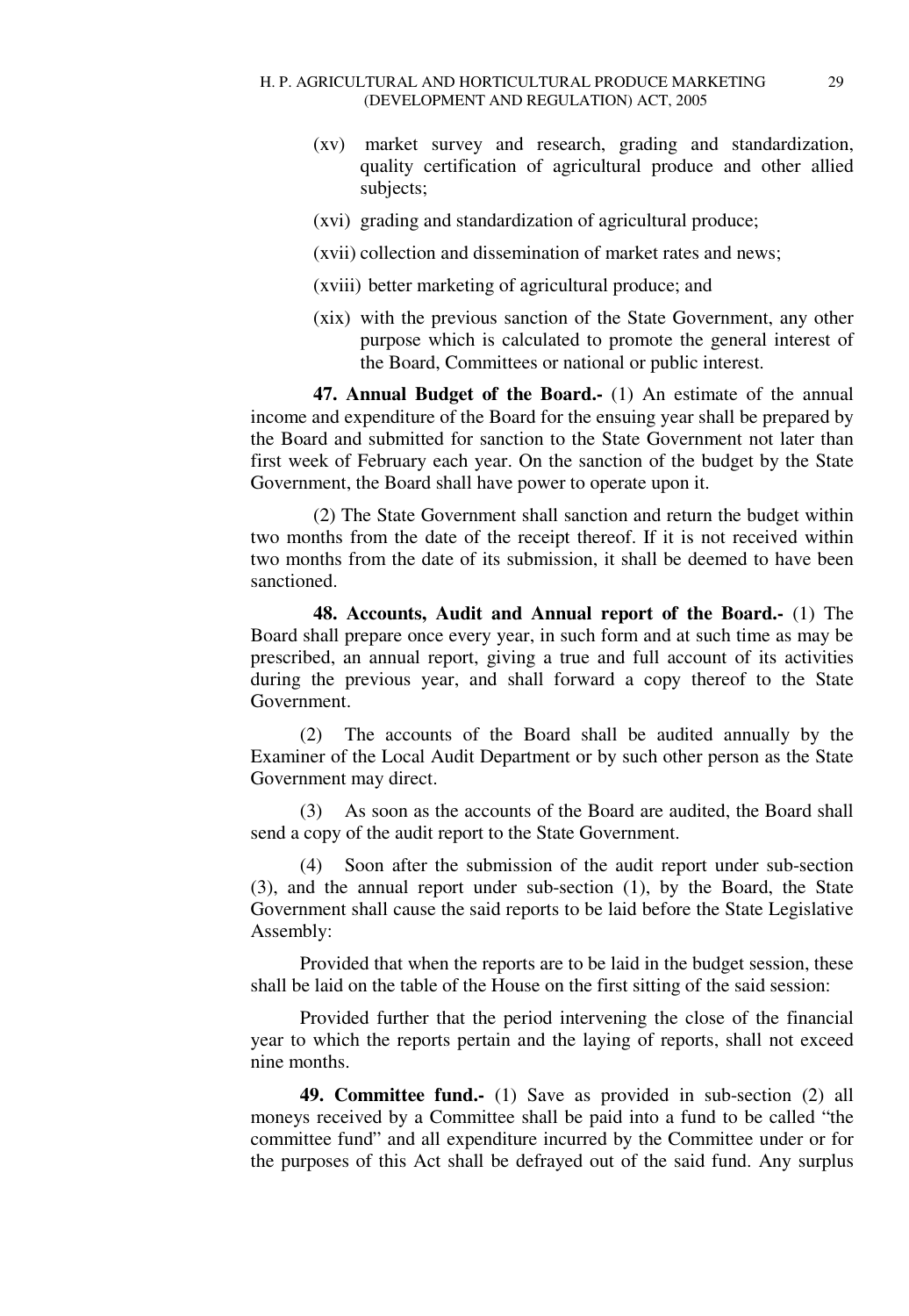remaining with the Committee after such expenditure has been met, shall be invested in such manner as may be prescribed.

(2) Any money received by the Committee by way of arbitration fee or as security for costs in arbitration proceedings relating to disputes or any money received by the Committee by way of security deposit, contribution to provident fund or for payment in respect of any notified agricultural produce, or other charges payable by the Committee or such other money received by the Committee as may be provided in the rules or bye-laws, shall not form part of the Committee Fund, and shall be kept in such manner as may be prescribed.

(3) Every Committee, out of its fund, shall pay to the Board, 25 percent of the total market fee collected under section 44 during the year, to meet the expenses of establishment of the Board and expenses incurred in execution of the functions assigned to the Board under this Act.

(4) All money and receipts specified in this section and forming part of the fund of the Committee shall be deposited in any Nationalized Bank or any other Bank having National Computerized Network or in the Himachal Pradesh State Co-Operative Bank.

(5) The Secretary of the Committee shall be the Head of office and shall exercise such financial powers as have been conferred under the Financial Rules of the State Government on the Head of office.

**50. Preparation and sanction of budget of the Committee.-** (1) Every Committee shall prepare and pass the budget of its income and expenditure for the ensuing year in such manner and in such form and within such period as may be prescribed and shall submit it to the Managing Director of the Board and the Managing Director shall place the same before the Board for approval. The Board shall approve the budget with or without modification within two months from the date of receipt thereof. If the budget is not returned by the Managing Director within two months, it shall be deemed to have been approved.

(2) A Committee at any time during the year for which any budget has been sanctioned, cause a revised or supplementary budget to be passed and sanction in the same manner as if it were an original budget.

(3) No expenditure shall be incurred by a Committee on any item if there is no provision in the sanctioned budget thereof unless it can be met by re-appropriation from saving under any other head. The sanction for reappropriation may be obtained from the Board provided that in case of reappropriation from minor heads under one major head, sanction for reappropriation shall not be required.

**51. Purpose for which the Committee fund may be expended.-**  Subject to the provisions of section 49, the Committee in order to discharge functions and duties entrusted to it under this Act, may use the Committee fund. Without prejudice to the generality of this provision, the Committee fund may be used for the following purposes, namely:-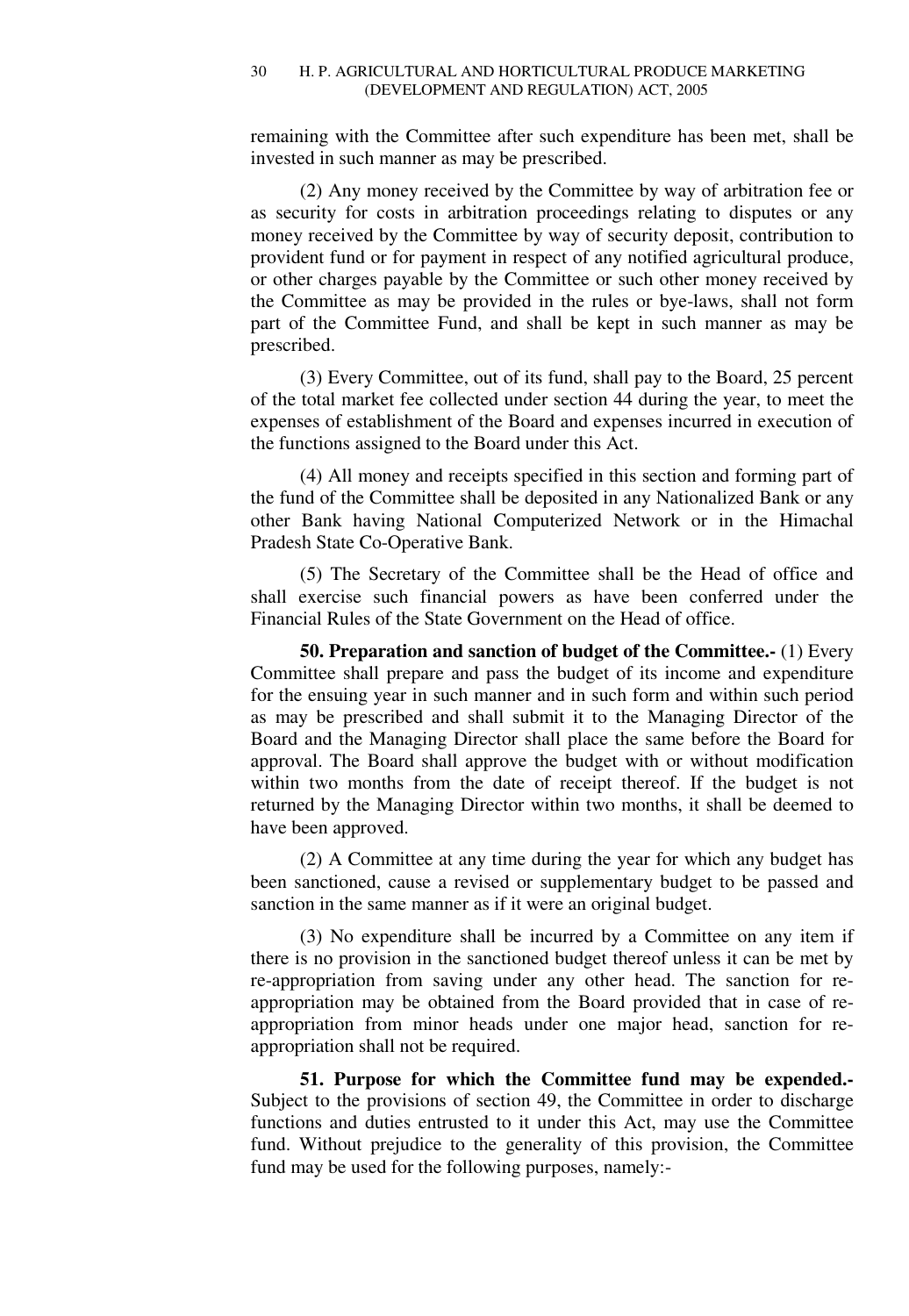- (i) the acquisition of a site or sites for the market;
- (ii) the establishment, maintenance and improvement of the market yard;
- (iii) the construction and repairs of buildings necessary for the purpose of the market yard and for convenience or safety of the persons using the market yard;
- (iv) The maintenance of standard weights and measures;
- (v) the meeting of establishment charges including payments and contributions towards provident fund, pension and gratuity of the officers and servants etc. of the Committee.
- (vi) Loans and advances to the employees of the Committee;
- (vii) the payment of interest on the loans that may be raised for the purpose of the market and provisions of sinking fund in respect of such loans;
- (viii) the collection and dissemination of information relating to crop statistics and marketing in respect of the agricultural produce;
- (ix) the expenses incurred in auditing the accounts of the Committee and expenses incurred in the maintenance of the offices;
- (x) payment of honorarium and traveling allowance to the Chairman and other non-official members of the Committee and employees of the Committee as may be prescribed;
- (xi) contribution to Marketing Development Fund;
- (xii) contribution to any scheme for development of agricultural marketing including transport;
- (xiii) for providing facilities like grading, standardization, quality certification services and communication to agriculturist in the market area;
- (xvi) incurring expenses on research and development, extension and training to farmers in marketing of agricultural produce;
- (xv) prevention, in conjunction with other agencies, State, Central and others of distress sale of agricultural produce;
- (xvi) fostering cooperative marketing and assisting cooperative marketing societies in the procurement and profitable disposal of produce particularly the produce belonging to small and marginal farmers;
- (xvii) create and promote on its own or through public private partnership infrastructure and post harvest handling of agricultural produce, cold storages, pre-cooling facilities,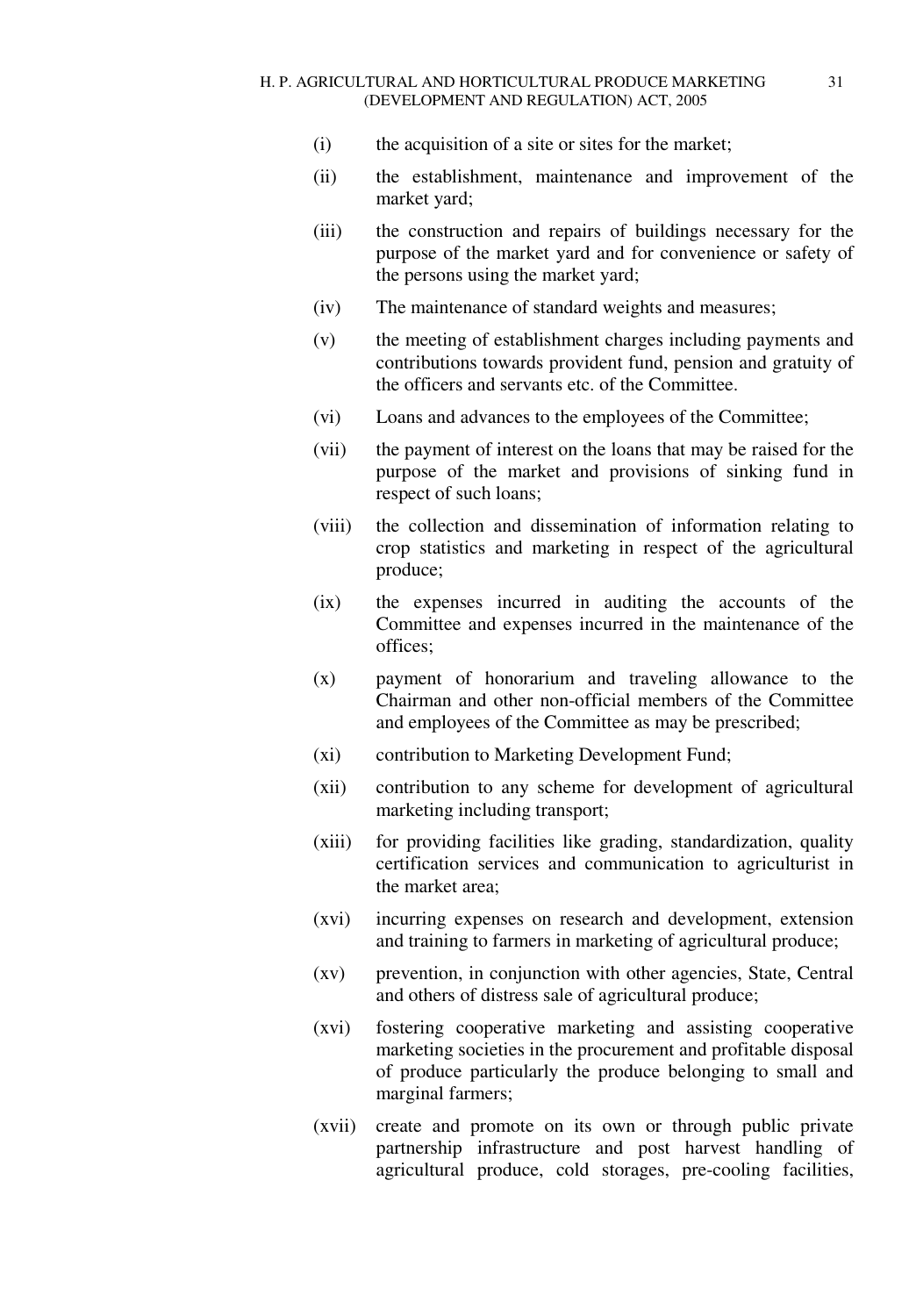pack houses and all such infrastructure to develop modern market systems;

- (xviii) meeting any legal expenses incurred by the Committee;
- (xix) on the training and skill enhancement of staff of the Committee; and
- (xx) with the previous sanction of the Board, any other purpose which is calculated to promote the general interests of the Committee or the notified market area or any other purpose calculated to promote the national interest.

**52. Power to borrow.** (1) The Committee may, with the previous sanction of the Board, raise the money required for carrying out the purposes for which it is established on the security of any property vested in and belonging to the Committee and of any fees leviable by the Committee under this Act.

(2) The Committee may, for the purpose of meeting the initial expenditure on lands, building, and equipments required for establishing the market, obtain loan from the State Government or the Board or other Committees or financial institutions on such conditions, as may be prescribed.

### **CHAPTER-VI**

### **CONTROL**

**53. Inspection of markets and inquiry into the affairs of the Committee.-** (1) The Managing Director of the Board may,-

- (a) inspect or cause to be inspected the accounts and offices of the Committee;
- (b) hold inquiry into the affairs of a Committee;
- (c) call from a Committee's return, statement, accounts or reports which he may think fit to require such Committee to furnish;
- (d) require a Committee to take into consideration-
	- (i) any objection on the ground of illegality, inexpediency or impropriety which appears to him to exist to the doing of anything which is about to be done or is being done by or on behalf of such Committee; or
	- (ii) any information he is able to furnish and which appears to him to necessitate the doing of a certain thing by such Committee.

(2) When the affairs of a market are investigated under this section or the proceedings of any Committee are examined by the Managing Director of the Board under section 55, the Chairman, Vice Chairman, Secretary and all other officers and servants and members of such Committee shall furnish such information in their possession in regard to the affairs or proceedings of the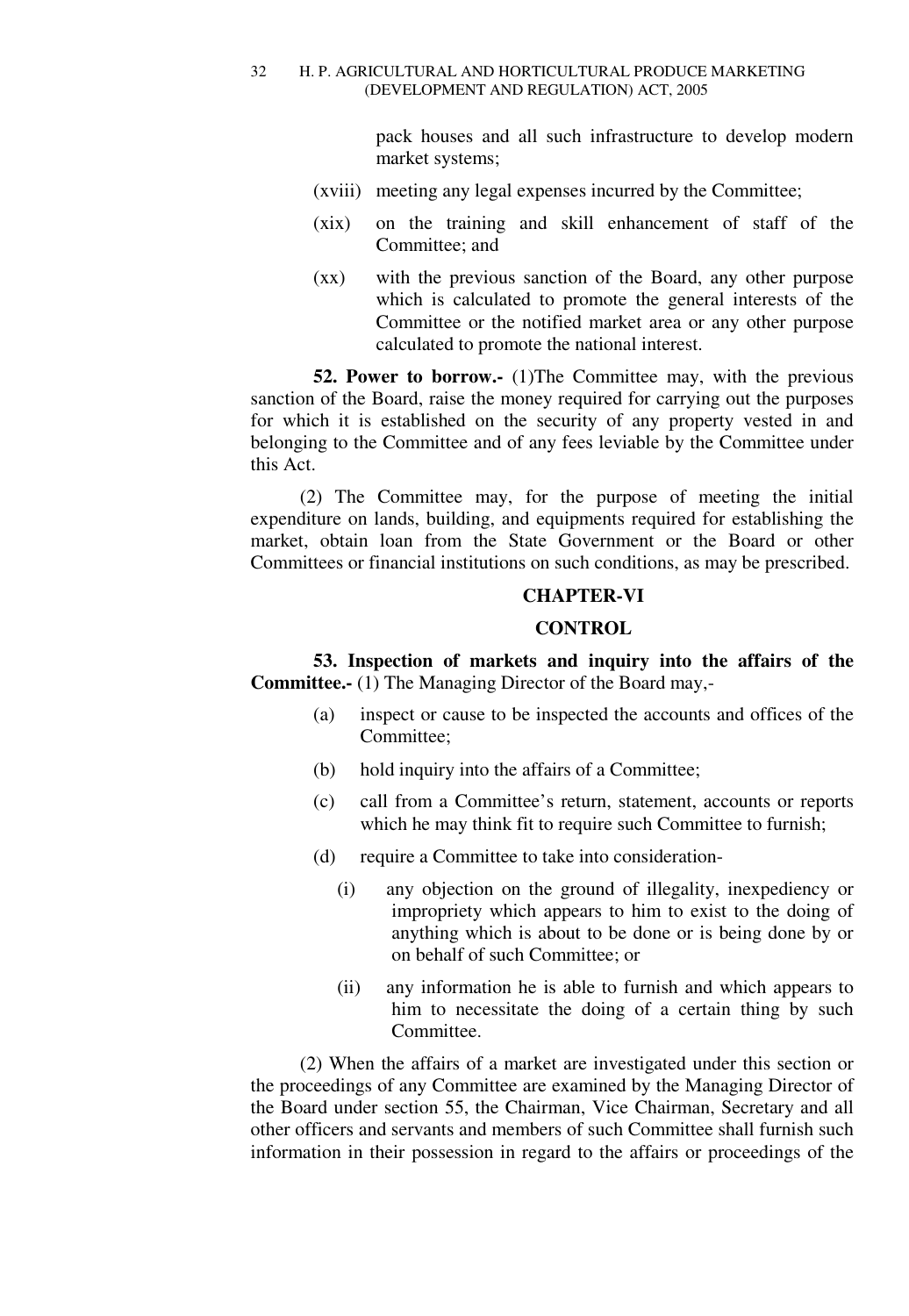Committee as the Managing Director of the Board or other officer authorized, as the case may be, may require.

(3) An officer investigating the affairs of a Committee under subsection (1) or the State Government examining the proceedings of any Committee under section 54, shall have the power to summon and enforce the attendance of officers or members of the Committee and to compel them to give evidence and to produce documents by the same means and as far as possible in the same manner as is provided in the case of a civil court by the Code of Civil Procedure, 1908. Where the Managing Director of the Board has reason to believe that the books and records of a Committee are likely to be tampered with or destroyed or the funds or property of a Committee are likely to be misappropriated or misapplied, the Managing Director of the Board may issue orders directing a person duly authorized by him in writing to seize and take possession of such books and records, funds and property of the Committee and the officer or officers of the Committee responsible for the custody of such books, records, funds and property shall give delivery thereof to the person so authorized.

**54. Power to call for the proceedings of the Committee or the Board.-** (1)The Managing Director of the Board or the State Government, as the case may be, may on its own motion or, on an application made to it, call for and examine the proceedings of any Committee or of the Board, as the case may be, for the purpose of satisfying itself as to the legality or propriety of any decision taken or order passed and as to the regularity of the proceedings of the Committee or the Board, as the case may be. If in any case, it appears to the Managing Director of the Board or the State Government that any such decision or order or proceedings so called for should be modified, annulled, reversed, or remitted for reconsideration it may pass such order thereon as it may deem fit:

Provided that every application to the Managing Director of the Board or the State Government, as the case may be, shall be preferred within sixty days from the date of communication of such decision or order to the applicant;

Provided further that no such order shall be passed under sub-section (1) without giving a reasonable opportunity of being heard to the parties affected thereby.

(2) The Managing Director of the Board or the State Government, as the case may be, may suspend the execution of the decision taken or order passed by the Committee or the Board, as the case may be, pending the exercise of its powers under sub-section(1).

**55. Power to prohibit execution or further execution of resolution passed or order made by the Committee.-**The Managing Director of the Board may, of its own motion, or on report or complaint received, by order prohibit the execution or further execution of a resolution passed or order made by the Committee or its Chairman or any of its officers or servants, if he is of the opinion that such resolution or order is prejudicial to the public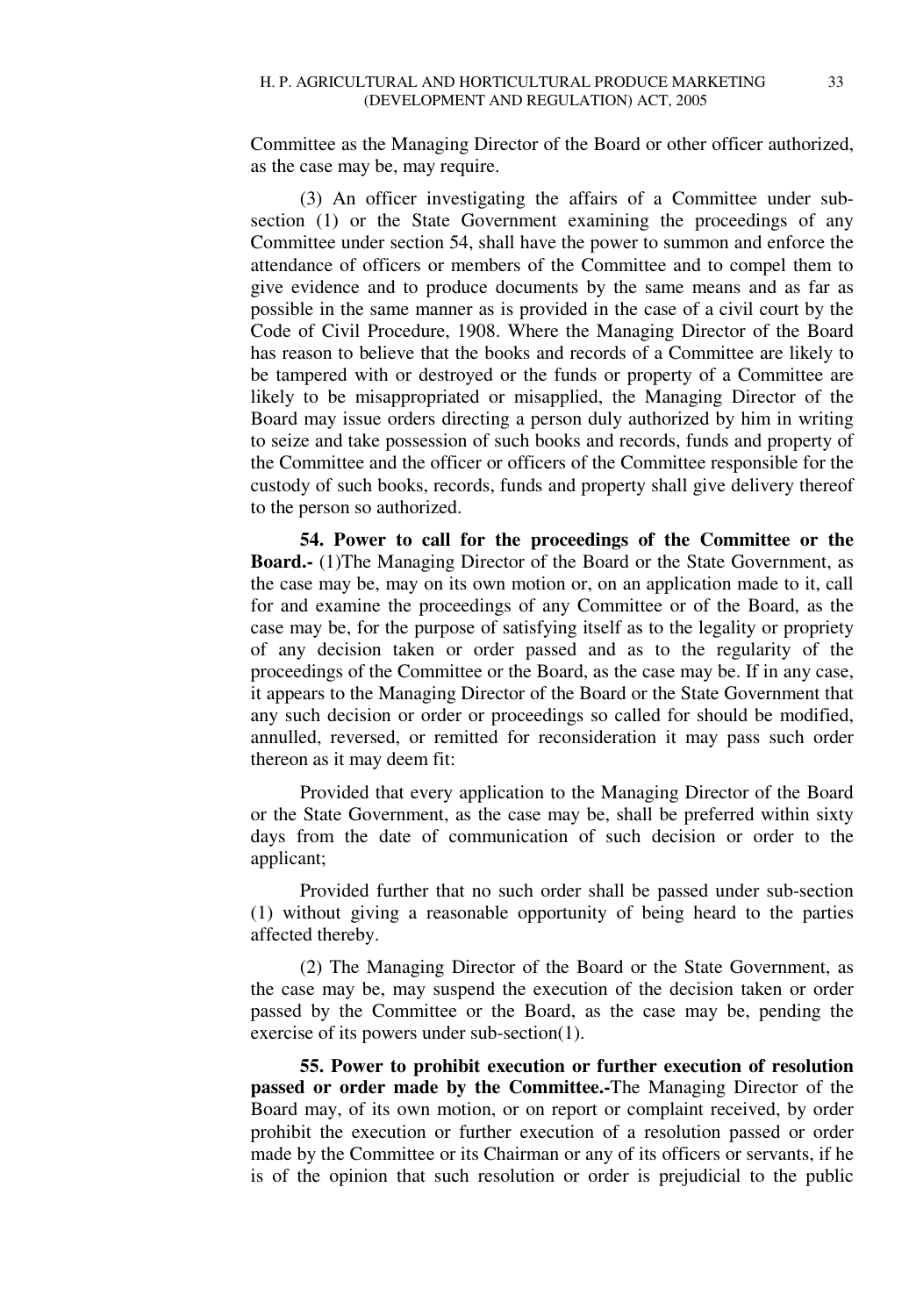interest, or is likely to affect efficient running of the business in any market area, principal market yards or sub-market yards or is against the provisions of this Act or rules or bye laws made thereunder.

**56. Liability of Chairman, Vice-Chairman, members and employees for loss, waste or misappropriation etc.-** (1) If in the course of enquiry or inspection under section 53 or in the course of audit under this Act, it is found that any person who is or was entrusted with the management of the Board or the Committee, as the case may be, or any deceased, past or present Chairman, Vice-Chairman, member or any other officer or employee of the Board or the Committee or an officer of the State Government has made or directed by assenting or concurring or participating in any affirmative vote or proceeding related thereto, any payment or application of any money or other property belonging to or under the control of such Committee, to any purpose contrary to the provisions of this Act, rules or bye-laws made thereunder or has caused any deficiency or loss by gross negligence or misconduct or has misappropriated or fraudulently retained any money or other property belonging to the Board or the Committee, the Managing Director of the Board may, on his own motion or on an application, enquire himself or direct any officer subordinate to him duly authorized by him by an order in writing in this behalf to enquire into the conduct of such person.

(2) If, on enquiry made under sub-section (1), the Managing Director of the Board is satisfied that there are good grounds for an order under this subsection, he may make an order requiring such person, or in the case of a deceased person, his legal representative who inherits his estate, to repay or restore the money or property and any part thereof, with interest at such rate, or to pay contribution and costs or compensation to such extent as the Managing Director of the Board may consider just and equitable:

Provided that no order under this sub-section shall be made unless the person concerned has been given a reasonable opportunity of being heard in the matter:

Provided further that the liability of a legal representative of the deceased shall be to the extent of the property of the deceased which is inherited by such legal representative.

(3) Any person aggrieved by an order made under sub-section (2) may, within thirty days from the date of communication of the order to him, appeal to the State Government and the order of the State Government shall be final and conclusive:

Provided that in computing the period of limitation the time required for obtaining a copy of the order appealed against shall be excluded.

(4) Any order made under sub-section (2) or sub-section (3) shall, on the application of the Managing Director of the Board be enforced by any civil court having local jurisdiction in the same manner as if it were a decree of such court, or any sum directed to be paid by such order may be recovered as arrears of land revenue.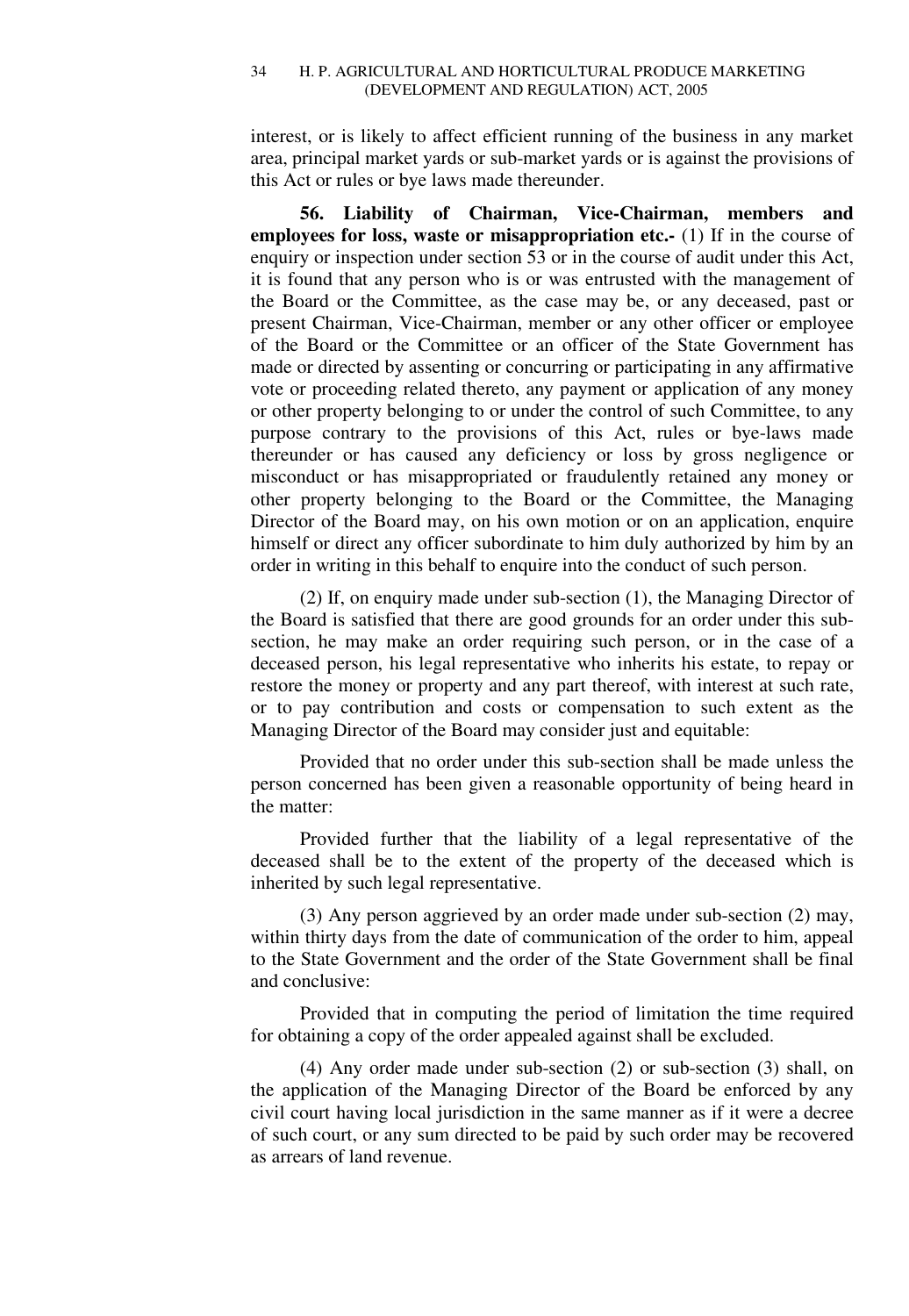(5) If the Managing Director of the Board is satisfied on affidavit, enquiry or otherwise that any person with intention to delay or obstruct the enforcement *or* any order that may be passed against him under this section is about to dispose of the whole or any part of his property or is about to remove the whole or any part of his property from the State, he may, unless adequate security is furnished, direct, the conditional attachments of the said property or such part thereof as he thinks necessary and such attachment shall have the same effect as if attachment is made by a competent civil court.

**57. Members, officers and servants of the Board and the Committees to be public servants.-** All members, officers and servants of the Board and the Committee shall be deemed to be public servant within the meaning of section 21 of the Indian Penal Code 1860.

**58. Prohibition of trade allowance.-** No trade allowance or deduction, other than prescribed by or under this Act or rules or bye-laws made thereunder, shall be made or received by any person in any market area in any transaction in respect of the notified agricultural produce.

**59. Power to order production of accounts, entry, inspection and seizure.-** (1) The Secretary of the Committee or any officer of the State Government or the Board, empowered by the State Government in this behalf may, for the purposes of this Act, require any person carrying on business in any kind of notified agricultural produce to produce before him the accounts and other documents and to furnish any information relating to stocks of such agricultural produce or purchase, sale, processing, value addition and delivery of such agricultural produce by such person and also to furnish any other information relating to payment of market fee by such person.

(2) All accounts and registers maintained by any person in the ordinary course of business of any notified agricultural produce and documents relating to stocks of such agricultural produce or purchase, sale, processing, value addition of such agricultural produce in his possession and offices, establishment, godowns, vessels or vehicles of such persons shall be kept open for inspection at all reasonable time by such officers of the State Government, the Board or the Committee as may be authorized by the State Government in this behalf.

(3) If any such officer has reasons to suspect that any person is attempting to evade the payment of any market fee due from him under this Act or that any person has purchased, sold, processed or value added any notified agricultural produce in contravention of any of the provisions of this Act or the rules or the bye-laws in force in the market areas, he may communicate in writing to such person, seize such accounts, registers and documents of such person, as may be necessary, and shall grant a receipt for the same and shall retain the same only so long as may be necessary for examination thereof or for a prosecution.

(4) For the purposes of sub-section (2) or (3) such officer may enter or search any place of business, warehouse, office, establishment, godown, vessel or vehicle where such officer has reason to believe that such person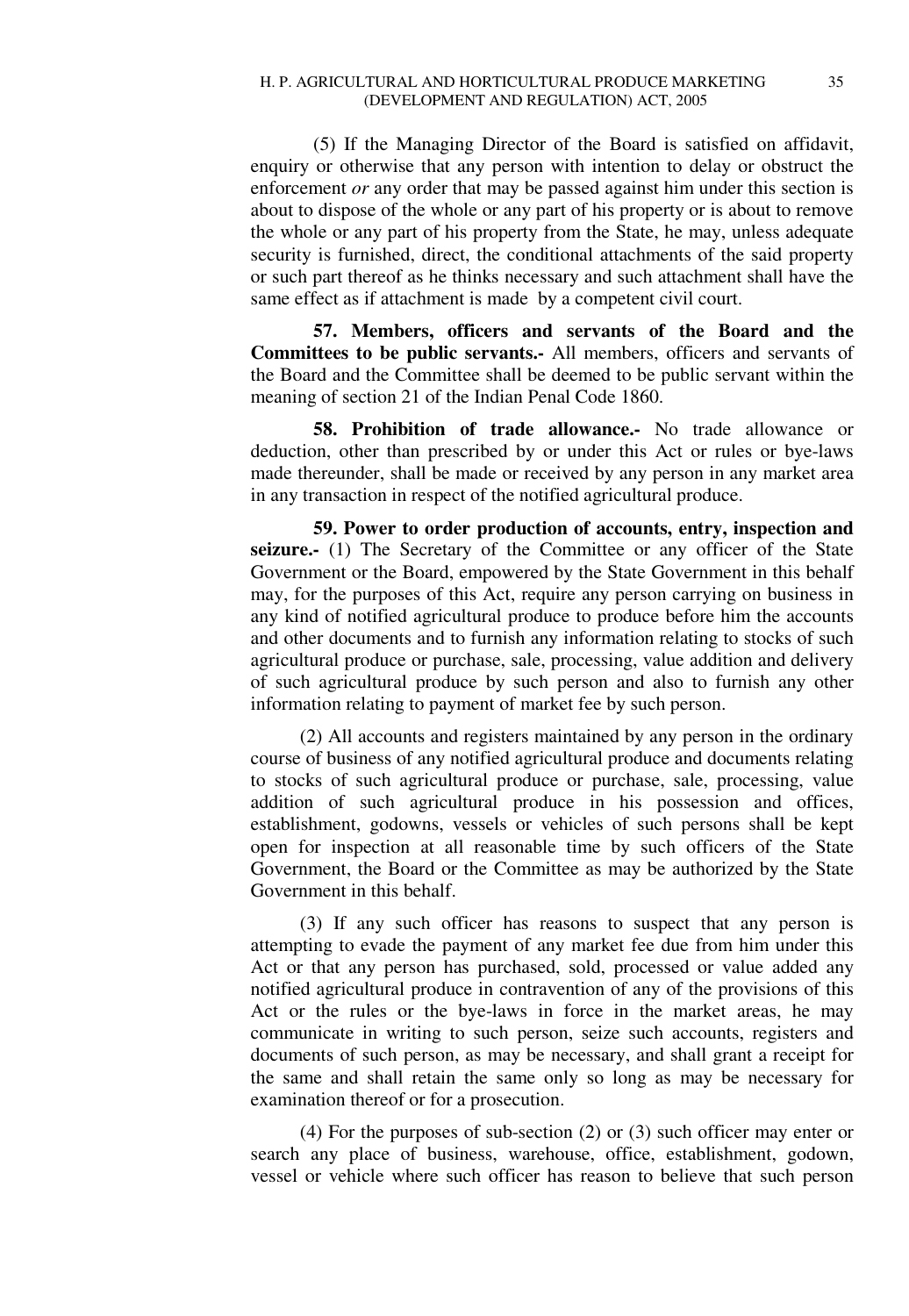keeps or for the time being has kept accounts, registers or documents of his business, or stock of the notified agricultural produce relating to this business.

(5) The provisions of section 100 (4) to (8) of the Code of Criminal Procedure, 1973 shall, so far as may be, apply to a search under sub-section (4).

(6) Where any books of accounts or other documents are seized from any place and there are such entries therein making reference to quantity, quotations, rates, receipts or payment of money or sale or purchase of goods, such books of accounts or other documents shall be admitted in evidence without witness having to appear to prove the same, and such entries shall be prima-facie evidence of matters, transactions and accounts purported to have been recorded therein.

**60. Submission of annual accounts by licensees and registered functionaries and assessment.-** (1) Every trader, processor, proprietor of a private yard, proprietor of consumer farmer market or commission agent, carrying on business of the notified agricultural produce shall, before the  $30<sup>th</sup>$ June, every year submit to the Secretary of the Committee a statement of transaction undertaken by or through him during the previous financial years ending on the  $31<sup>st</sup>$  March, in such form and in such manner as may be prescribed.

(2) The Secretary of the Committee shall accept or reject the statement submitted to him under sub-section (1) after necessary examination and verification on the basis of information duly available in the Committee and shall assess the balance amount payable by the functionary and levy the assessed amount.

(3) Any person aggrieved by the proceedings of the Secretary of the Committee may, within thirty days from the date of communication of notice to him, appeal to the Committee.

(4) Any officer authorized by the Board may, on his own motion or on application made to the Board start process of re-verification of the statement verified by the Secretary of the Committee within two years from the date of verification and for this purpose such officer shall exercise the powers under section 59; and the re-verification made by such officer shall be final.

**61. Assessment of market fee.-** If any person required to produce accounts or furnish information under sub-section (1) of section 60, fails to produce such accounts or information or knowingly furnishes incomplete or incorrect accounts or information or has not maintained proper accounts of the business of the notified agricultural produce, the Secretary of the Committee, on his own motion, shall assess such person for fee levied under section 44 on the basis of information available with the committee.

**62. Power to stop vehicles and inspect.-**(1) At any time when so required, any officer of the Board empowered by the Board or any officer of the Committee empowered by the Committee in this behalf, as the case may be, may direct the driver or any other person in charge of the vehicle, vessel or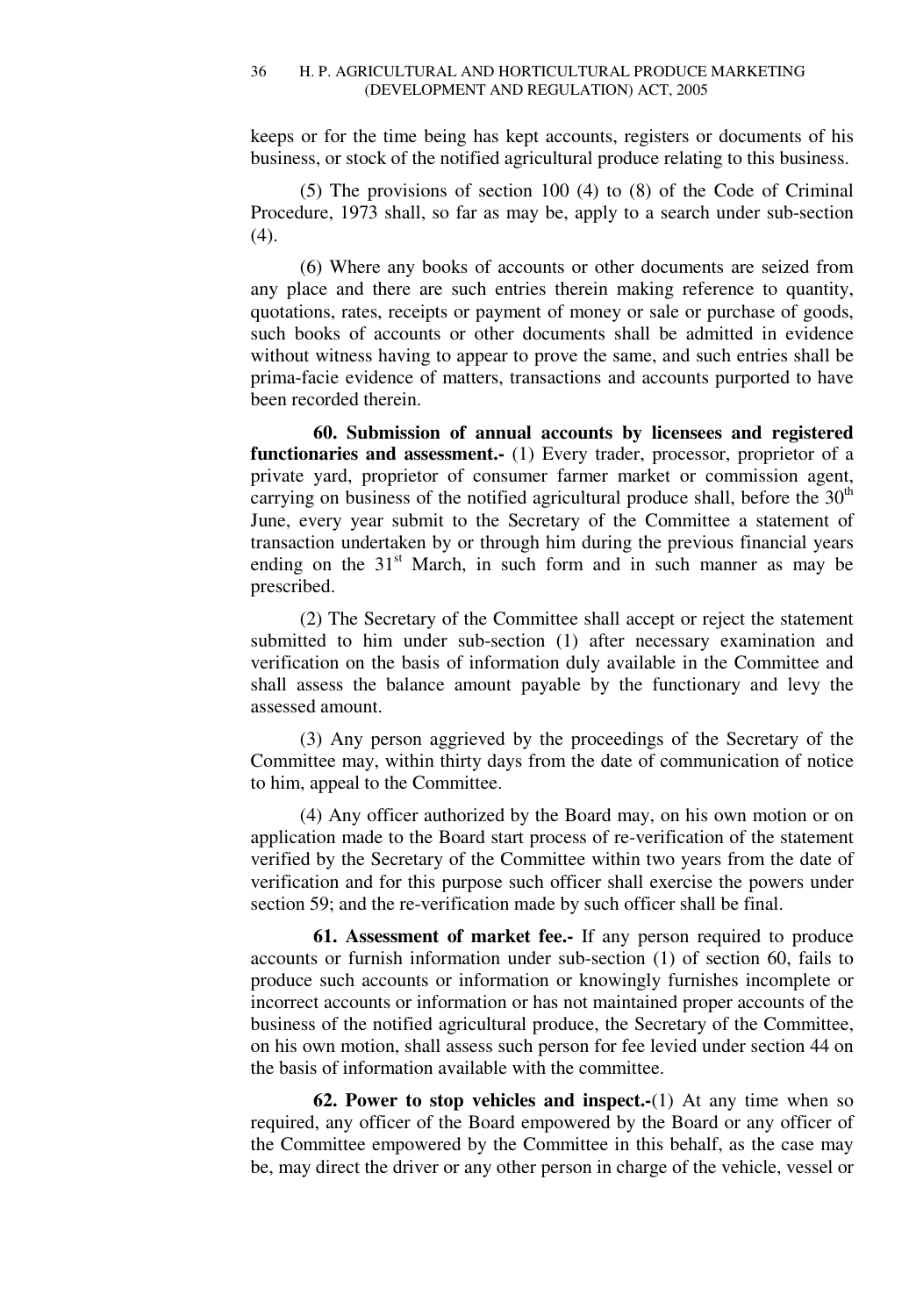other conveyance to stop such vessel or other conveyance, as long as may reasonably be necessary, and allow such person to examine the contents in the vehicle, vessel or other conveyance and inspect all records relating to the notified agricultural produce carried, and give his name, address and name and address of the owner of the vehicle, vessel or other conveyance and name and address of the owner of the notified agricultural produce carried in such vehicle, vessel or other conveyance.

(2) Persons empowered under sub-section (1) may seize any notified agricultural produce brought into or taken out or proposed to be taken out of the market area in any vehicle, vessel or other conveyance, if he has reason to believe that any fee or other amount due under this Act or the value payable to the seller in respect of such agricultural produce has not been paid.

(3) If any person empowered under sub-section (1) has reason to suspect that any person is attempting to evade the payment of any market fee due from him under section 44 or that any person has purchased or stored any notified agricultural produce in contravention of any of the provisions of this Act or the rules or the bye-laws made thereunder in the market area, he may enter and search any place of business, warehouse, office, establishment or godown where the person empowered under sub-section (1) has reason to believe that such person keeps or has for the time being kept stock of the notified agricultural produce and may seize the stored agricultural produce and such seized notified agricultural produce may be confiscated in favour of the market committee in accordance with the provisions of the Code of Criminal Procedure, 1973.

(4) The provisions of section 100, 457,458 and 459 of the Code of Criminal Procedure, 1973 (No. 2 of 1974) shall apply to entry, search and seizure under sub-section  $(1)$ ,  $(2)$  and  $(3)$  as they apply in relation to the entry, search and seizure of property by the police officer. Such seizure shall forthwith be reported by the person aforesaid to a Magistrate having jurisdiction to try the offence under this Act.

**63. Power to remove encroachments in the market yard.-** (1) Any officer or servant of the Committee or the Board empowered by the State Government, by notification, in this behalf shall have the power to remove any encroachment over the property owned by the Board or the Committee including the market yard, and the expenses of such removal shall be paid by the encroacher, if he fails to pay such expenses, the same shall be recovered in the same manner as arrears of land revenue.

(2) All the Police Officers shall be bound to assist the officers empowered under sub-section (1), when required, in the performance of their duties under this Act, and for that purpose, shall have the same powers which they have in the discharge of their ordinary police duties.

(3) If any officer or servant of the Board or the Committee empowered under sub-section (1) fails to remove the encroachment within the market yard, he shall be punished with simple imprisonment which may extend to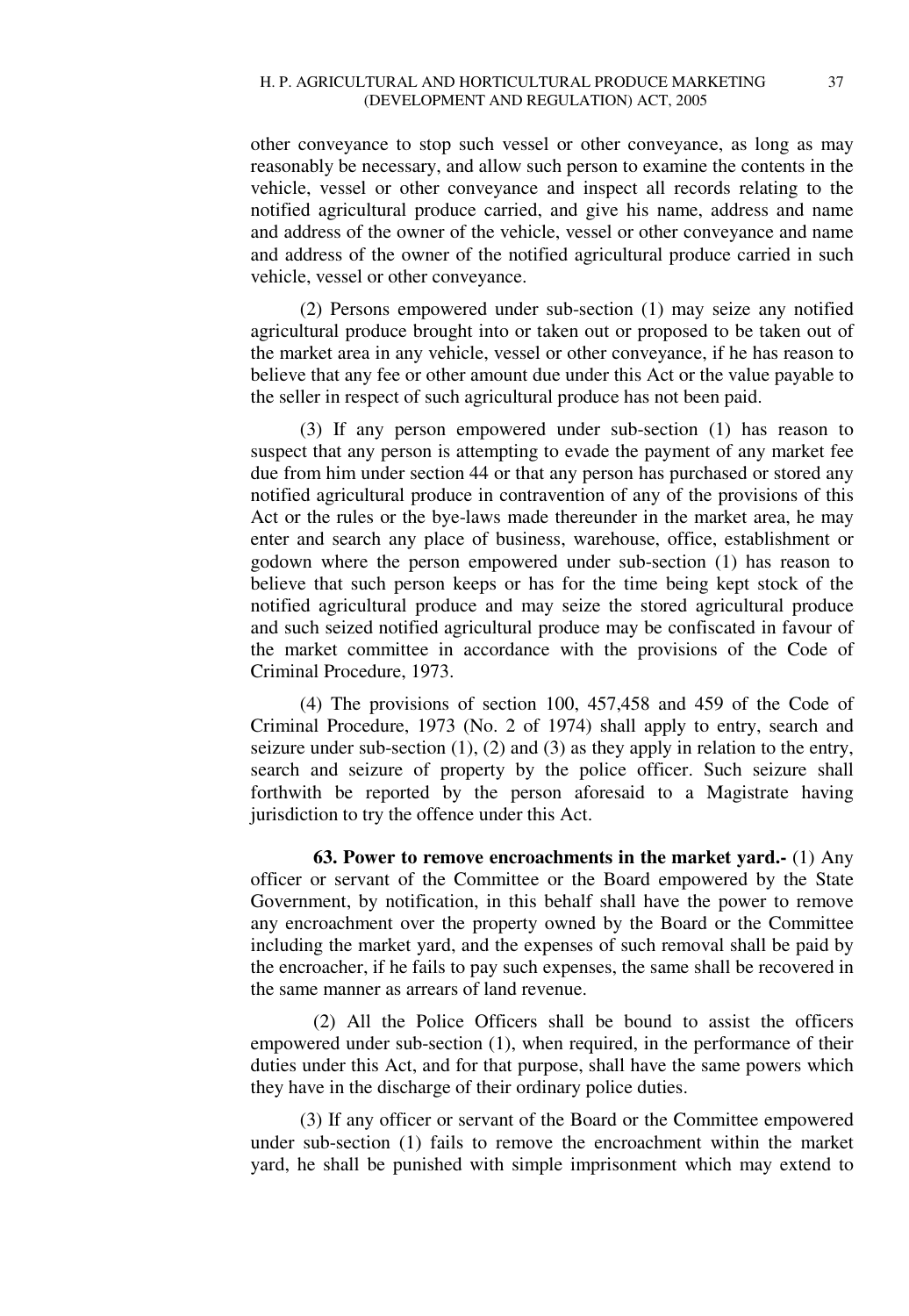three months or with fine which may extend to one thousand rupees or with both.

**64. Power to grant exemption from market fees.-**(1) The State Government may, by notification and subject to such conditions and restrictions, as may be specified therein, exempt in whole or in part any agricultural produce brought for sale or bought or sold in the market area specified in such notification, from the payment of market fee for such period as may be specified therein.

(2) Any notification issued under sub-section (1) may be rescinded before the expiry of the period specified therein and on rescission such notification shall cease to be in force.

**65. Power to write off irrecoverable fees etc.-** Whenever it is found that any amount is due to the Board or a Committee is irrecoverable or should be remitted, or whenever any loss of the Board's or a Committee's money or stores or other properties occur through fraud or negligence of any person or for any other cause and such property or money is found to be irrecoverable, the facts shall be reported to the Board or the Committee, as the case may be, and the Board, with the approval of the State Government, and the Committee, with the approval of the Board, may order the amount or value of the property to be written off as loss irrecoverable or remitted, as the case may be, provided that in case of a Committee, if in any case the amount due or the value of such property is in excess of five thousand rupees, such order shall not take effect without the approval of the State Government.

**66. Recovery of sums due to the Board or the Committee.-** Any sum due to the Board or the Committee from any person on account of any charges, costs, expenses, fees, rent and any other account under the provision of this Act or any rules or bye-laws made thereunder shall be recoverable as arrear of land revenue.

**67. Redressal of disputes between the private market or consumer market and Committee.-** Dispute between the private market or consumer market and Committee, shall be referred to the Managing Director of the Board or any other officer authorized by the State Government in this behalf and shall be resolved after giving both the parties a reasonable opportunity of being heard:

Provided that the decision of the authority under this section shall be final.

**68. Appeal.-** (1) Any person aggrieved by an order passed under sections 25, 26 or 40 may prefer an appeal, in such form and in such manner as may be prescribed, to --

- (a) the Committee, where such order is passed by the Secretary of the Committee within thirty days from the date of order;
- (b) the Board, where such order is passed by the Committee within thirty days from the date of order; and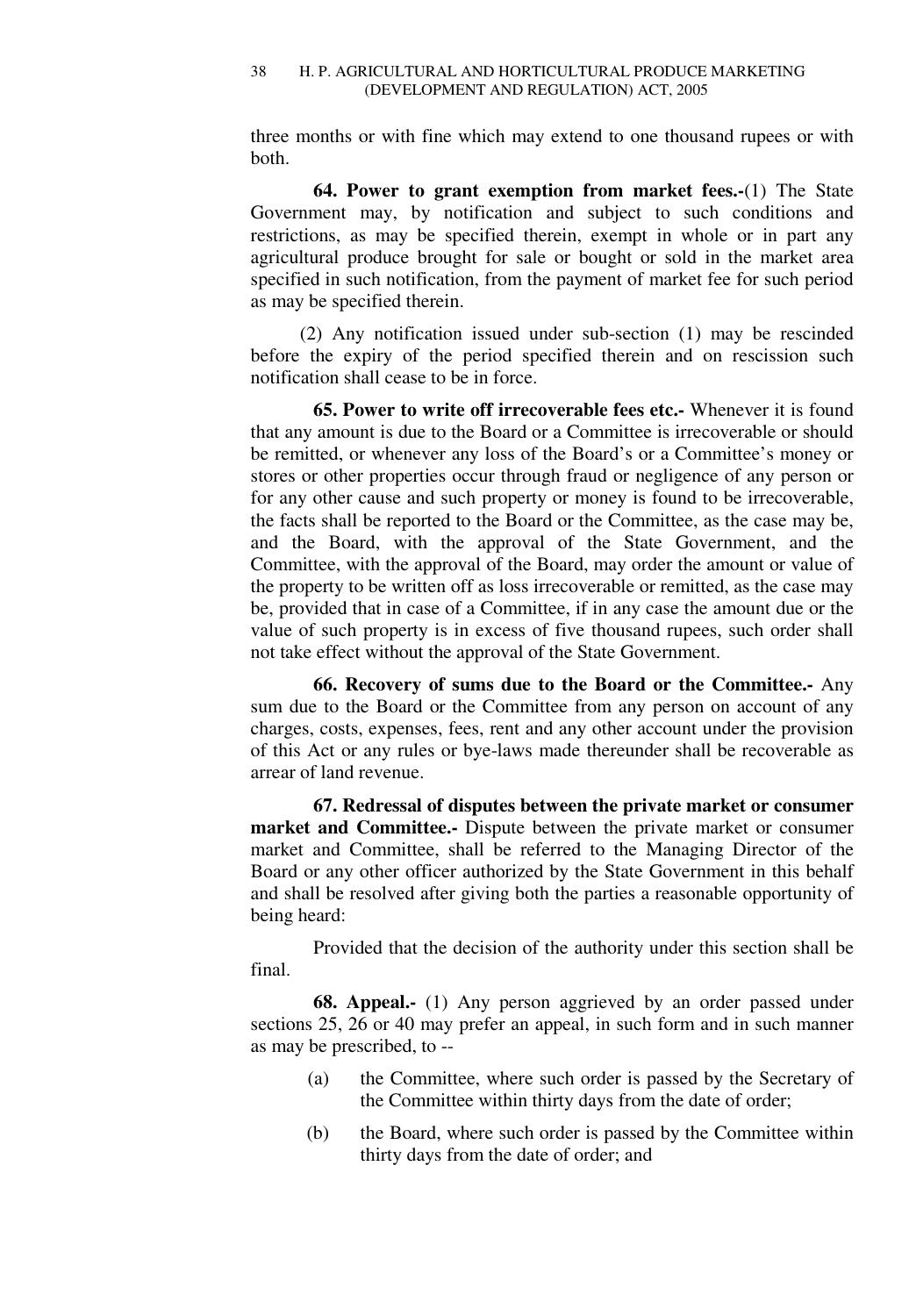(c) the State Government, where such order is passed by the Managing Director of the Board or by the Board, within thirty days from the date of such order.

(2) The Appellate Authority, if it considers necessary to do so, may grant stay on the order appealed against for such period as it may deem fit.

(3) The order passed by the State Government under this section shall be final.

**69. Bar to civil suit and protection to persons acting in good faith.-** No suit, prosecution or legal proceedings in respect of anything done in good faith or intended to be done under this Act or rule or bye-laws made thereunder, shall lye against the officer of the State Government or against the Board or any Committee or against any officer or servant of the Board or any Committee or against any person acting under the directions of such Board, Committee or any officer or servant of the State Government, Board or **Committee** 

**70. Bar to sue in the absence of notice.-** Notwithstanding anything contained in this Act, no suit shall be instituted against the Board or any Committee, until the expiration of two months after notice in writing stating the cause of action, name and place of abode of the intending plaintiff and the relief which he claims has been delivered or left at its office. Every such suit shall be dismissed unless it is instituted within six months from the date of the accrual of alleged cause of action.

**71. Power of the State Government to amend the SCHEDULE.**- (1) The State Government may, subject to previous publication, by notification, add to or delete therefrom any of the agricultural produce specified under column-2 in the SCHEDULE and thereupon the said SCHEDULE shall stand amended accordingly.

(2) Every notification issued under sub-section (1) shall, as soon as may be, after it is issued, be laid on the table of the Legislative Assembly.

# **CHAPTER-VII**

# **OFFENCES AND PENALITIES**

**72. Penalty for contravention of Act, rules and bye-laws.-** Any person who contravenes any of the provisions of this Act, or any rule or byelaws or order issued thereunder or fails to perform the duties assigned under this Act shall, on conviction, be punished with simple imprisonment which may extend to three months or with fine which may extend to one thousand rupees or with both:

Provided that in the case of a continuing contravention, he shall be liable to be punished with a further fine which may extend to fifty rupees for every day during which the contravention is continued after the first conviction.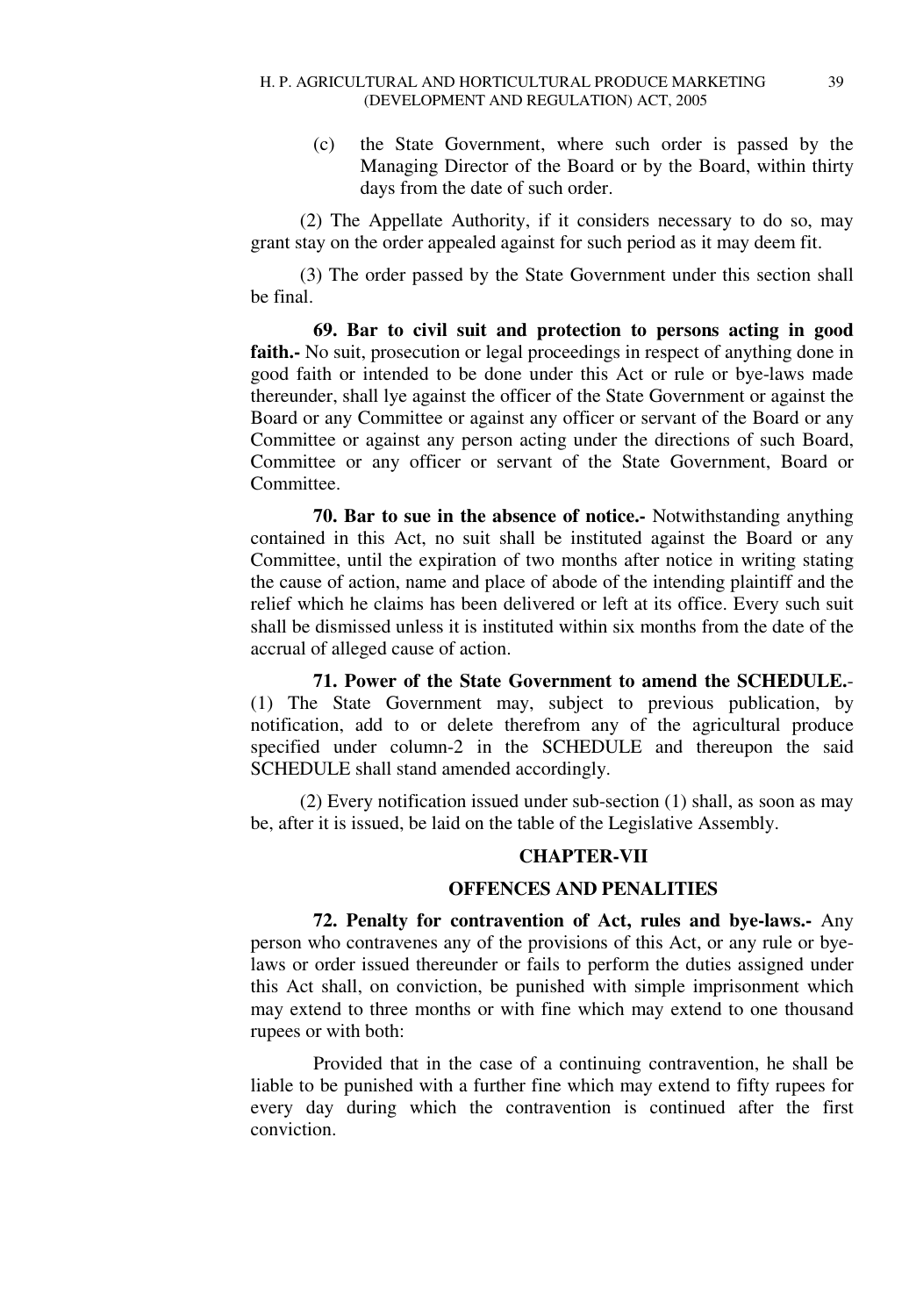**73. Recovery of the market dues.-** Whenever any person is convicted of any offence punishable under this Act, the Magistrate shall in addition to any fine which may be imposed, recover summarily and pay to the Board or the Committee, as the case may be, the amount of fee or any other amount due from him under this Act or rules or bye-laws made thereunder and may, recover and pay over to the Board or Committee, as the case may be, costs of the prosecution.

**74. Cognizance of offences.-** No court inferior to that of a Magistrate of the first class shall take cognizance of any offence punishable under this Act or rule or bye-laws made thereunder except on a complaint made by the Managing Director of the Board or by the Secretary of the Committee or, by any other person duly authorized by the Board or the Committee in this behalf.

**75. Power to compound offences.-** (1) The Committee may accept, from any person who has committed or is reasonably suspected of having committed an offence under this Act (other than contravention of section 27 of this Act), or the rules or bye-laws, by compounding of such offence,-

- (a) where the offence consists of the failure to pay or the evasion of any fee, or other amount recoverable under this Act or the rules or the bye-laws made thereunder in addition to the fee or other amount so recoverable, a sum of money not less than the amount of the fee or other amount and not more than five times the amount of fee or other amount; and
- (b) In other cases a sum of money not exceeding five thousand rupees.

(2) On the compounding of any offence under sub-section (1), no proceeding shall be taken or continued against the person concerned in respect of such an offence, and if any proceedings in respect of that offence have already been instituted against him in any court, the compounding shall have effect of his acquittal.

# **CHAPTER-VIII**

# **MISCELLANEOUS**

**76. Mode of making contract.** (1) Subject to the provisions of this Act, no contract or agreement on behalf of the Committee for the purchase, sale, lease, mortgage or other transfer of, or acquisition of interest in the immovable property shall be executed except with the previous sanction of the Committee.

- (2) Save as provided in sub-section (1),-
- (a) Secretary of the Committee may execute contract or agreement on behalf of the Committee where the amount or value of such contract or agreement does not exceed rupees five thousand regarding matters in respect of which he is generally or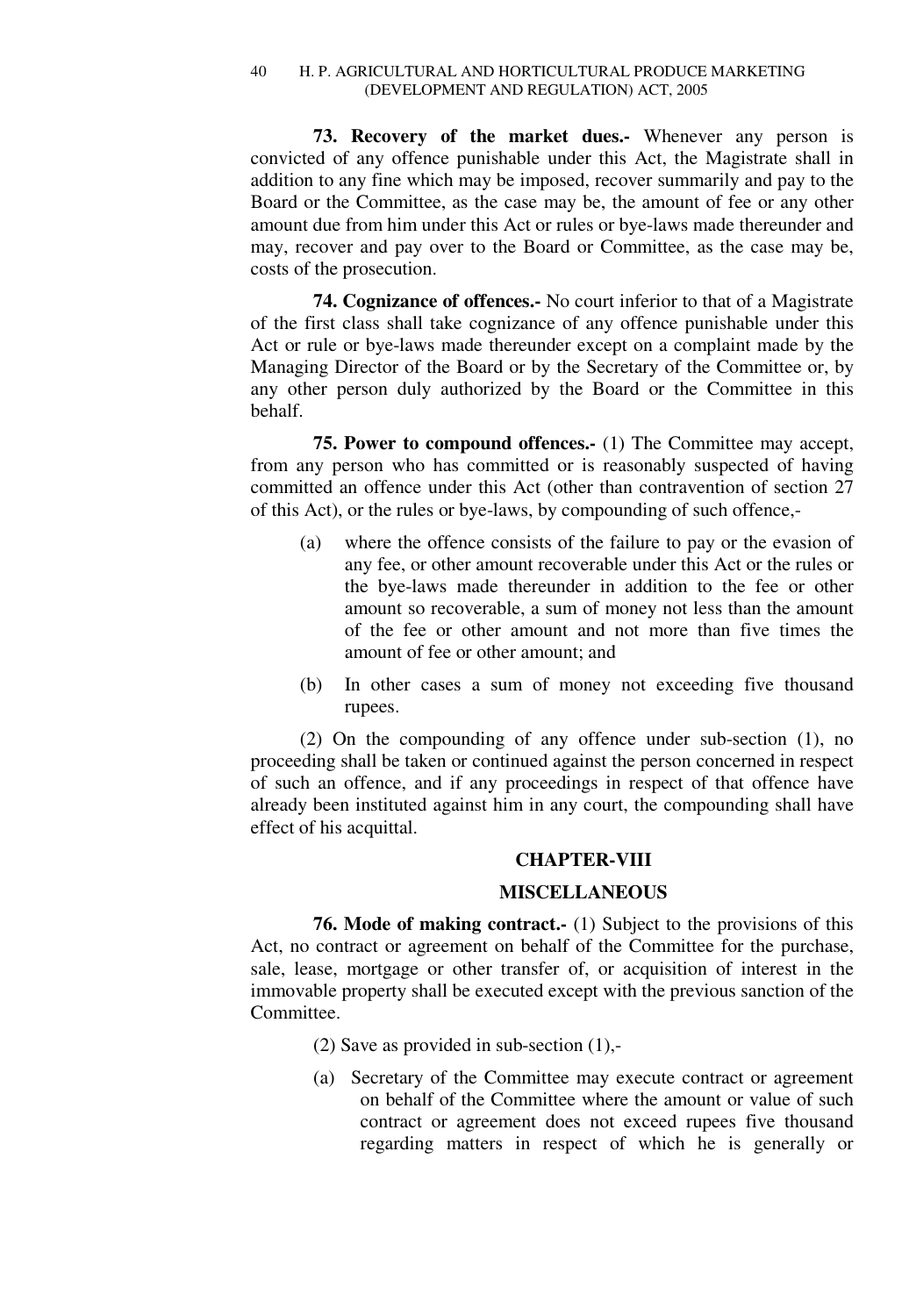specifically authorized to do so by a resolution of the Committee;

- (b) The Chairman and the Secretary of the Committee may jointly execute a contract or an agreement on behalf of the Committee when the amount or value of such contract or agreement does not exceed rupees twenty thousand;
- (c) In any case other than those referred to in clauses (a) and (b), a contract or agreement on behalf of the Committee may be executed by the Chairman, Secretary and two other members of the Committee of whom one shall be ex-officio member who have been generally or specially authorized by a resolution of the Committee to do so.

(3) Every contract entered into by the Committee shall be in writing and shall be signed on behalf of the Committee by the person or persons authorized to do so under sub- section (2).

(4) No contract other than a contract executed under the provisions of sub-section (1), (2) or (3) shall be binding on the Committee.

(5) Where a contract or agreement is entered into on behalf of a Committee, the Secretary of the Committee shall report the fact to the Committee in its next meeting held after the date of entering into such contract or agreement.

**77. Octroi not payable on certain agriculture produce.-**  Notwithstanding anything contained in the Himachal Pradesh Municipal Act, 1994 and the Himachal Pradesh Municipal Corporation Act, 1994, the State Government may, by notification, direct that in respect of such agricultural produce, notified under section 19, brought or received within a notified market area, as may be specified in the notification, no octroi shall be payable by any person to a Municipal Committee or Municipal Corporation, as the case may be, from such date as may be specified therein.

**78. Acquisition of land for the Board and Committee.-** (1) When any land is required for the purposes of this Act, the State Government may, on the request of the Board or a Committee, as the case may be, requiring it, proceed to acquire land under the provisions of the Land Acquisition Act 1894 and on payment by the Board or the Committee, as the case may be, of the compensation awarded under that Act and of all other charges incurred by the State Government on account of the acquisition, the land shall vest in the Board or the Committee, as the case may be.

(2) The Board or a Committee shall be deemed to be a local authority for the purposes of the Land Acquisition Act, 1894.

**79. Supersession of the Board and the Committee.-** (1) When the State Government is of the opinion that the Board has failed in the performance of its functions or discharge of its duties or has exceeded or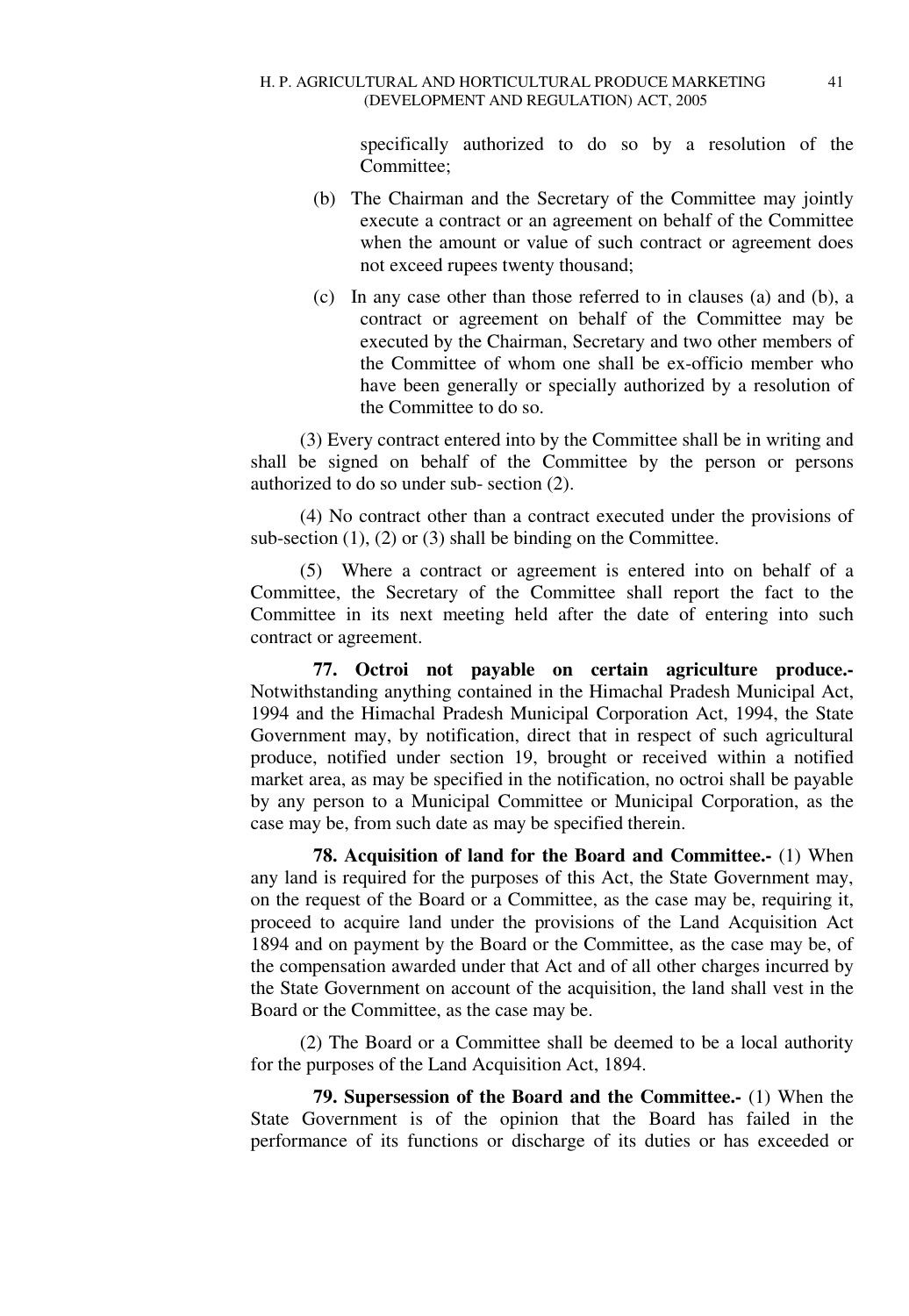abused the powers conferred on it by or under this Act, it may, by notification published in the Official Gazette, supersede the Board:

Provided that no order of supersession shall be passed unless the State Government has afforded reasonable opportunity to the Board by submitting a written explanation in respect of the allegations against it.

(2) Where the State Government is of the opinion that a Committee has failed in the performance of its functions or discharge of its duties or has exceeded or abused the powers conferred on it by or under this Act, it may, by notification published in the official Gazette, supersede the Committee:

Provided that no order of Supersession shall be passed unless the State Government has afforded reasonable opportunity to the Committee of submitting a written explanation in respect of the allegations against it.

(3) Upon publication of the notification superseding a Committee under sub-section (2), all the members including the Chairman shall, cease to hold the office, and the State Government shall take steps to constitute a new Committee under section 30 and till such time a new Committee is constituted, the Board shall make such arrangements for carrying out the functions of the Committee as it may deem fit for the period not exceeding six months and may, for that purpose, direct that all the functions, powers and duties of the Committee and its Chairman, under this Act, shall be performed, exercised and discharged by such person or authority as the Board may appoint in this behalf and such person or authority shall be deemed be the Committee or the Chairman, as the case may be.

**80. Reference to the Arbitrator in case of the dispute.-**(1) If any dispute arises out of any agreement or contract entered into, under the provisions of this Act, rules or bye-laws made thereunder, between the Sponsor and Contract Farming Producer or between the Board and the trader or between the Committee and the trader, the same shall be resolved through conciliation and arbitration.

(2) The Arbitration and Conciliation Act, 1996 (26 of 1996) shall apply to the conciliation and arbitration proceedings referred under subsection  $(1)$ .

**81. Abolition of the Himachal Pradesh Marketing Board and transfer of its assets and liabilities.-** (1) On and with effect from the date of establishment of the Himachal Pradesh State Agricultural Marketing Board under section 3 of this Act, the Himachal Pradesh Marketing Board established under the Himachal Pradesh Agricultural Produce Markets Act, 1969, shall stand abolished.

(2) On and with effect from the date of abolition of the Himachal Pradesh Marketing Board under sub-section (1)--

> (a) the members including the Chairman of the Himachal Pradesh Marketing Board shall cease to hold office;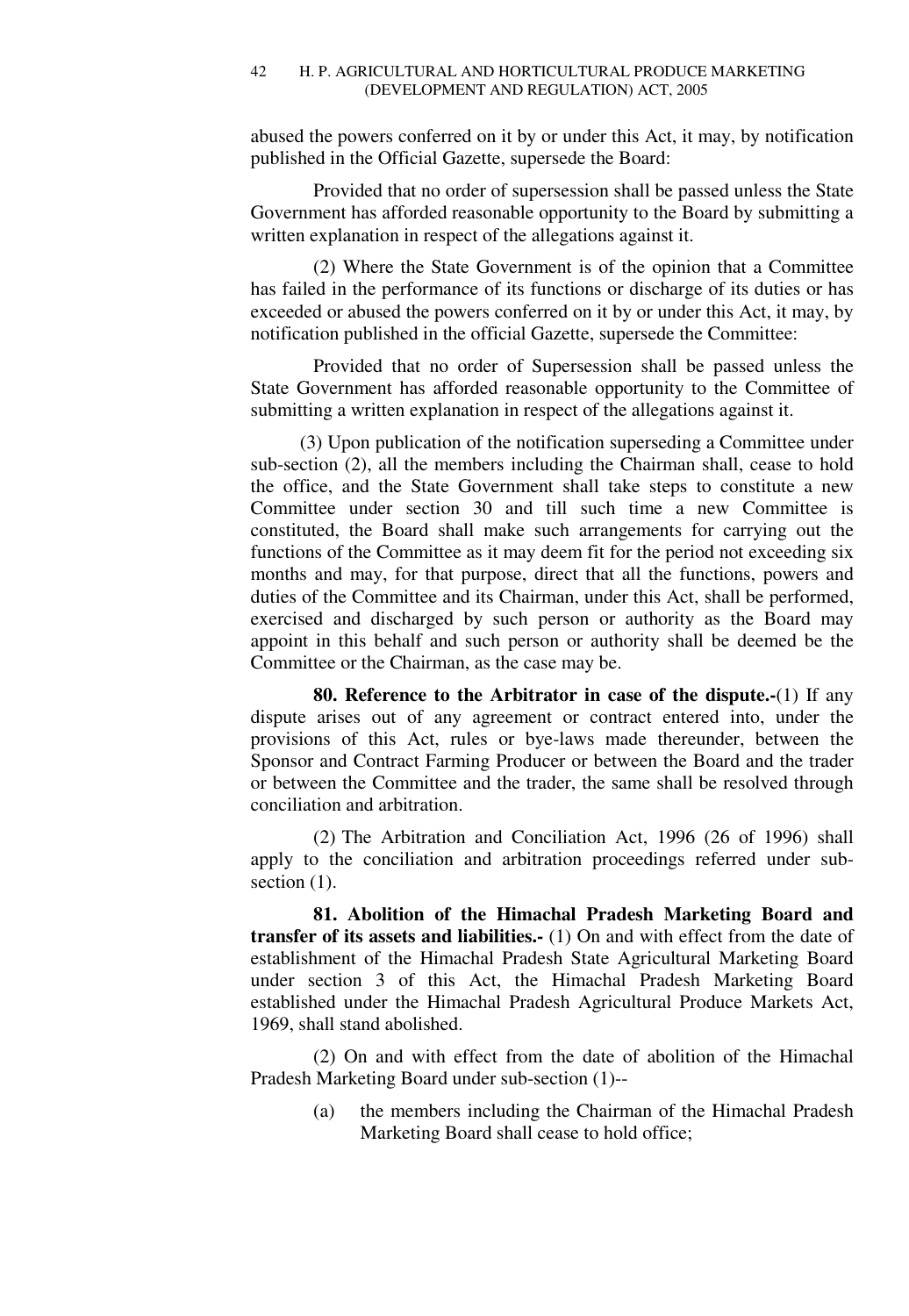- (b) all properties, funds and dues which are vested in or realisable by the Himachal Pradesh Marketing Board shall vest in and be realisable by the Board; and
- (c) all the liabilities which are enforceable against the Himachal Pradesh Marketing Board shall be enforceable against the Board.

(3) All contracts, agreements, and other instruments entered into immediately before the abolition of the Himachal Pradesh Marketing Board under sub-section(1) and to which the Himachal Pradesh Marketing Board is a party or which are in favour of the Himachal Pradesh Marketing Board shall be deemed to have been entered into by, with or for the Himachal Pradesh State Agricultural Marketing Board.

(4) All suits, appeals or other legal proceedings instituted or which could have been instituted by or against the Himachal Pradesh Marketing Board, immediately before its abolition under sub-section (1), shall be continued or instituted by or against the Board.

*Explanatio*n- For the purpose of this sub-section, legal proceedings includes any proceedings under the Land Acquisition Act, 1894 (Central Act 1 of 1894).

(5) All employees of the Himachal Pradesh Marketing Board shall, on and from the date of its abolition under sub-section (1), become employee of the Board, and shall hold office in the Board on the same terms and conditions of service and shall continue as such unless and until their terms and conditions of service are altered by the Board with the previous approval of the State Government.

(6) Notwithstanding anything contained in sub-section (5), where any employee of the Himachal Pradesh Marketing Board, by notice in writing given to the Board at any time before the expiry of three months next following the date of abolition of the Himachal Pradesh Marketing Board under sub-section (1), has intimated his intention of not becoming an employee of the Board, he shall cease to be an employee of the Board and shall be entitled to get such gratuity, provident fund and other retirement benefits as are ordinarily admissible to him under the rules or authorization of the Himachal Pradesh Marketing Board immediately before its abolition.

(2) If any dispute or doubt arises as to which of the properties, rights or liabilities of the Himachal Pradesh Marketing Board transferred to the Board or as to which of the employees serving under the Himachal Pradesh Marketing Board are to be treated as employees of the Board under this section, such dispute or doubt shall be referred to the State Government whose decision thereon shall be final.

**82. Abolition of the Market Committees and transfer of their assets and liabilities.-** (1) On and with effect from the date of establishment of the Agricultural Produce Market Committees under section 29 of this Act,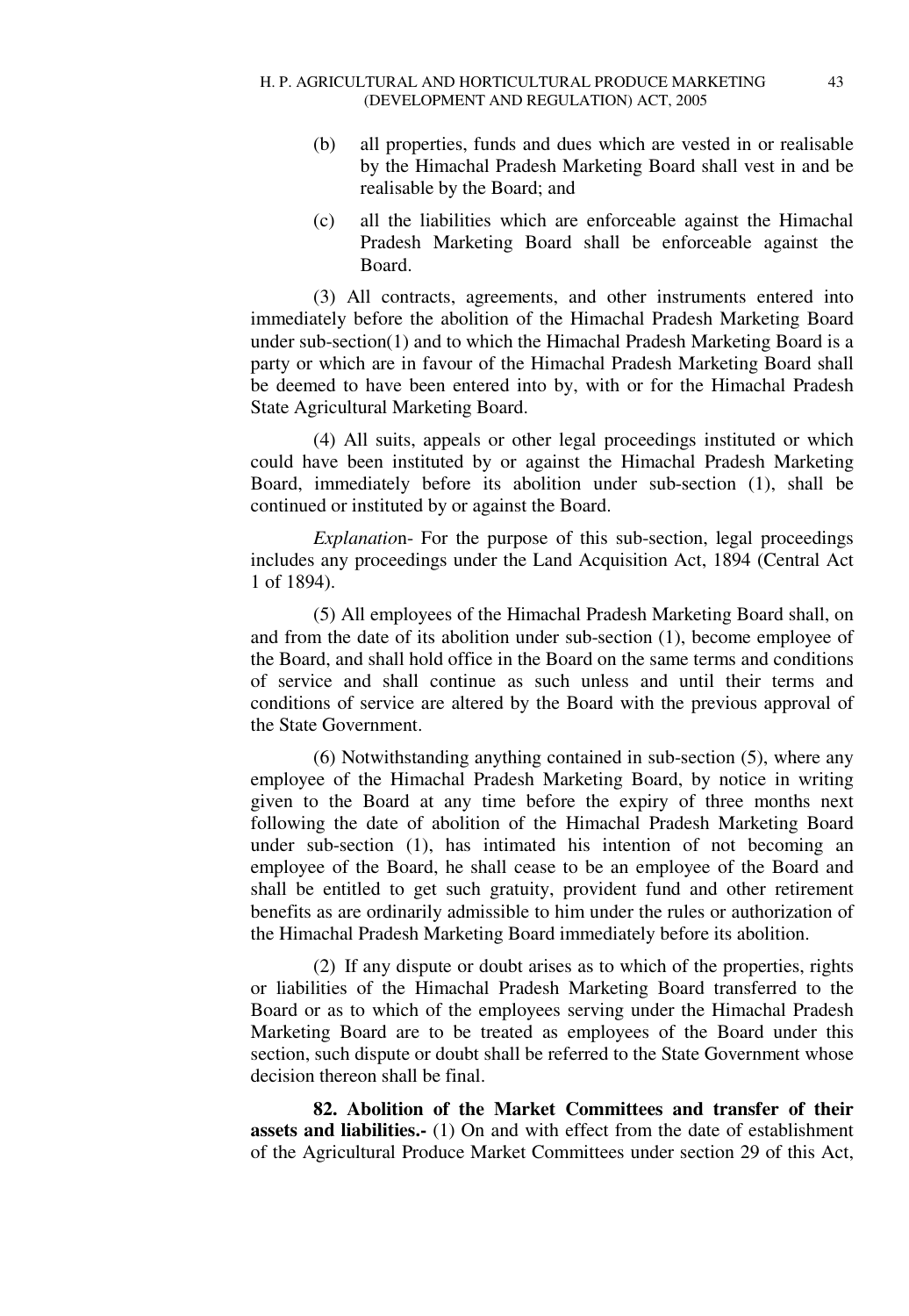the Market Committees established under the Himachal Pradesh Agricultural Produce Markets Act, 1969, shall stand abolished.

(2) On and with effect from the date of abolition of the Market Committees under sub-section (1)-

- (a) the members including the Chairman of the Market Committees shall cease to hold office;
- (b) all properties, funds and dues which are vested in or realizable by the Market Committees shall vest in and be realizable by Agricultural Produce Market Committees; and
- (c) all liabilities which are enforceable against the Market Committees shall be enforceable against the Agricultural Produce Market Committees.

(3) All contracts, agreements, and other instruments entered into immediately before the abolition of the Market Committees under subsection(1) and to which such Market Committees are a party or which are in favour of such Market Committees shall be deemed to have been entered into by, with or for the respective Agricultural Produce Market Committees.

(4) All suits, appeals or other legal proceedings instituted or which could have been instituted by or against the Market Committees, immediately before their abolition under sub-section (1), shall be continued or instituted by or against the respective Agricultural Produce Market Committees.

*Explanation*: For the purpose of this sub-section, legal proceedings includes any proceedings under the Land Acquisition Act,1894 (Central Act 1 of 1894).

(5) All employees of the Market Committees shall, on and from the date of their abolition under sub-section (1), become employee of the Agricultural Produce Market Committees, and shall hold office in such Market Committees on the same terms and conditions of service and shall continue as such unless and until their terms and conditions of service are altered by the Board with the previous approval of the State Government.

(6) Notwithstanding anything contained in sub-section (5), where any employee of the Market Committees, by notice in writing given to the Board at any time before the expiry of three months next following the date of abolition of the Market Committees under sub-section (1), has intimated his intention of not becoming an employee of the Agricultural Produce Market Committees, he shall cease to be an employee of Agricultural Produce Market Committees and shall be entitled to get such gratuity, provident fund and other retirement benefits as are ordinarily admissible to him under the rules of the Himachal Pradesh Marketing Board immediately before its abolition.

(7) If any dispute or doubt arises as to which of the properties, rights or liabilities of the Market Committees transferred to the Agricultural Produce Market Committees, as to which of the employees serving under the Market Committees are to be treated as employees of the Agricultural Produce Market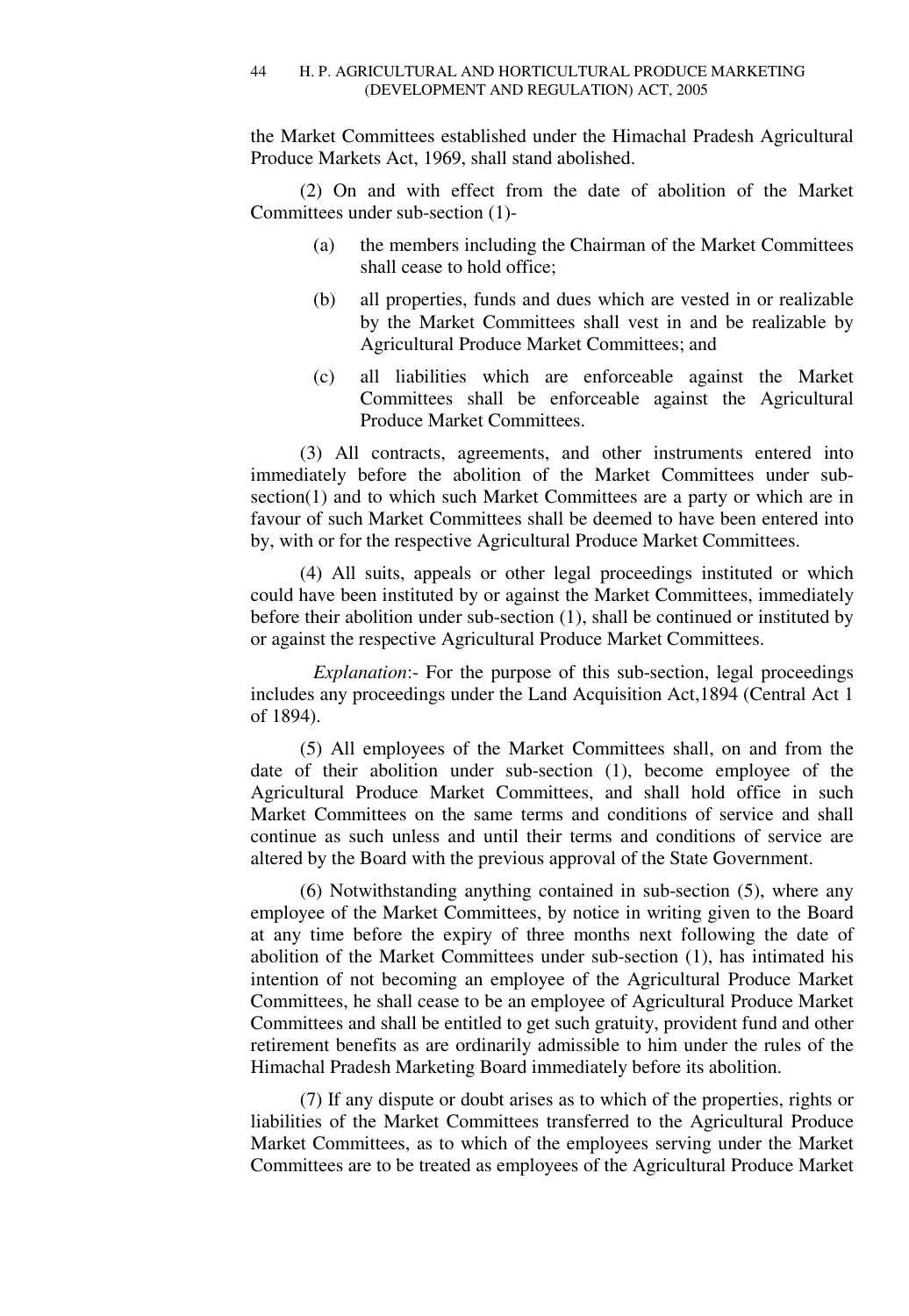Committees under this section, such dispute or doubt shall be referred to the State Government whose decision thereon shall be final.

**83. Power to make rules.-**(1)The State Government may after previous publication, make rules, consistent with this Act, for carrying out all or any of the purposes of this Act.

(2) In particular and without prejudice to the generality of the foregoing power, such rules may provide for,-

- (a) the quantity of agricultural produce for retail sale under section  $2$  (zl):
- (b) the sitting fee and allowances to be paid from the fund of the Board to the Chairman and non-official members of the Board under section 10;
- (c) the procedure and form for the maintaining the accounts of the Board and audit thereof under sub-section (2) (v) of section 11;
- (d) the duties and functions to be discharged by the Agricultural Produce Marketing Standards Bureau for the promotion of grading, standardization and quality certification of agricultural produce under sub-section (2) (xiii) of section 11;
- (e) the procedure to be followed in exercise of supervision and control over officers and staff of the Board by the Managing Director in the matter of administration, accounts and records and disposal of all questions relating to the service of the employees;
- (f) the powers and duties to be exercised and discharged by the Managing Director of the Board under section 12 (iii);
- (g) the procedure to be followed in maintaining records of the proceedings of the meetings of the Board under section 12  $(viii);$
- (h) the development of infrastructure to establish consumers or farmers markets and the procedure for the sale of agricultural produce by the producer direct to the consumer in the market area under section 23 (1);
- (i) the form of agreement for contract farming and the manner in which a person shall enter into agreement with contract farming producer under section 24;
- (j) the application for the grant and renewal of licence for establishment of private yard, consumer and farmer market, the period for which the licence is to be issued, the form of licence and the conditions and the fee to be charged for grant of such licence under section 25 (1);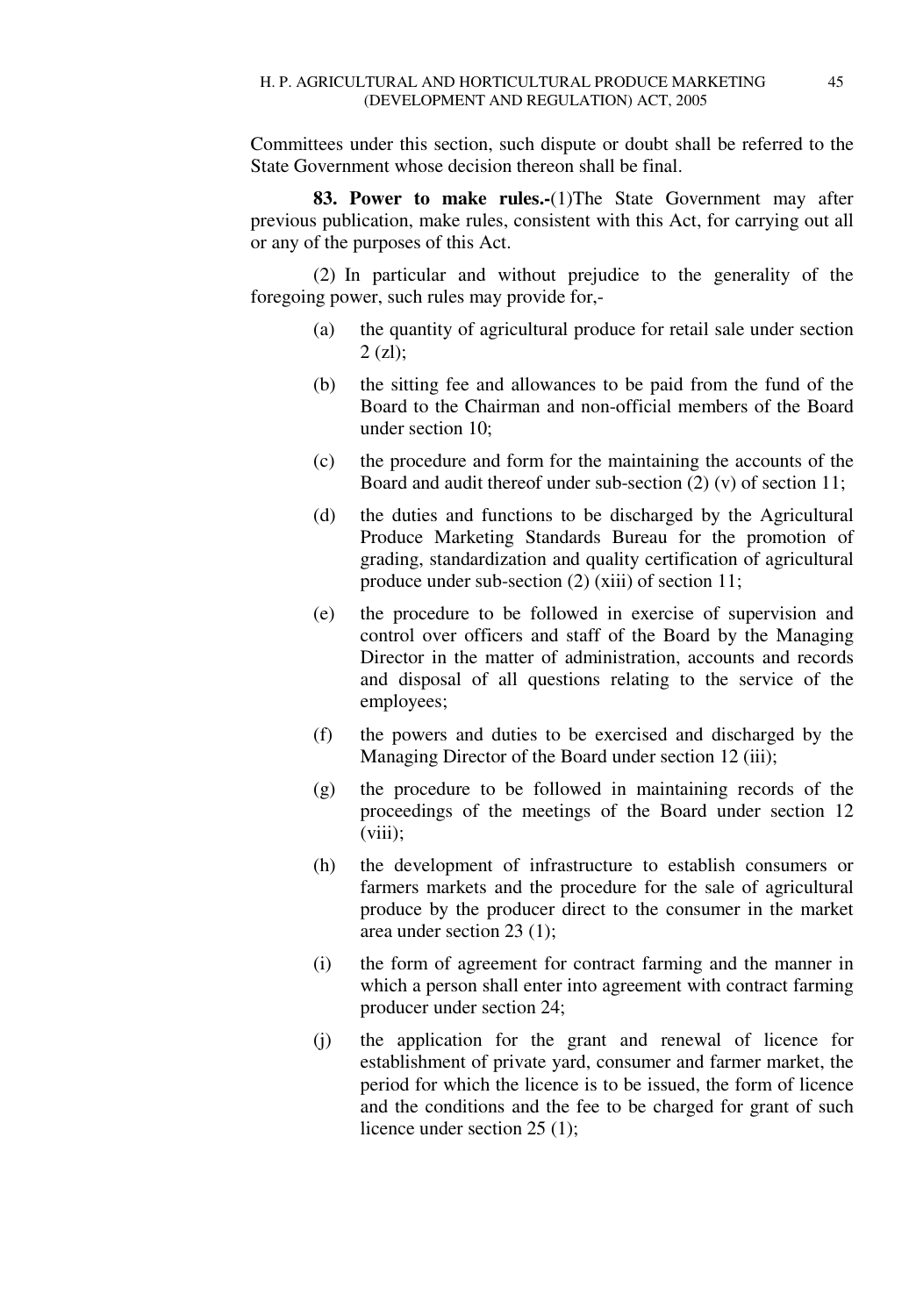- (k) the disqualifications for suspension/ cancellation of license under section 26 (e);
- (l) the maximum quantity which can be sold by the producer direct to any person for domestic consumption and the maximum quantity of the agricultural produce purchase or sale of which can be undertaken by petty trader under sub-section (2) of section 27;
- (m) the transparent system to be followed for settlement of price of the notified agricultural produce for sale into the market yard under sub-section(2) of section 28;
- (n) the manner and procedure to be followed by the Committee for the conduct of its business under sub-section (3) of section 34;
- (o) the procedure to be followed by the Committee to regulate the making, carrying out and enforcement or cancellation of agreements of sales weightment, delivery, payment and other matters relating to the market of notified agricultural produce under clause (iv) of sub-section (2) of section 39;
- (p) the form and the manner and procedure to be followed for the maintaining of books of accounts and other documents by the market functionaries under clause (xvi) of sub-section (2) of section 39;
- (q) the procedure and the manner to be followed for maintaining and circulating the data of arrivals and rates of agricultural produce standardwise brought into the market area for sale under clause (iv) of sub-section (3) of section 39;
- (r) the form of application for registration or renewal of registration, the form of registration/ certificate or renewal of registration certificate, the period within which application for registration or ren4ewal of registration is to be made and the fee for such registration or renewal of registration under section 40  $(1)$   $(3)$ ;
- (s) the manner and the procedure to be followed by the Committee for levy and collection of market fee under section 44;
- (t) the terms and conditions subject to which financial weak committees may be aided by granting loans and grants out of the marketing development fund under clause (v) of sub-section (4) of section 46;
- (u) the form, time and procedure to be followed in preparation of annual report by the Board under sub-section (1) of section 48;
- (v) the manner in which the surplus remaining with the Committee shall be invested under sub-section (1) of section 49;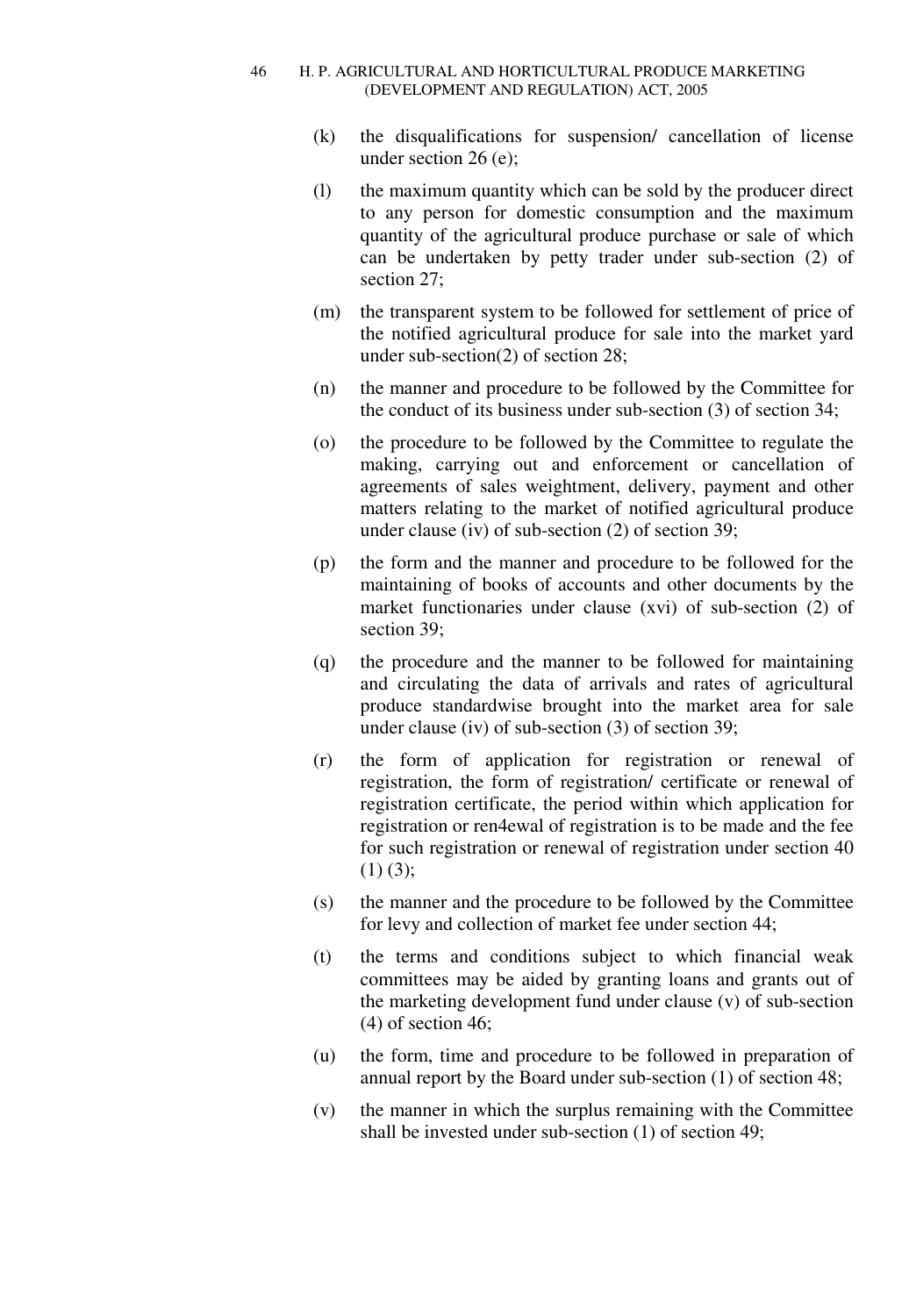- (w) the manner in which any money received by the Committee by way of arbitration fee, security for cost in arbitration proceeding, security deposit, contribution to provident fund, payment in respect of any notified agricultural produce, other charges payable by the Committee or such other money received by the Committee under the rules or bye-laws, shall be kept under sub-section (2) of section 49;
- (x) the form, procedure and manner and the period within which the Committee shall prepare and pass the budget and its income and expenditure for the ensuing year under sub-section (1) of section 50;
- (y) the manner and procedure for payment of honorarium and traveling allowance to the Chairman and other non-official members of the Committee and to the employees of the Committee under clause (x) of section 51;
- (z) the conditions subject to which the Committee for the purpose of meeting the initial expenditure on lands, buildings and equipments required for the establishment of market, may obtain loan from the State Government or the Board or other Committees or financial institutions under sub-section (2) of section 52:
- (za) the form and the manner in which a statement of transaction shall be submitted to the Secretary of the Committee for the previous financial year ending on  $31<sup>st</sup>$  March under sub-section (1) of section 60:
- (zb) the form and the manner in which an appeal may be filed under sub-section (1) of section 68; and
- (zc) any other matter which is to be or may be prescribed.

(3) All rules made under this Act shall be laid, as soon as may be, after they are made, before the Legislative Assembly, while it is in session, for a total period of fifteen days which may be comprised in one session or in two successive sessions and, if before the expiry of the session in which they are so laid or of the session immediately following. Assembly agrees in making any modifications in the rules or Assembly decides that the rule should not be made, such rules shall have effect only in such modified form or be of no effect, as the case may be. However, that any such modification or annulment shall be without prejudice to the validity of anything done earlier under that rule.

(4) Every rule made under this Act shall, as soon as may be after they are made be laid before the Legislative Assembly.

**84. Power to make bye-laws.-** (1) Subject to any rules made by the State Government under section 83, the Board may, in respect of the notified market area, make bye-laws for,-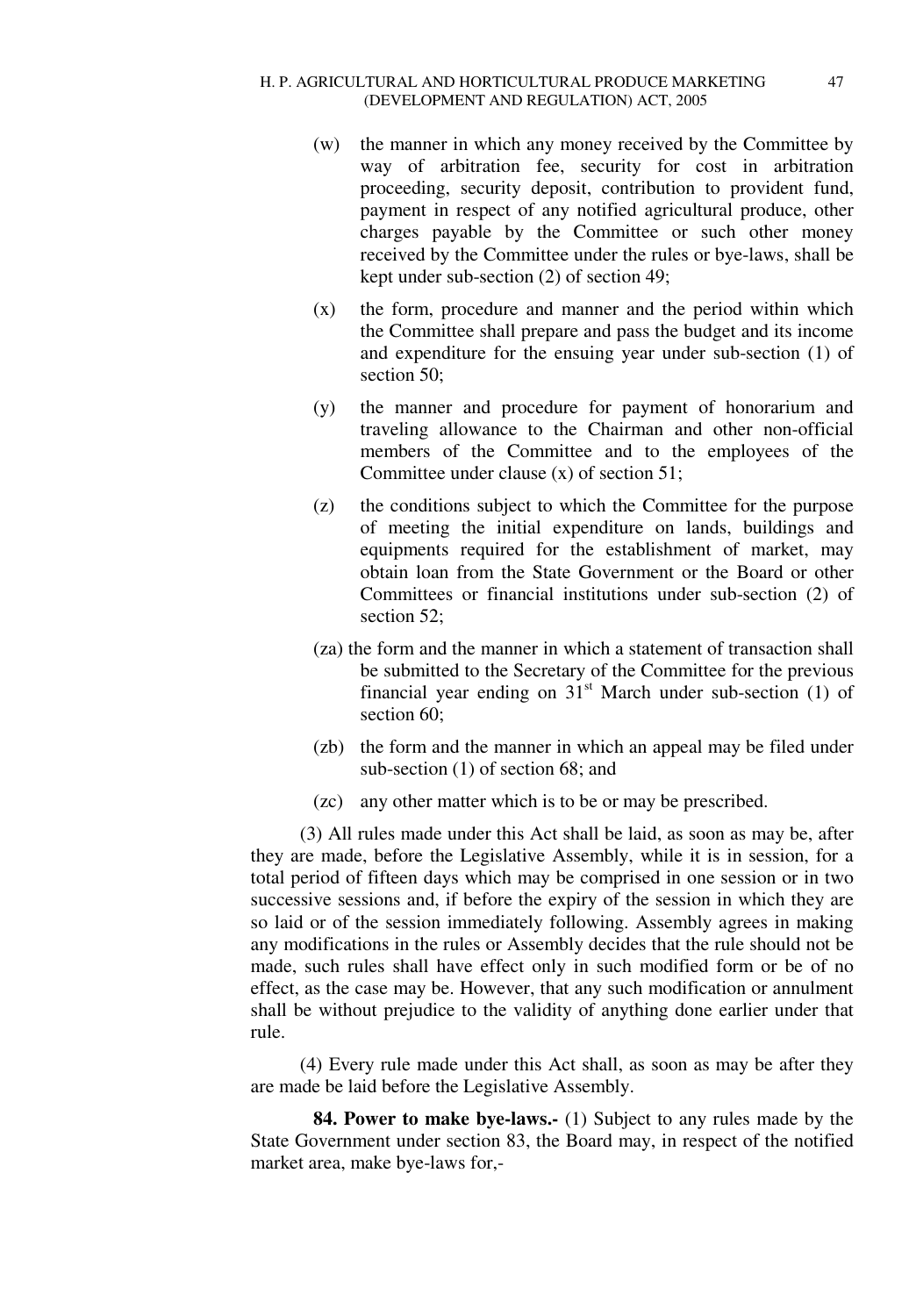- (i) the regulation of business of the Market Committee;
- (ii) the conditions of trading in a market;
- (iii) the delegation of powers, duties and functions to a subcommittee, if any;
- (iv) enabling and regulating e-trading;
- (v) any other matters for which bye-laws are to be made under this Act or it may be necessary to frame bye-laws for effectively implementing the provisions of this Act and the rules made thereunder in the market area;

(2) No bye-law shall take effect until it has been published for information and notified in the Rajpatra, Himachal Pradesh.

**85. Power to make Regulations.-** Subject to the rules made under this Act, the Board may with the previous approval of the State Government frame regulations for –

- (a) summoning and holding of meetings of the Board, the time and date when such meetings are to be held, the conduct of business at such meetings;
- (b) powers and duties of the officers and other employees of the Board;
- (c) salaries and allowances and other conditions of service of officers and other employees of the Board and the Market Committees.
- (d) management of the property of the Board;
- (e) execution of contracts on behalf of the Board;
- (f) Maintenance of accounts and the preparation of balance sheet by the Board;
- (g) procedure for carrying out the functions of the Board under this Act;
- (h) other matter for which provision is to be or may be made in regulation.

**86. Repeal and savings.-**The Himachal Pradesh Agricultural Produce Markets Act, 1969 (Act No.9 of 1970), is hereby repealed:

Provided that such repeal shall not affect,-

- (a) the previous operation of the Act so repealed or anything duly done or suffered thereunder, or
- (b) the right, privilege, obligation or liability acquired, accrued or incurred under the repealed Act, or
- (c) any penalty, forfeiture or punishment incurred in respect of any offence committed against the repealed Act, or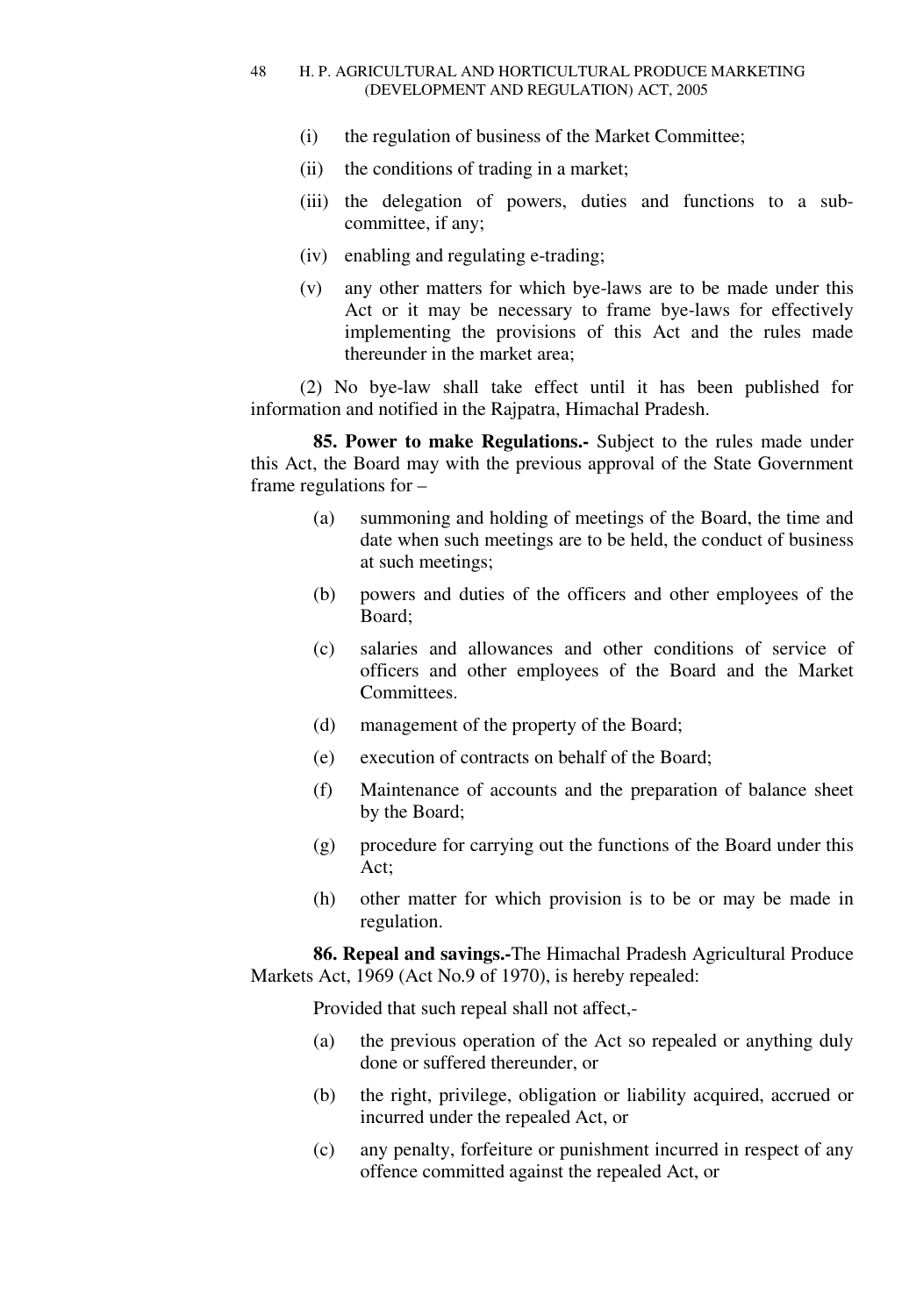(d) any investigation, legal proceeding or remedy in respect of any such right, privilege obligation, liability, penalty, forfeiture or punishment as aforesaid; and any such investigation, legal proceeding or remedy may be instituted, continued or enforced and any such penalty, forfeiture or punishment may be imposed as if this Act has not been enforced:

Provided further that subject to the preceding proviso anything done or any action taken (including any appointment, or delegation made, notification, notice, order, instruction or direction issued, rules, regulation, bye-laws, form, scheme framed, certificate obtained, permit or license granted, registration affected, fee levied), under the repealed Act shall, in so far as it is in force immediately before the coming into force of this Act and is not inconsistent with the provisions of this Act be deemed to have been done or taken under the corresponding provisions of this Act and shall continue to be in force accordingly, unless and until superseded by any thing done or any action taken under this Act.

### **THE SCHEDULE**

# **(See section 2 (a) and section 71) THE SCHEDULE**

| <b>Item</b> |                | <b>English Name</b>                 | <b>Hindi Name</b> |
|-------------|----------------|-------------------------------------|-------------------|
| 1. Cereals  | 1.             | Paddy                               | Dhan              |
|             | 2.             | Rice                                | Chawal            |
|             | 3.             | Wheat                               | Kanak             |
|             | 4.             | Maize                               | Makki             |
|             | 5.             | <b>Barley</b>                       | Jau               |
|             | 6.             | <b>Buck Wheat</b>                   | Kutu              |
| 2. Pulses   | 1.             | Pigeon pea                          | Arhar             |
|             | 2.             | Lentil                              | <b>Massur</b>     |
|             | 3.             | Black gram                          | Urd               |
|             | 4.             | Green gram                          | Moong             |
|             | 5.             | Peas dry                            | Matar khushk      |
|             | 6.             | Cow peas                            | Lobhia            |
|             | 7.             | Pulses split                        | Dal Dali          |
|             | 8.             | Gram                                | Chana             |
|             | 9.             | French bean/Soyabean.               | Rajmash/Bhararh.  |
| 3. Oilseeds | $\mathbf{1}$ . | Mustard                             | Sarson            |
|             | 2.             | Indian rape                         | Toria             |
|             | 3.             | Linseed                             | Alsi              |
|             | 4.             | Groundnut shelled and<br>unshelled. | Mungphali         |
|             | 5.             | Sesamum                             | Til               |
| 4. Fruits   | 1.             | Mango                               | Am                |

**(See section 2 (a) and section 71)**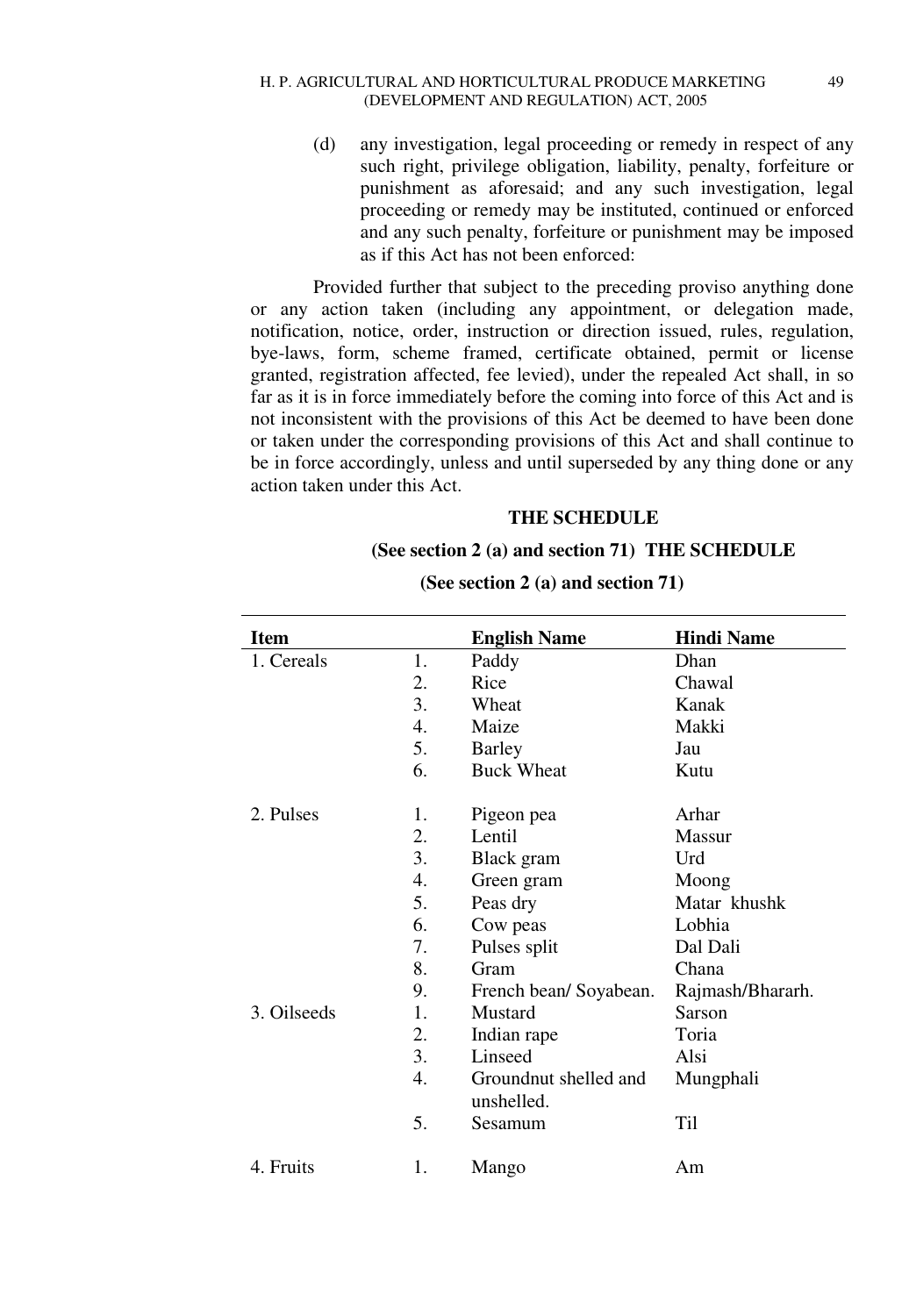|               | 2.  | Banana                      | Kela        |
|---------------|-----|-----------------------------|-------------|
|               | 3.  | Lichies                     | Lichies     |
|               | 4.  | Sweet orange                | Malta       |
|               | 5.  | Lemon                       | Neemboo     |
|               | 6.  | Grapes                      | Angoor      |
|               | 7.  | Pomegranate-seed.           | Anardana    |
|               | 8.  | Apple                       | Saib        |
|               | 9.  | Orange                      | Sangtra     |
|               | 10. | Peach                       | Aru         |
|               | 11. | Plum                        | Alucha      |
|               | 12. | Pears                       | Naspati     |
|               | 13. | Guava                       | Amrud       |
|               | 14. |                             | Niyoza      |
|               | 15. | Chilgoza                    | Khurmani    |
|               |     | Apricot<br>Persimon         |             |
|               | 16. |                             | Japani Phal |
|               | 17. | Watermelon                  | Tarbuz      |
|               | 18. | Walnut                      | Akhrot      |
|               | 19. | Almond                      | Badam       |
|               | 20. | Musk-Melon                  | Kharbooza   |
|               | 21. | Papaya                      | Papita      |
| 5. Vegetables | 1.  | Potato                      | Alu         |
|               | 2.  | Onion dry                   | Piaz Khushk |
|               | 3.  | <b>Brinjal</b>              | Baingan     |
|               | 4.  | Bottle gourd                | Ghia        |
|               | 5.  | Lady's finger               | Bhindi      |
|               | 6.  | Red gourd                   | Halwa Kadu  |
|               | 7.  | Tomato                      | Tamator     |
|               | 8.  | Cauliflower                 | Phulgobhi   |
|               | 9.  | Cabbage                     | Bandhgobhi  |
|               | 10. | Sponge gourd                | Ghia-tori   |
|               | 11. | Green peas                  | Matar hari  |
|               | 12. | French bean                 | Pharas bean |
|               |     |                             |             |
|               | 13. | Leaves of Indian colza      | Sag         |
|               |     | mustard and spanich<br>etc. |             |
|               |     |                             |             |
|               | 14. | Carrot                      | Gajar       |
|               | 15. | Raddish                     | Muli        |
|               | 16. | Turnip                      | Salgam      |
|               | 17. | Tinda gourd                 | Tinda       |
|               | 18. |                             | Kathal      |
|               | 19. |                             | Zami Kand   |
|               | 20. | Arum                        | Arbi        |
|               | 21. |                             | Kachalu     |
|               | 22. | Fenu greek                  | Methi hari  |
|               | 23. | Hill capsicum               | Mirch badi  |
|               | 24. | Bitter gourd                | Karela      |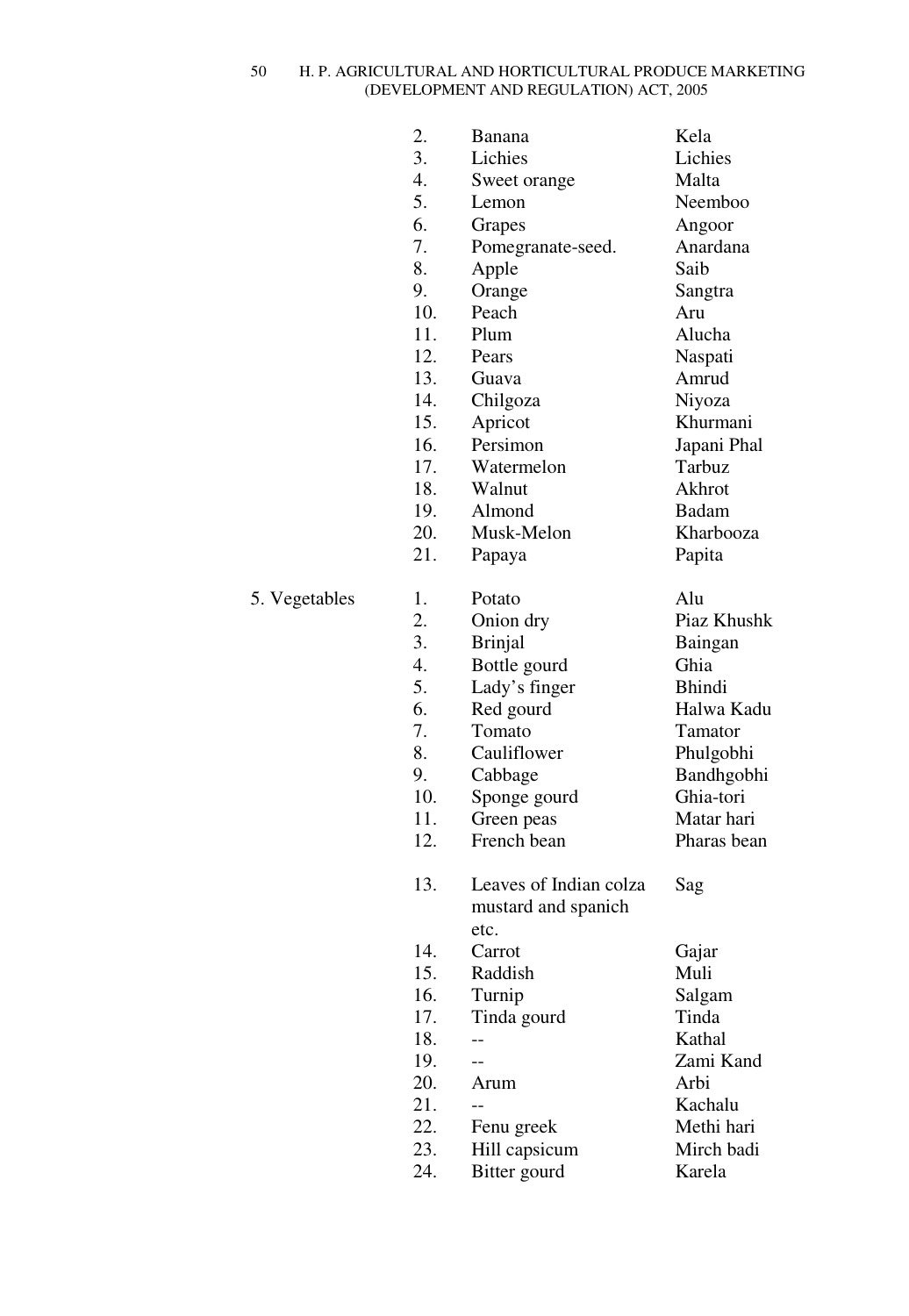|                                                                   | 25.                              | Ash gourd                                                                                                                          | Petha                                                          |
|-------------------------------------------------------------------|----------------------------------|------------------------------------------------------------------------------------------------------------------------------------|----------------------------------------------------------------|
|                                                                   | 26.                              | Cucumber                                                                                                                           | Khira                                                          |
| 6. Fibres.                                                        |                                  | Cotton ginned and<br>unginned                                                                                                      | Kapas Aur rui                                                  |
| 7. Animal<br>Husbandry<br>Products.                               | 1.<br>2.<br>3.                   | Poultry<br>Eggs<br>Cattle                                                                                                          | Anda<br>$-$                                                    |
|                                                                   | 4.<br>5.                         | Sheep<br>Goat                                                                                                                      | <b>Bhed</b><br>Bakri                                           |
|                                                                   | 6.<br>7.                         | Wool<br><b>Butter</b>                                                                                                              | Oon<br>Makhan                                                  |
|                                                                   | 8.<br>9.                         | Ghee<br>Milk                                                                                                                       | Ghee<br>Dudh                                                   |
|                                                                   | 10.                              | Goat meat<br>Mutton                                                                                                                | Bakri-aur Bhed-ka-                                             |
|                                                                   | 11.                              | Fish                                                                                                                               | gosht<br>Machhali.                                             |
| 8. Condiments,<br>spices and<br>other.                            |                                  | 1. Ginger<br>2. Garlic dry<br>3. Chillies dry and green<br>4. Turmeric                                                             | Adarak<br>Lahasn khushk<br>Mirch<br>Haldi                      |
|                                                                   |                                  | 5. Coriander                                                                                                                       | Dhaniya khushk and<br>hara.                                    |
| 9. Narcotics                                                      |                                  | Tabacco                                                                                                                            | Tambaku                                                        |
| $\frac{1}{2}$ [10.Medicinal &<br><b>Aromatic Plant</b><br>species | 1.<br>2.<br>3.<br>4.<br>5.<br>6. | Aloe Babadensis<br>Tinospora cordifolia<br>Syzygium cumini<br>Centella asiatica<br>Citrus pseudolimon<br>Aconitum<br>heterophyllum | Ghritkumari<br>Giloe<br>Jamun<br>Mandukparni<br>Galgal<br>Atis |
|                                                                   | 7.<br>8.<br>9.                   | Phyllanthus urinaria<br>Cyperus scariosus<br>Plumbago zeylanica                                                                    | Bhumi Amla<br>Nagarmotha<br><b>Chitrak Roots</b>               |
|                                                                   | 10.<br>11.<br>12<br>13.          | Rauwolfia serpentina<br>Withania Somnifera<br>Bacopa Monnieri<br>Gloriosa superba                                                  | Sarpgandha Roots<br>Ashwagandha<br><b>Brahmi</b><br>Kalihari   |
|                                                                   | 14.<br>15.<br>16.                | Glycyrrhiza glabra<br>Stevia rabaudiana<br>Ocimum sanctum                                                                          | Mulethi<br>Stevia<br>Tulsi                                     |
|                                                                   | 17.                              | Asparagus racemosus                                                                                                                | Shatavar                                                       |

<sup>1</sup>. Item No. 10 subs. vide Not. No. Agr. F (15)-26/2004. the 31<sup>st</sup> July, 2010 published both in Hindi and English in R.H.P dated  $5<sup>th</sup>$  August, 2010 at p. 2703-2705.